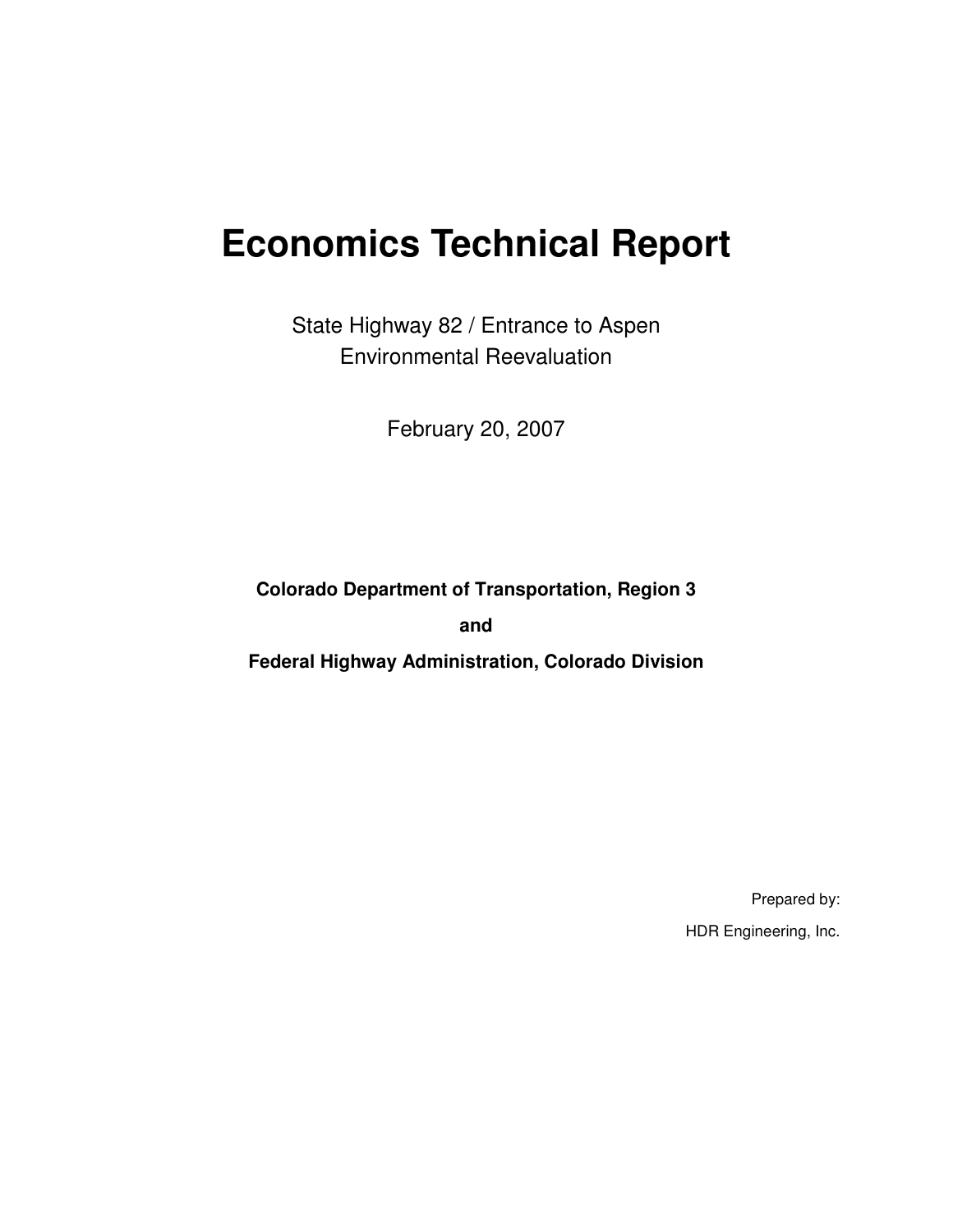### **Contents**

| 1.0        |                                                                 |  |
|------------|-----------------------------------------------------------------|--|
| 1.1        |                                                                 |  |
| 1.2        |                                                                 |  |
| 1.3        |                                                                 |  |
|            | 1.3.1                                                           |  |
|            | 1.3.2                                                           |  |
|            | 1.3.3<br>1.3.4                                                  |  |
|            | 1.3.5                                                           |  |
| 2.0        |                                                                 |  |
| 2.1        |                                                                 |  |
| 2.2        |                                                                 |  |
| 2.3        |                                                                 |  |
|            | 2.3.1                                                           |  |
| <b>3.0</b> |                                                                 |  |
| 4.0        |                                                                 |  |
| 5.0        |                                                                 |  |
| 6.0        |                                                                 |  |
| 7.0        |                                                                 |  |
|            |                                                                 |  |
|            | <b>APPENDIX B. CITY OF ASPEN ORDINANCES SINCE 1997 THAT ARE</b> |  |
|            | RELEVANT TO ECONOMIC ENVIRONMENT TECHNICAL                      |  |
|            |                                                                 |  |
|            |                                                                 |  |

### **Tables**

| Table 1-1 Pitkin County Employment in Tourism and Related Commerce 2000 4     |  |
|-------------------------------------------------------------------------------|--|
|                                                                               |  |
|                                                                               |  |
|                                                                               |  |
|                                                                               |  |
| Table 1-6 Area Jobs/Resident Labor Force Comparisons by County for 1990 and   |  |
| Table 1-7 Outside Labor Force Required by County for 1990, 1992/93 and 200010 |  |
|                                                                               |  |
| Table 1-9 Estimated and Projected Jobs / Resident Labor Force by County for   |  |
|                                                                               |  |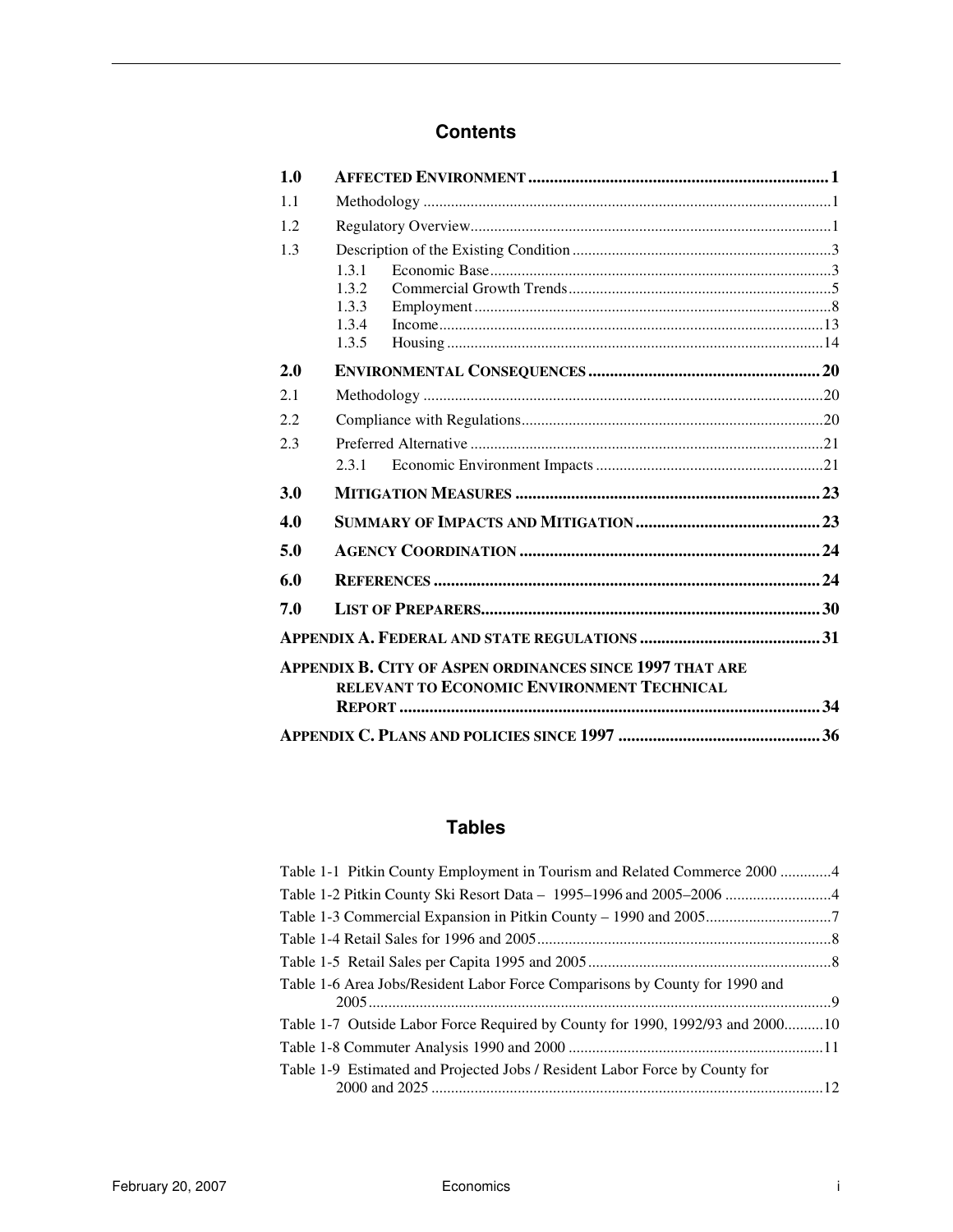| Table 1-10 Comparison of Projected Jobs / Resident Labor Force by County for |  |
|------------------------------------------------------------------------------|--|
|                                                                              |  |
|                                                                              |  |
|                                                                              |  |
|                                                                              |  |
|                                                                              |  |
| Table 1-14 Value of Owner-occupied Housing Percentage by County 1990 and     |  |
|                                                                              |  |
| Table 1-15 Median Price of Owner-occupied Housing by County 1990 and 200016  |  |
|                                                                              |  |
|                                                                              |  |
| Table A–1 Federal and state regulations followed in development of the       |  |
| 1997 FEIS Economic Environment section, changes in the regulations,          |  |
|                                                                              |  |
|                                                                              |  |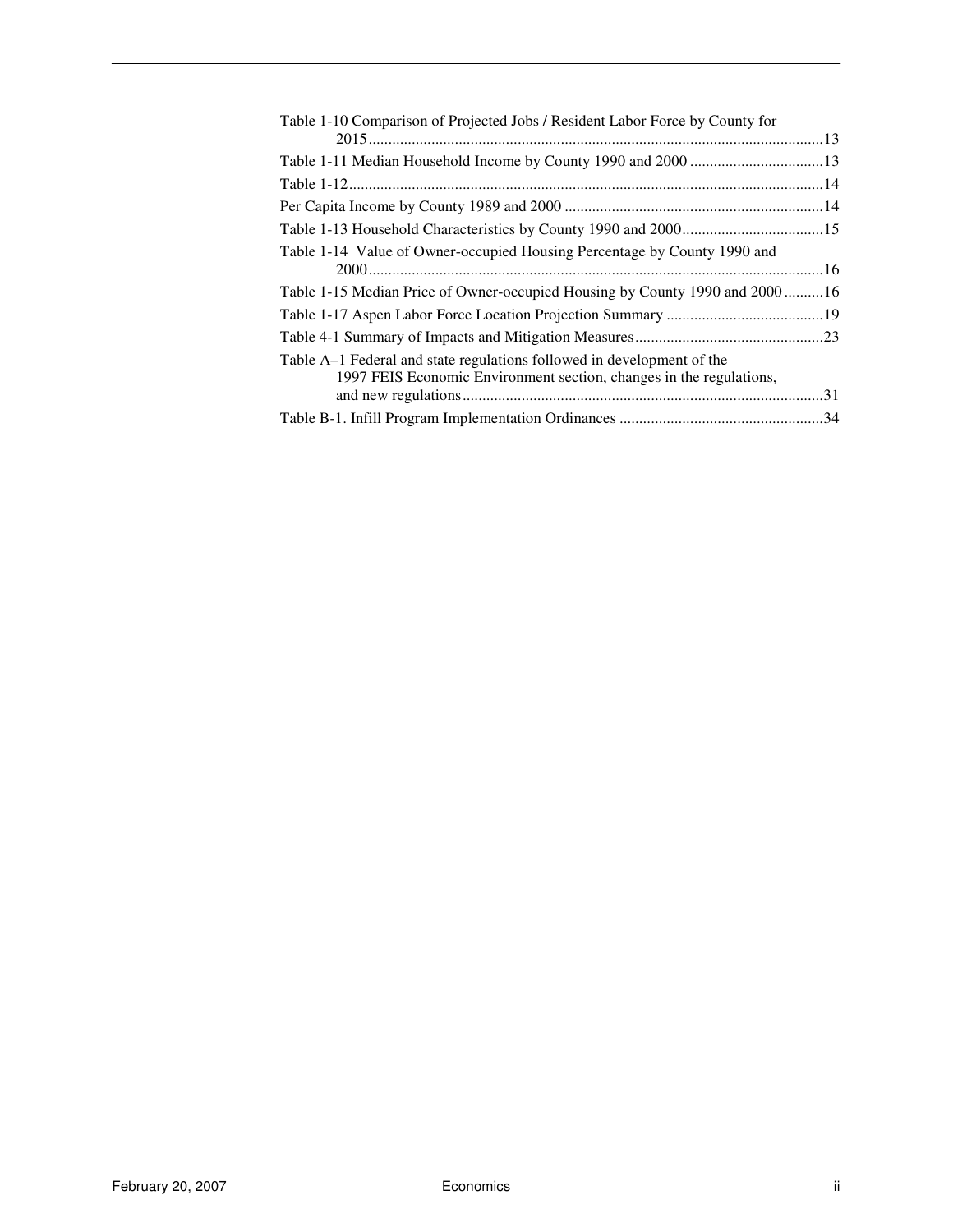## **1.0 Affected Environment**

This report provides a reevaluation of the economic environment analysis presented in the 1997 *State Highway 82 Entrance to Aspen Final Environmental Impact Statement* (FEIS) for the Preferred Alternative selected in the Record of Decision (ROD) issued in August 1998.

Topics covered include: economic base, commercial growth trends, employment, income, and housing as they specifically relate to the Preferred Alternative selected in the 1998 ROD. While the physical transportation corridor is entirely within Pitkin County, these topics are components of the entire region and regional relationships that cannot be confined to a narrow physical boundary. For example, the study area for employment includes Garfield and Eagle Counties because commuters from those counties use State Highway 82.

### **1.1 Methodology**

This technical report reevaluating the Entrance to Aspen EIS Section IV B (Economic Environment) includes information assembled from many sources, which are listed in the reference section. The references include current plans, policy documents, data from local government-sponsored studies, and information provided by agencies. Data in the FEIS were analyzed as they relate to the Preferred Alternative selected in the 1998 ROD. More recent and/or current data on the same topics, noted above, were assembled and compared to the FEIS data. Differences in the data and new trends were identified and reported.

### **1.2 Regulatory Overview**

The topics covered in this technical report are those necessary to meet the requirements of federal regulations pertaining to federally funded (in whole or in part) transportation projects that minimize and mitigate adverse impacts. Appendix A contains the federal regulations, executive orders, and state regulations upon which the 1997 FEIS was developed in regard to the economic environment. If the regulations were changed, the table in Appendix A reports how the regulations were changed (if they were), and includes any new regulations that pertain to economic base, commercial growth trends, employment, income, and housing.

Many revisions have been made to City of Aspen Title 26 Land Use Regulations since the issuance of the 1997 FEIS. Most of these are related to implementation of the *2000 Aspen Area Community Plan.* By adopting the *2000 Aspen Area Community Plan*, the City of Aspen and Pitkin County jointly approved Aspen's Urban Growth Boundary (UGB) in accordance with CRS 31-12-105 et. seq:

The UGB identifies the land surrounding Aspen as either appropriate for urban development (within the UGB) or inappropriate for urban development (outside the UGB). Land within the UGB is expected to become part of the City's urbanized area, at some point, while outside the UGB should only be annexed as a method of preserving the nonurban character of the lands surrounding Aspen (Aspen/Pitkin 2000a).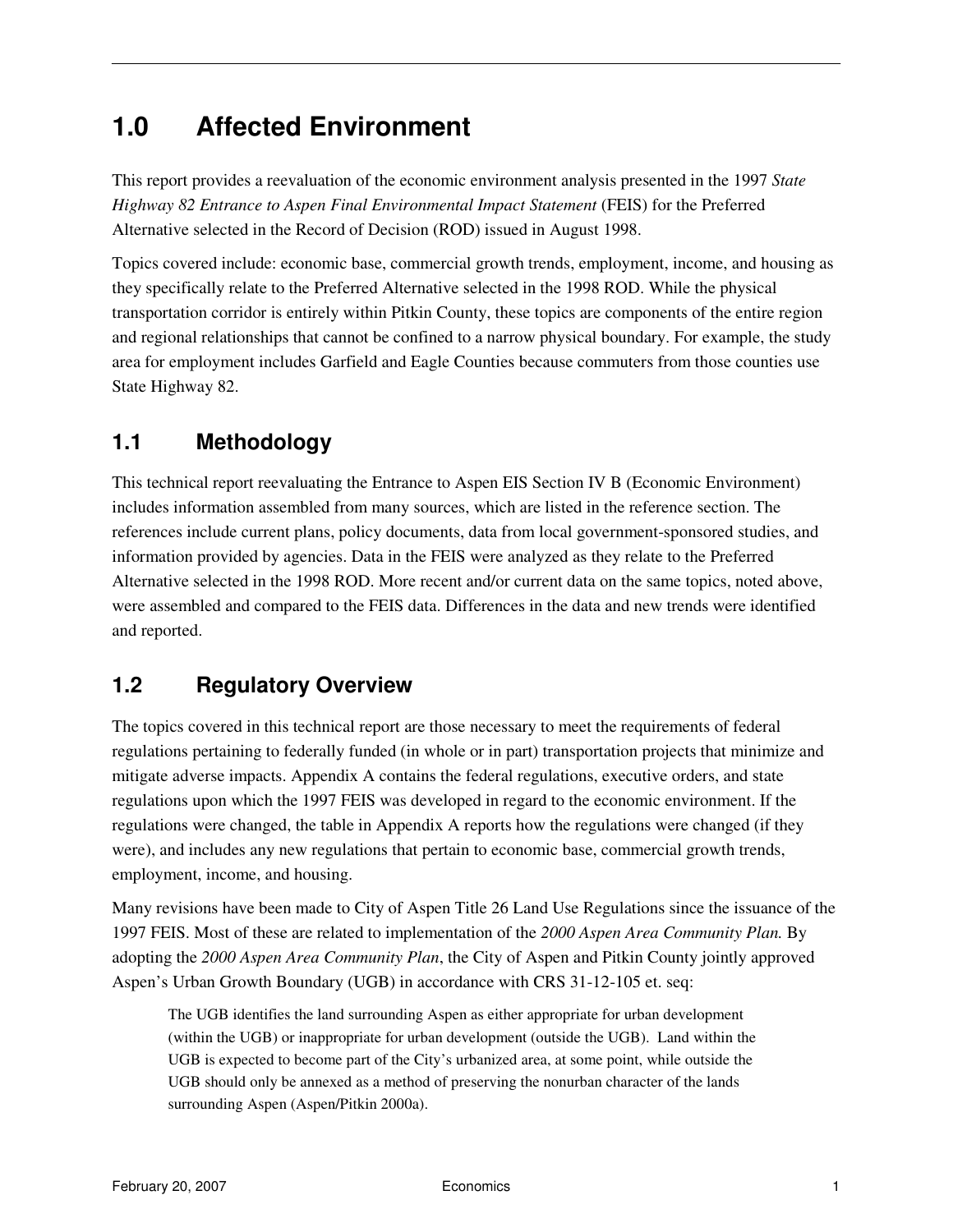*The 2000 Aspen Area Community Plan, Barriers to Infill Development* (a report commissioned by the City of Aspen in 2000) (City of Aspen 2002) made recommendations and identified action items related to growth management within the UGB. The report was published in January 2002. To implement the Infill Program, thirteen ordinances were adopted; this list is provided in Appendix B. Other significant legislation and studies that are related to economic environment of the Entrance to Aspen are summarized below.

Ordinance No. 19 (Series of 2006) was adopted, passed and approved on April 25, 2006. This emergency ordinance imposes a 6-month temporary moratorium on the acceptance of any new land use application seeking a development order and on the issuance of certain building permits for property located in the following zone districts: R/MF, R.MFA, CC, C-1, S/C/I, NC, MU, L, CL, LO, and LP, except for essential public facilities. 1 Like Ordinance No. 12 (Series of 2006), this legislation is based on the rate and character of development activity, and further states that "recent land use applications seeking development orders in various City Zone Districts do not appear to be consistent with the goals and vision as expressed by the 2000 Aspen Area Community Plan" and are having negative effects on the community (Aspen/Pitkin 2006b).

*Report and Recommendations of the Economic Sustainability Committee*, September 2002—This report was the joint project of the Aspen Chamber Resort Association, the City of Aspen, and the Aspen Institute Community Forum to focus on sustaining the Aspen Resort economy, and on the short- and long-term items that would have a positive effect on the community. It was instrumental in identifying a number of the issues that have been addressed by Aspen's recent "infill program." In particular, it notes lodging deficiencies, the need for growth management and zoning for lodging, the effects of the low availability of affordable housing, and the effects of retail focused on elite tourists. The report supports the Entrance to Aspen Record of Decision (Aspen Chamber Resort Association et al. 2002).

*Demographic Forecasts, An Interim Report 2005–2030*, Fall 2005—The Growth Scenarios Project grew out of the work of the Watershed Collaborative to better understand how the region will grow in coming decades. It was formed by local planning staff to review and update or revise the population forecasts for Eagle, Garfield, and Pitkin Counties and to consider the implications of the county forecasts for the subareas within the region. This study provides current data and presents opinions about the reasons for trends (Watershed Collaborative 2005).

*Pitkin County, Colorado Affordable Housing Regulation Support Study*, November 2004—The study was commissioned by Pitkin County to document the demand for affordable housing created by residential and nonresidential development in the county (Clarion Associates et al. 2004). It was used by the Board

 $\overline{a}$ 

 $1$  Ordinance No. 19 (Series of 2006) Imposing a six month temporary moratorium on the acceptance of any new land use application seeking a development order and on the Residential Multi-Family (R/MF), Residential/ Multi-Family (R/MFA) Commercial Core (CC), Commercial (C-1), Service/Commercial/Industrial (S/C/I/), Neighborhood Commercial (NC), Mixed Use (MU), Lodge (L), Commercial Lodge (CL), Lodge Overlay (LO), Lodge Preservation Overlay (LP) Zone districts of the City of Aspen, (Excepting there from land use applications for essential public facilities; and, declaring an emergency, passed April 25, 2006.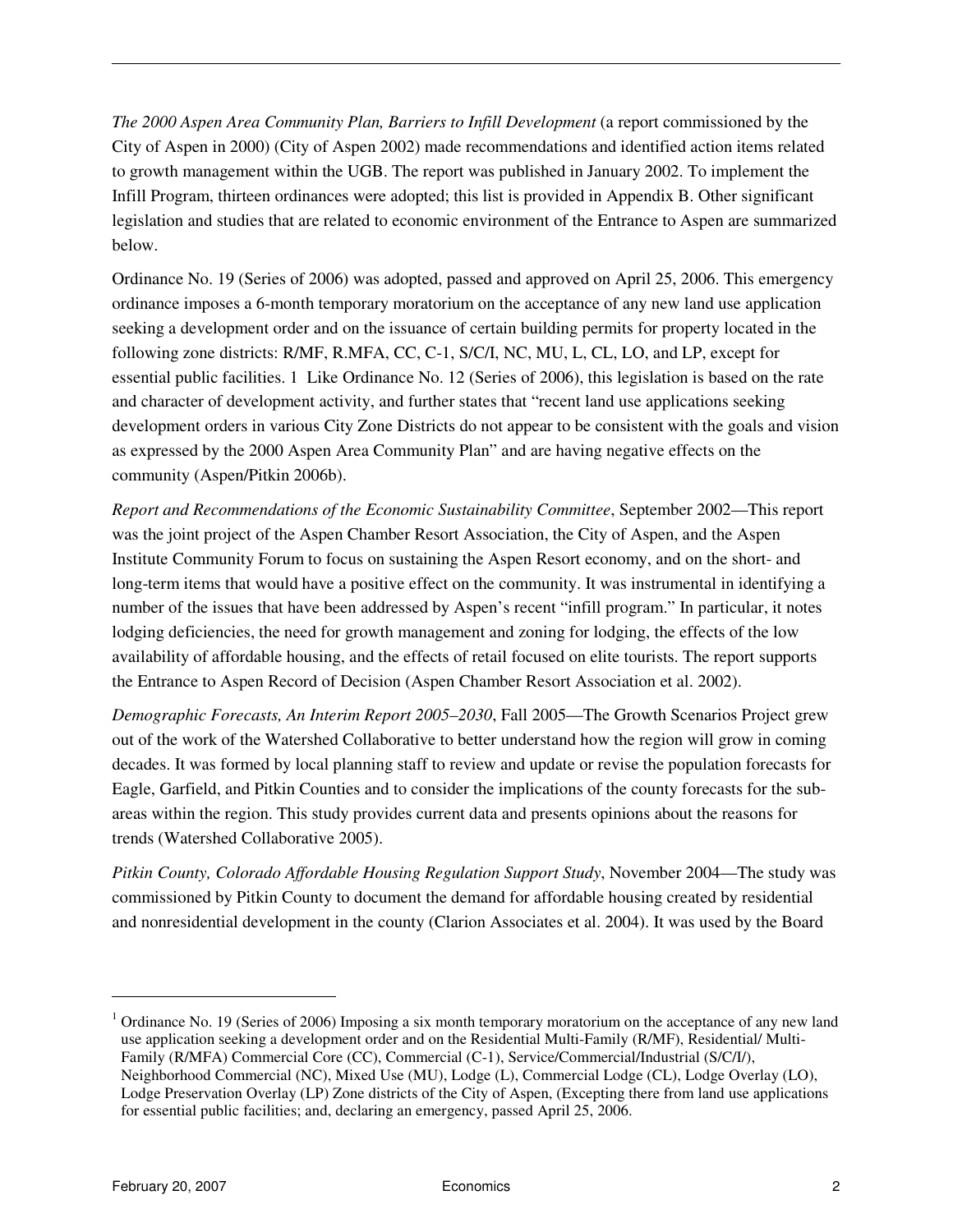of County Commissioners to draft Ordinance No. 023-2005 (Pitkin County Board of Commissioners 2005).

Ordinance No. 023-2005—Amendment to the Pitkin County Land Use Code adopting a revised Employee Housing Impact Fee Schedule and repealing existing provisions of the Land Use Code relating to affordable or employee housing mitigation or impact fees (Pitkin County Board of Commissioners 2005). In response to concerns about the economic and social effects of second homes on housing affordability in Pitkin County, the Board of County Commissioners of Pitkin County adopted an ordinance revising the Employee Housing Impact Fee schedule and repealing existing provisions of the Land Use Code relating to affordable or employee housing mitigation or impact fees (May 25, 2005). *Pitkin County, Colorado Affordable Housing Regulation Support Study* (Clarion Associates et al. 2004), as well as numerous studies and reports prepared by the Northwest Colorado Council of Governments were used to develop the legislation.

### **1.3 Description of the Existing Condition**

Two components of the Preferred Alternative have been constructed since the publication of the FEIS and ROD: (1) Owl Creek Road and West Buttermilk Road have been relocated to create a new, signalized intersection with State Highway 82 near the Buttermilk Ski Area; and (2) the roundabout at the Maroon Creek Road intersection has been completed.

In addition, the Maroon Creek Bridge Replacement Project is currently under construction, scheduled for completion by spring of 2008. This project is being constructed as a bridge replacement without any increase in roadway capacity. However, it will accommodate the Entrance to Aspen Preferred Alternative in the future by removing the center median and re-striping for two general-purpose lanes and two exclusive bus lanes (see the Introduction to the Technical Report Volume for more detail).

The intersection of Truscott Drive and State Highway 82 was completed in 2001. While this intersection is not part of the Entrance to Aspen Project, its configuration accommodates the alignment for the east approach to the Maroon Creek Bridge Replacement Project.

A transportation easement across the Marolt-Thomas Open Space was conveyed from the City of Aspen to CDOT in August of 2002, as part of land exchange and mitigation agreements between CDOT and the City of Aspen and Pitkin County. (Refer to Appendix A and B in the 1998 Record of Decision for details of the open space conveyance agreements and mitigation commitments.)

### **1.3.1 Economic Base**

In 1997, the economy of the Aspen area was reported to be "primarily based on tourism and related commerce" (FEIS page I-20). Further, tourism includes "winter downhill skiing, summer fishing, rafting, hiking, sightseeing, and bicycling, along with conference center activity and cultural programs." The *Economic Benchmark Report* confirms that "there can be no doubt that tourism is a 'base' industry in Aspen" (Rural Planning Institute 2001, page 40). The report includes "outdoor recreation, lodging, cultural events, eating and drinking, luxury retail, and homes." In addition, a large segment of the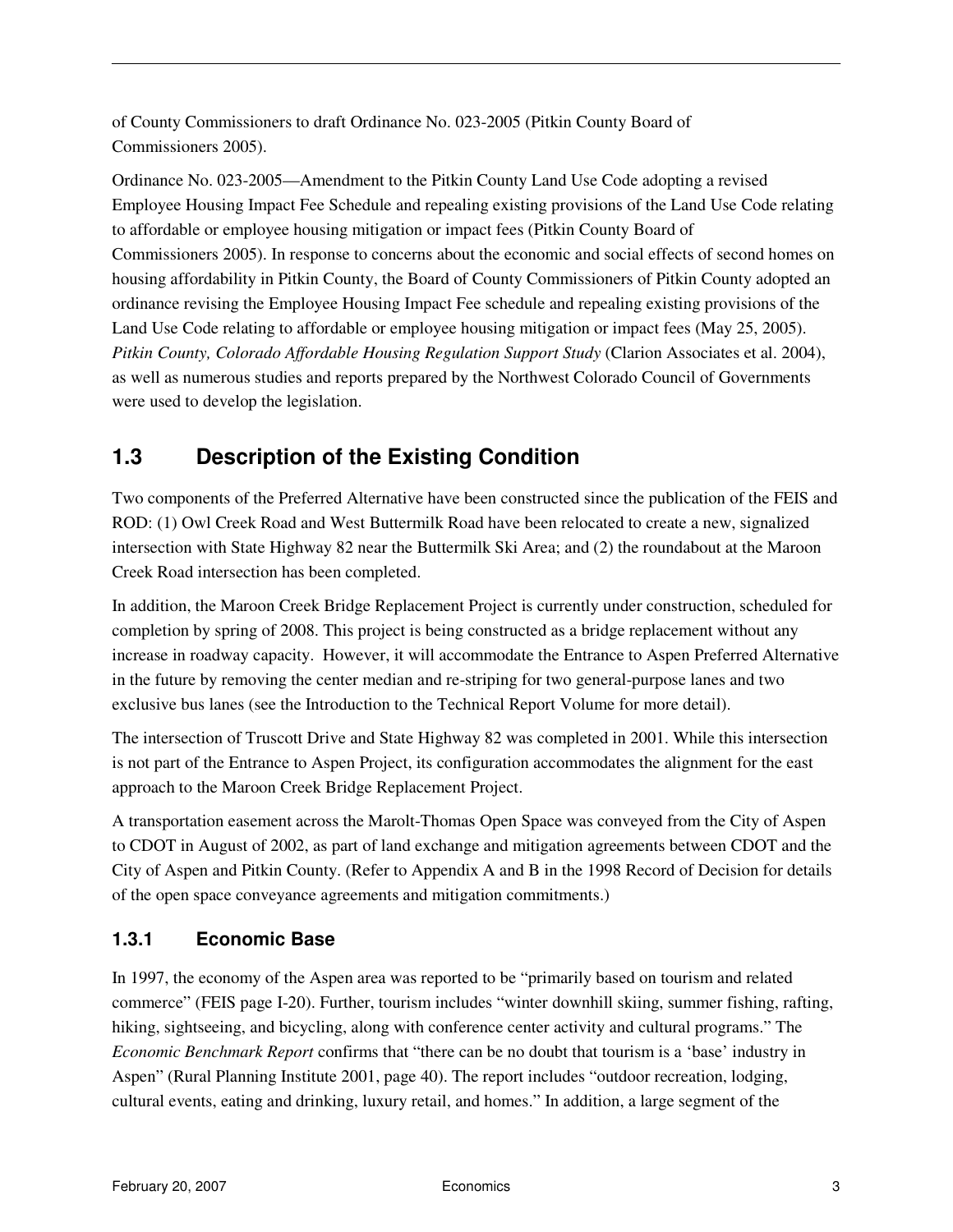construction trade is devoted to tourism (Rural Planning Institute, City of Aspen, 2001, page 41). The *City of Aspen Economic Benchmark Report* goes on to say that "Pitkin County, and Aspen in particular, are the single most powerful drivers in the regional economy because of the intensity and caliber of wealth their tourist trade generates" (Rural Planning Institute 2001, page 7).

Except for "homes," these activities, as documented in 1997, show that retail trade and services (hotels, restaurants, bars, and skiing) accounted for 57 percent of the total county employment in 1987 and 62 percent in 1993. These same activities accounted for only 42 percent in the 2000 U.S. Census as shown in Table 1-1 (Sonoran Institute 2005b, page 5).

| <b>Employment by sector</b>                   | Number of<br>employees<br>$2000^a$ | <b>Percent of</b><br>total<br>employees |
|-----------------------------------------------|------------------------------------|-----------------------------------------|
| Arts, entertainment, and recreation           | 579                                | 6%                                      |
| Accommodation and food services               | 2,070                              | 21%                                     |
| Retail trade                                  | 992                                | 10%                                     |
| Other services (except public administration) | 537                                | 5%                                      |
| Total                                         | 4,178                              | 42%                                     |
| Source:                                       |                                    |                                         |
| Sonoran Institute 2005b                       |                                    |                                         |

**Table 1-1 Pitkin County Employment in Tourism and Related Commerce 2000** 

Downhill and cross country skiing remain primary attractions for residents of and visitors to Aspen. Table 1-2 shows data for 1995–1996 as reported in the 1997 FEIS and 2005–2006, which is current data. The 1997 FEIS shows that the 1995–1996 skiing season for Pitkin County ski resorts was the lowest since 1992-1993 by 185,000 skiers. The 2005–2006 season was 5.7 percent higher than 2004-2005 season and was the busiest season since the record winter of 1997-1998, and the fourth consecutive season with growth (Eagye 2006).

#### **Table 1-2 Pitkin County Ski Resort Data – 1995–1996 and 2005–2006**

|                                                          | <b>Skier Visits</b>                              |           |                   |                          |  |  |  |  |  |  |  |
|----------------------------------------------------------|--------------------------------------------------|-----------|-------------------|--------------------------|--|--|--|--|--|--|--|
| Ski Area                                                 | 2005-2006 <sup>b</sup><br>1995-1996 <sup>a</sup> |           | <b>Difference</b> | <b>Percent</b><br>Change |  |  |  |  |  |  |  |
| Aspen Highlands                                          | 153,800                                          | 193,244   | 39,444            | 26%                      |  |  |  |  |  |  |  |
| Aspen Mountain                                           | 322,300                                          | 324,468   | 2,168             | $1\%$                    |  |  |  |  |  |  |  |
| <b>Buttermilk</b>                                        | 176,000                                          | 159,081   | $-16,919$         | $-10%$                   |  |  |  |  |  |  |  |
| Snowmass                                                 | 690,000                                          | 768,010   | 78,010            | 11%                      |  |  |  |  |  |  |  |
| Total for season                                         | 1,342,100                                        | 1,444,803 | 102,703           | 8%                       |  |  |  |  |  |  |  |
| As reported in the 1997 FEIS Table IV-12.<br>Eagye 2006. |                                                  |           |                   |                          |  |  |  |  |  |  |  |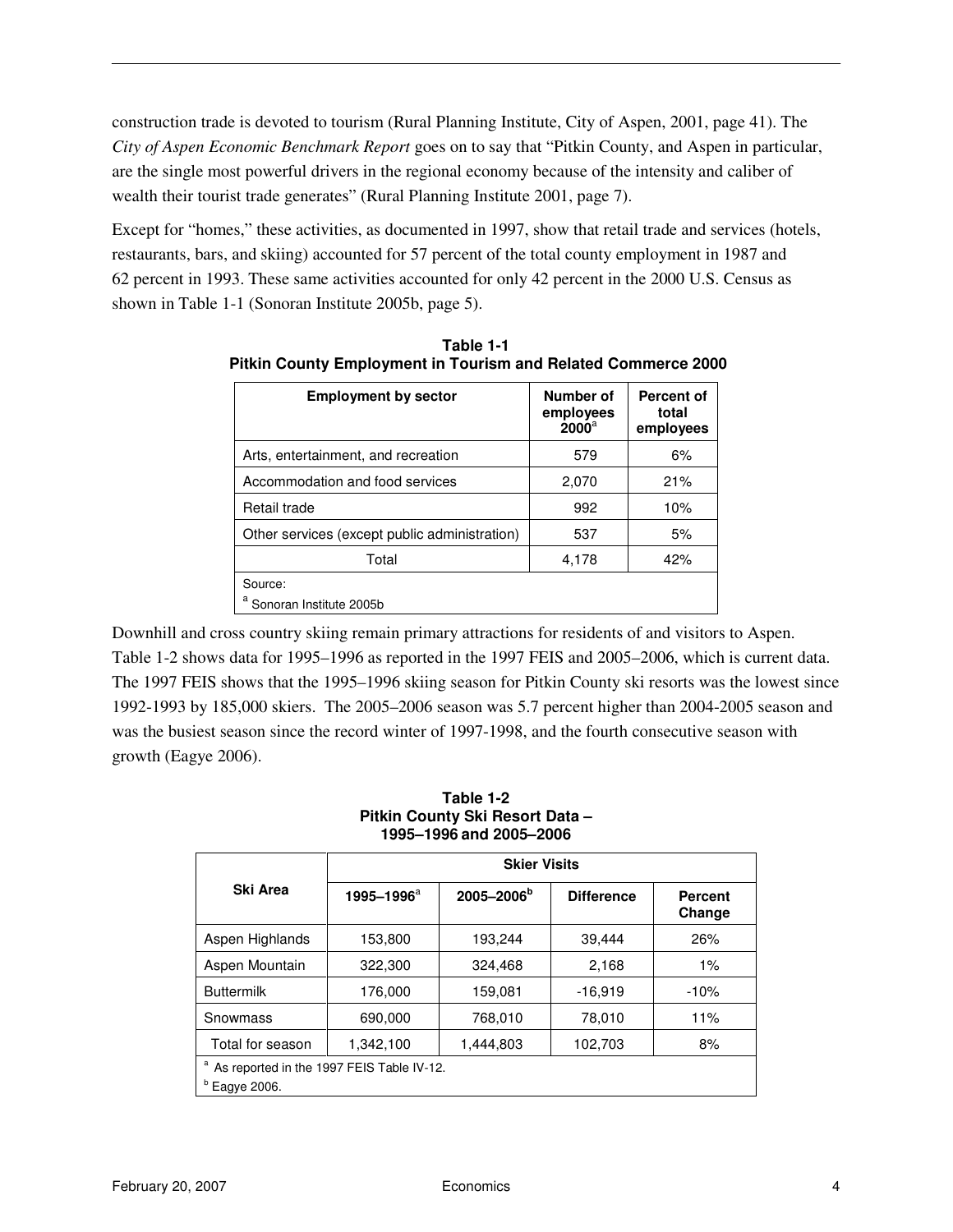Several economic trends related to skiing, as outlined in the *Report and Recommendations of the Economic Sustainability Committee* (Aspen Chamber Resort Association et al. 2002) may explain the decreases and increases in skier visits:

- Maturation of the ski industry and its participants. Aspen's resorts are competing with newer resort areas and skiers expect a consistently high quality experience in accommodations and infrastructure.
- Shift from ski to real estate-driven business community. The exploding real estate market, where billionaires bought out millionaires, also shifted from full-time residents to part timers, and interval owners. This activity has shifted much of the community's business focus from skiing to property management, construction, real estate sales, and associated legal services and planning.
- General shift to upper end consumer. While more wealthy people invested in real estate in Aspen, tourist visits dropped. Quality of service improved (snow grooming, restaurants, accommodations) to meet client demands, but the overall result was that two levels of accommodations developed: upper end, and obsolete middle and lower levels.

In regard to these trends, the Economic Sustainability Committee identified an important issue (Aspen Chamber Resort Association et al. 2002, page 5):

Aspen has a deteriorating lodging and tourist facilities inventory…Not only has the number of available rooms decreased greatly, but also remaining facilities are not…offering appropriate value for their pricing…Lodging owners and potential developers do not perceive a sufficient return on investment to improve existing facilities and develop new ones.

### **1.3.2 Commercial Growth Trends**

Several economic trends related to Aspen's commerce are outlined in the *Report and Recommendations of the Economic Sustainability Committee* (Aspen Chamber Resort Association et al. 2002, pages 3–4):

- Shift in retail climate. High-end boutiques, more service businesses, fewer mom/pop stores, and less shopping for locals. Rents rose making the retail business climate marginal.
- General shift of residency for the "working class," and Aspen "locals" choosing to shop down valley.<sup>2</sup> With more affordable real estate down valley, the number of local purchasers seems to have declined. The market adjusted and expanded its focus on higher-end consumers, with snow tires, groceries, lumber and "Wal-Mart runs" being made down valley.

It is clear that the availability of affordable housing influences the distribution of population growth among the counties and communities in the region. In communities where affordable housing for the

 $\overline{a}$ 

<sup>&</sup>lt;sup>2</sup> "Down valley" includes towns such as Woody Creek, Basalt, El Jebel, Carbondale and Glenwood Springs, and the unincorporated areas of Eagle and Garfield Counties. These areas are within commuting distance of Snowmass and Aspen resorts.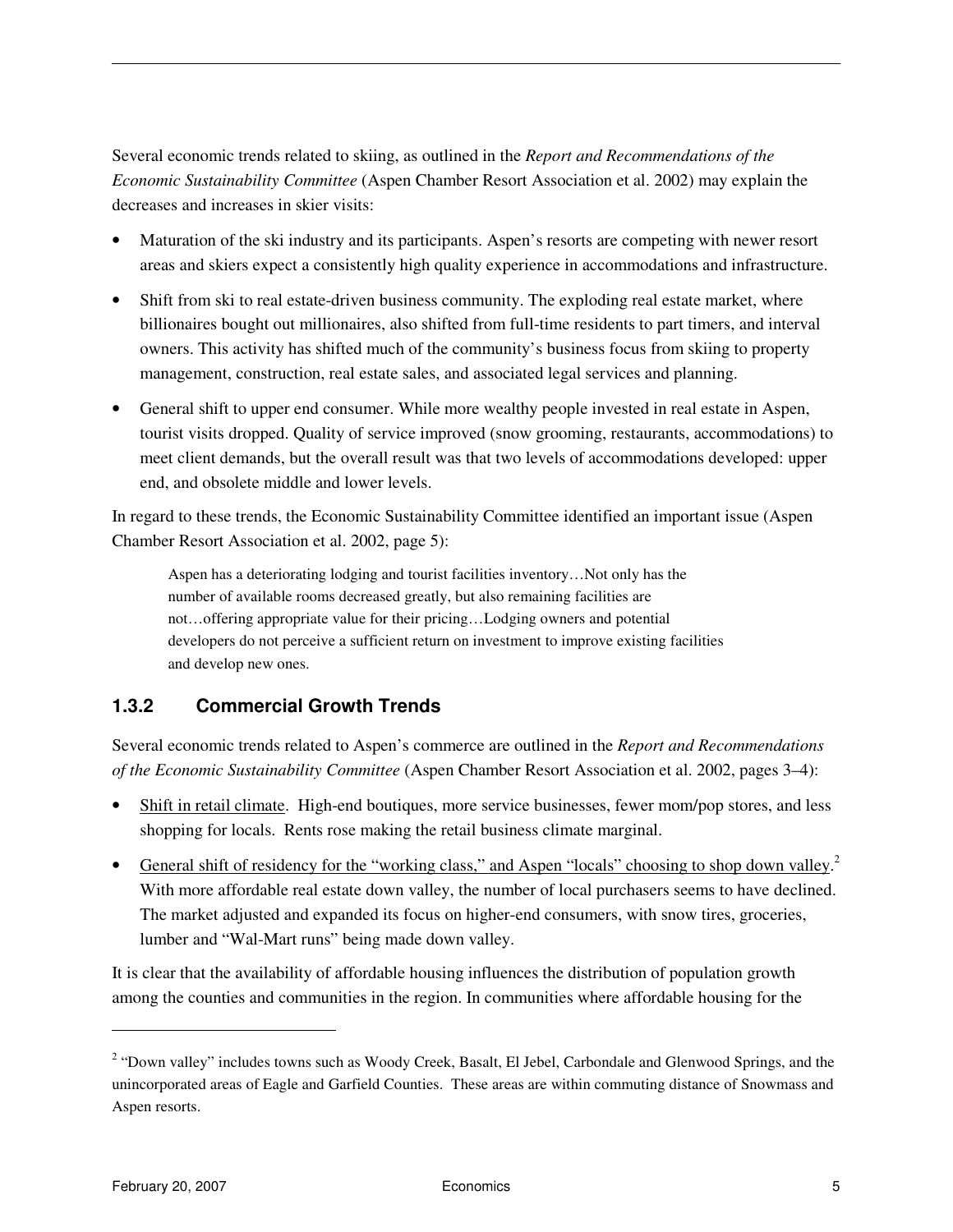labor force is scarce, new residents are more likely to be accommodated in unincorporated places (Watershed Collaborative 2005). Because of the trend noted above regarding the shift of local services and shopping to down valley areas, much of the earnings generated by Pitkin County jobs leak out of the county with commuting workers. The *Economic Benchmark Report* (Rural Planning Institute 2001, page 8) estimates that as much as \$100 million in expenditures goes to down valley retailers. The report goes on to say that Aspen's dependence on the regional economy to supply local services and retail indicates:

… A dichotomy in Aspen's economy because there are few indirect base and local resident serving industries. This has two effects. First, the absence of local resident services may be encouraging locals to commute out to acquire day-to-day products and services. Second, many of the indirect base industries are associated with professional jobs such as attorneys, architects, etc. … A problem may occur if people begin to follow these jobs down valley" (Rural Planning Institute 2001, page 40).

Although Aspen maintains one of the largest retail economies of any of the mountain resorts, it experienced three years in a row (2001–2003) of declining sales. In response, the Aspen City Council retained BBC Research and Consulting to study retail conditions and trends and work with the community to discuss a course of action. Building on previous studies and reports, the *Aspen Retail Analysis Report* (BBC Research & Consulting 2003) summarizes an investigation of downtown Aspen's retail environment, supports observations and conclusions regarding Aspen's retailing conditions such as reduced downtown vitality, loss of unique stores, too many high-end stores, loss of nightlife, difficult conditions for start-ups, high vacancy, and high rent. The report includes a series of recommendations for improving downtown business conditions and stimulating economic revitalization.

The *Aspen Retail Analysis Report* also identified broader national and regional trends that affect Aspen and Pitkin County. These include:

- The national economic downturn since 2000
- Aggressive competitor resorts that have made more investments in downtown projects
- An aging market—the current Aspen visitor tends to stay in lodging or second homes that provide the social needs without going downtown
- Bars and entertainment venues rely on younger visitors
- Nationally, retailing is changing and evolving and Aspen must also respond to these changes

Aspen is moving toward a more diversified economy that relies on real estate activity, construction and a growing retired or semi-retired community to support the local economy. "…[T]raditional core resort towns, such as Aspen are not as well positioned to respond to this changes local economy because of their up-valley location and physical constraints to redevelopment" (BBC Research & Consulting 2003, pages 6–9).

Planning staff in Pitkin County and Aspen, and the Pitkin County Assessor's office provided data showing that the rate of development in the commercial sector has slowed in the past 15 years. For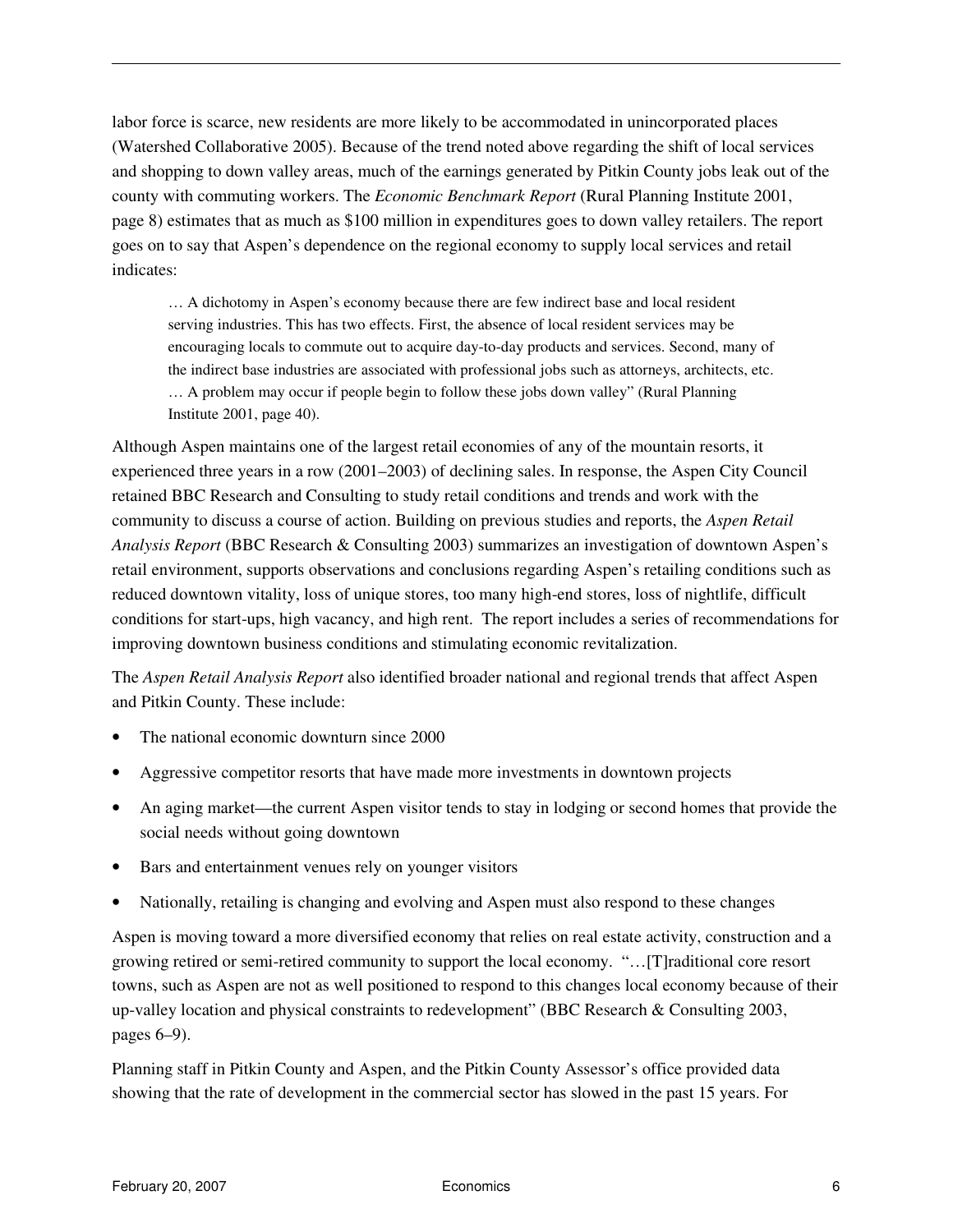example, in unincorporated Pitkin County, the number of square feet of new commercial buildings in the last 15 years is barely double of what it was for the period between 1975 and 1986. Aspen, however, is presently experiencing growth in commercial development with the adoption of new land use codes, described above, that have incentives for lodge construction and infill (Ready 2006).

Not included in the Table 1-3, but significant in the discussion of commercial development that is responsive to the trends described in the *Aspen Retail Analysis Report*, the new base village at Snowmass is under development with construction that began summer 2005. The base village will feature a 25,000-square-foot children's center, 64,000 square feet of new shops and restaurants, a 15,000-squarefoot conference space, a community aquatic center, a 246-unit Westin conference hotel, The Little Nell Suites at Snowmass, 359 condominiums and 11 new restaurants and bars (Aspen Central Reservations 2006).

Table 1-3 compares the commercial development totals in the City of Aspen, the Town of Snowmass Village, and unincorporated Pitkin County.

|                                            | Aspen             |                |                   | <b>Snowmass Village</b> |                   | <b>Unincorporated Pitkin</b><br>County | <b>Total</b>      |                                       |  |
|--------------------------------------------|-------------------|----------------|-------------------|-------------------------|-------------------|----------------------------------------|-------------------|---------------------------------------|--|
|                                            | 1990 <sup>a</sup> | 2005           | 1990 <sup>a</sup> | 2005                    | 1990 <sup>a</sup> | 2005                                   | 1990 <sup>a</sup> | 2005                                  |  |
| Commercial<br>square<br>footage            | 1,451,466         | $3,056,084^b$  | 339,284           | 668,659 <sup>b</sup>    | 461,891           | 558,669 <sup>b</sup>                   | 2,252,641         | $4,283,412^{b}$                       |  |
| New<br>construction                        | 407,275           | 670,121 $b, c$ | 155,565           | 59,135b, c              | 269,544           | $346,038^{\mathrm{b, \, c}}$           | 832,384           | $1,075,294^{\mathsf{b},\,\mathsf{c}}$ |  |
| Annual<br>average<br>new square<br>footage | 33,940            | 40,675         | 12.964            | 3,942                   | 22.462            | 23.069                                 | 69,366            | 71,686                                |  |

**Table 1-3 Commercial Expansion in Pitkin County – 1990 and 2005** 

<sup>a</sup> As reported in 1997 FEIS Table IV-13. Commercial square footage is for 1986; new construction is for 1975–1986.

<sup>b</sup> Fite 2006. The current square feet data do not include anything for the new base village (47,725 square feet) that is just being started in Snowmass Village, or the numerous new projects that have been approved or are in the pipeline for approvals in Aspen.  $\textdegree$  Fite 2006. New construction 1990 through 2005.

Table 1-4 compares retail sales for 1996 and 2005 for the counties in the region. The 1997 FEIS reported that from 1991 to 1996 retail sales growth rates were highest for Eagle County, but that where retail sales per capita were analyzed, Pitkin County was highest, which revealed the economic discrepancy between Pitkin County and the others. Reflecting the reported down-valley movement of employers, employees, and their purchasing power, Garfield County shows the highest percentage of change from 1996 to 2005 in retail sales, and the highest percentage of change in per capita retail sales. Once again, however, as seen in Table 1-5, Pitkin County has the highest per capita retail sales.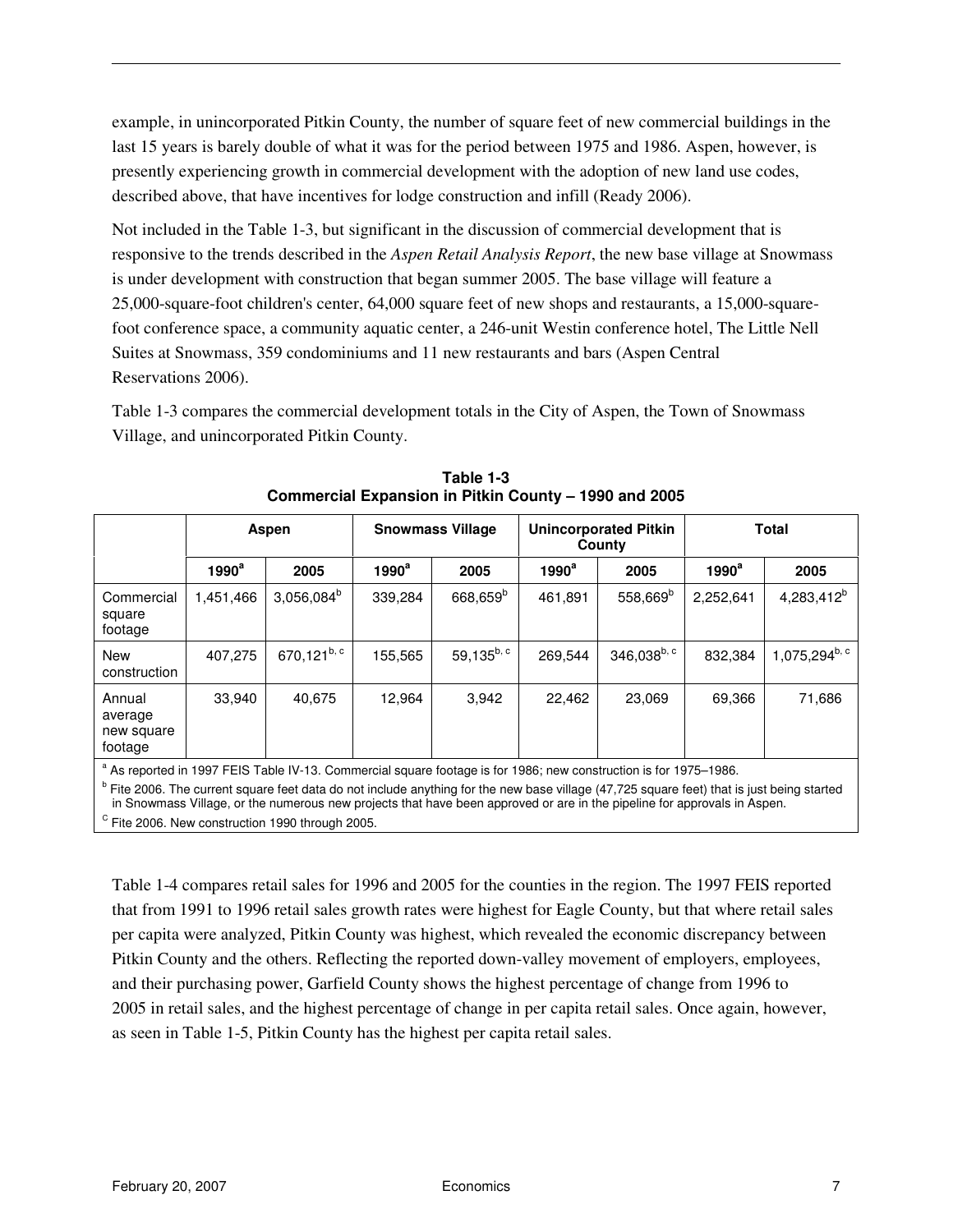| County                                                                                              | 1996<br>(\$1,000) | 2005<br>(\$1,000) | Percentage<br>change |  |  |  |  |  |
|-----------------------------------------------------------------------------------------------------|-------------------|-------------------|----------------------|--|--|--|--|--|
| Eagle                                                                                               | 1,013,193         | 1,817,783         | 44%                  |  |  |  |  |  |
| Garfield                                                                                            | 753,874           | 1,649,589         | 54%                  |  |  |  |  |  |
| Pitkin                                                                                              | 708,862           | 979,221           | 28%                  |  |  |  |  |  |
| 122,907,090<br>Colorado<br>72,102,659<br>41%                                                        |                   |                   |                      |  |  |  |  |  |
| Sources:<br>1996: as reported in 1997 FEIS Table IV-14<br>2005: Colorado Department of Revenue 2005 |                   |                   |                      |  |  |  |  |  |

|                                | Table 1-4 |  |  |  |  |  |  |  |  |  |  |
|--------------------------------|-----------|--|--|--|--|--|--|--|--|--|--|
| Retail Sales for 1996 and 2005 |           |  |  |  |  |  |  |  |  |  |  |

| County                                                                                                 | Per capita<br>retail sales<br>$1995^a$                    | Per capita<br>retail sales<br>2005 <sup>b</sup> | Percentage<br>change |  |  |  |  |  |  |  |
|--------------------------------------------------------------------------------------------------------|-----------------------------------------------------------|-------------------------------------------------|----------------------|--|--|--|--|--|--|--|
| Eagle                                                                                                  | \$33,285                                                  | $$50,288^b$                                     | 34%                  |  |  |  |  |  |  |  |
| Garfield                                                                                               | \$20,409                                                  | $$48,800^b$                                     | 58%                  |  |  |  |  |  |  |  |
| Pitkin                                                                                                 | \$48,057                                                  | \$62,382 <sup>b</sup>                           | 23%                  |  |  |  |  |  |  |  |
| Colorado                                                                                               | \$18,504                                                  | $$26,711^{\circ}$                               | 31%                  |  |  |  |  |  |  |  |
| Sources:<br><sup>a</sup> 1996 data as reported in 1997 FEIS Table IV-15                                |                                                           |                                                 |                      |  |  |  |  |  |  |  |
| <sup>b</sup> 2005 data: Population numbers for calculation taken from<br>Watershed Collaborative 2005. |                                                           |                                                 |                      |  |  |  |  |  |  |  |
|                                                                                                        | ° 2004 data: Colorado Office of Economic Development 2004 |                                                 |                      |  |  |  |  |  |  |  |

**Table 1-5 Retail Sales per Capita 1995 and 2005** 

### **1.3.3 Employment**

As described in the *Economic Benchmark Report* (Rural Planning Institute 2001), although little else has changed in the labor force in the 1990–2000 decade, the trend has continued for more of the workforce to commute into the city from other communities and counties, and is expected to continue to grow. This is the result of increased employment generation that has not been matched by availability of affordable housing for workers. Indicators of this trend are Aspen's relatively flat population growth—2 percent per year—contrasted with Garfield and Eagle Counties' population boom. Table 1-6 shows labor force changes from 1993 to 2005. Table 1-7 shows the resident labor force in 1990 and 2000 and compares the "outside" labor force requirements for 1990 and 2000, and Table 1-8 compares the sources of the regional labor force in 1990 and 2000.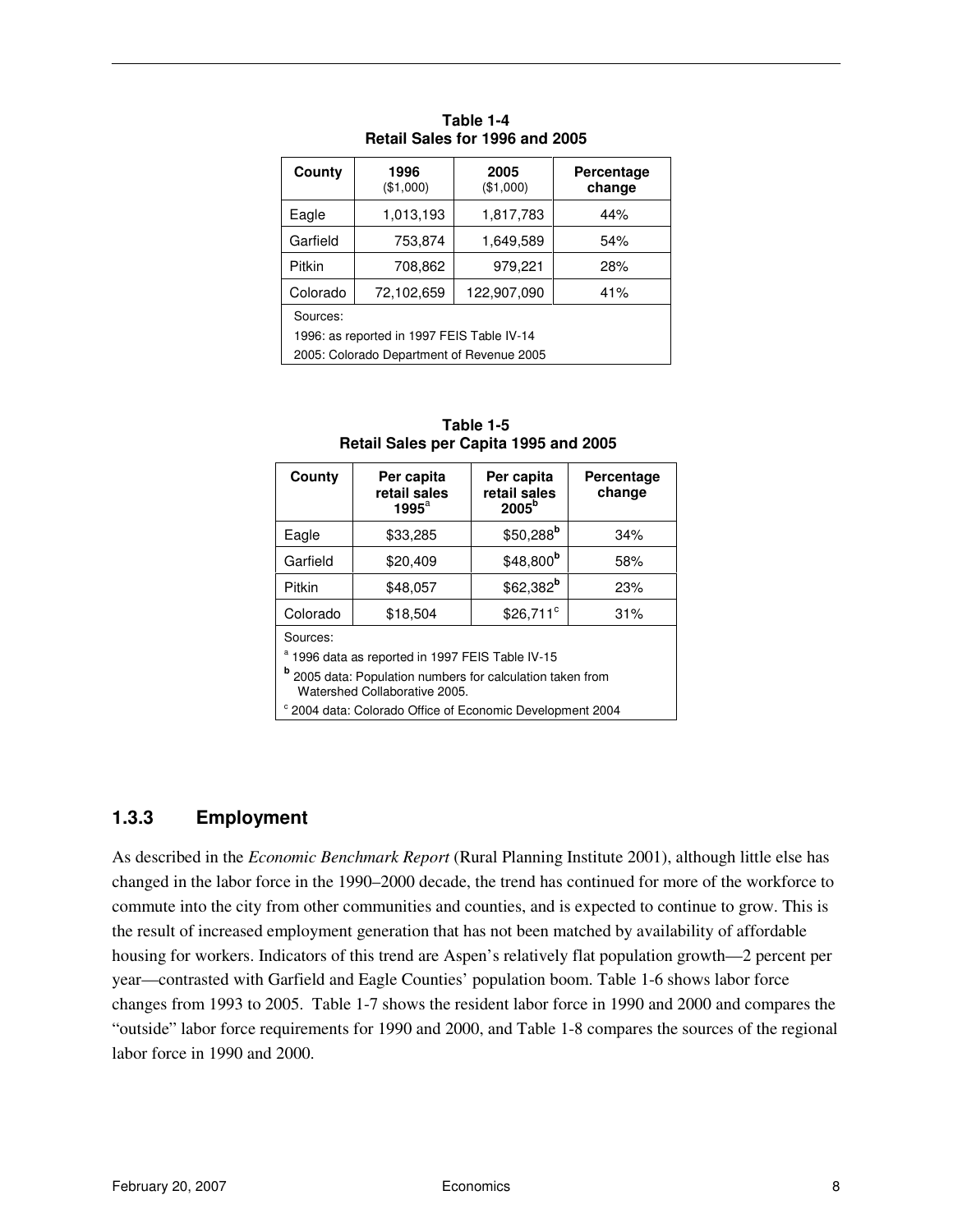| County                                                                                                                                                   |                      | Total Jobs <sup>a</sup> |                      | <b>Resident Labor Force</b> | <b>Percent Change</b><br>1993-2005 |                |  |  |  |
|----------------------------------------------------------------------------------------------------------------------------------------------------------|----------------------|-------------------------|----------------------|-----------------------------|------------------------------------|----------------|--|--|--|
|                                                                                                                                                          | 1992/93 <sup>b</sup> | $2005^{\circ}$          | 1992/93 <sup>b</sup> | $2005^{\circ}$              | <b>Jobs</b>                        | Labor<br>force |  |  |  |
| Eagle                                                                                                                                                    | 22,432               | 39,530                  | 14,483               | 27,640                      | 43%                                | 48%            |  |  |  |
| Garfield                                                                                                                                                 | 18,743<br>28,260     |                         |                      | 27,311                      | 34%                                | 36%            |  |  |  |
| <b>Pitkin</b><br>17,553                                                                                                                                  |                      | 20,109                  | 8,227<br>10,979      |                             | 13%                                | 25%            |  |  |  |
| Colorado                                                                                                                                                 | 2,166,239            | $2,249,200^d$           | 1,904,000            | 2,549,677 <sup>d</sup>      | 4%                                 | 25%            |  |  |  |
| <sup>a</sup> Assumes 1.0 job per person, however, many employees hold more than one job.<br>Source:<br><sup>b</sup> As reported in 1997 FEIS Table IV-16 |                      |                         |                      |                             |                                    |                |  |  |  |
| <sup>c</sup> Watershed Collaborative 2005<br><sup>d</sup> U. S. Bureau of Labor Statistics 2006a, 2006b                                                  |                      |                         |                      |                             |                                    |                |  |  |  |

**Table 1-6 Area Jobs/Resident Labor Force Comparisons by County for 1990 and 2005** 

Table 1-7 also shows the difference between the 2000 forecasts made in the 1997 FEIS and the Colorado State Demographer's data for 2000, and continues the analysis of outside labor force required by presenting the percentage of the jobs filled by workers from outside the counties. Note that Garfield County is a labor supplier.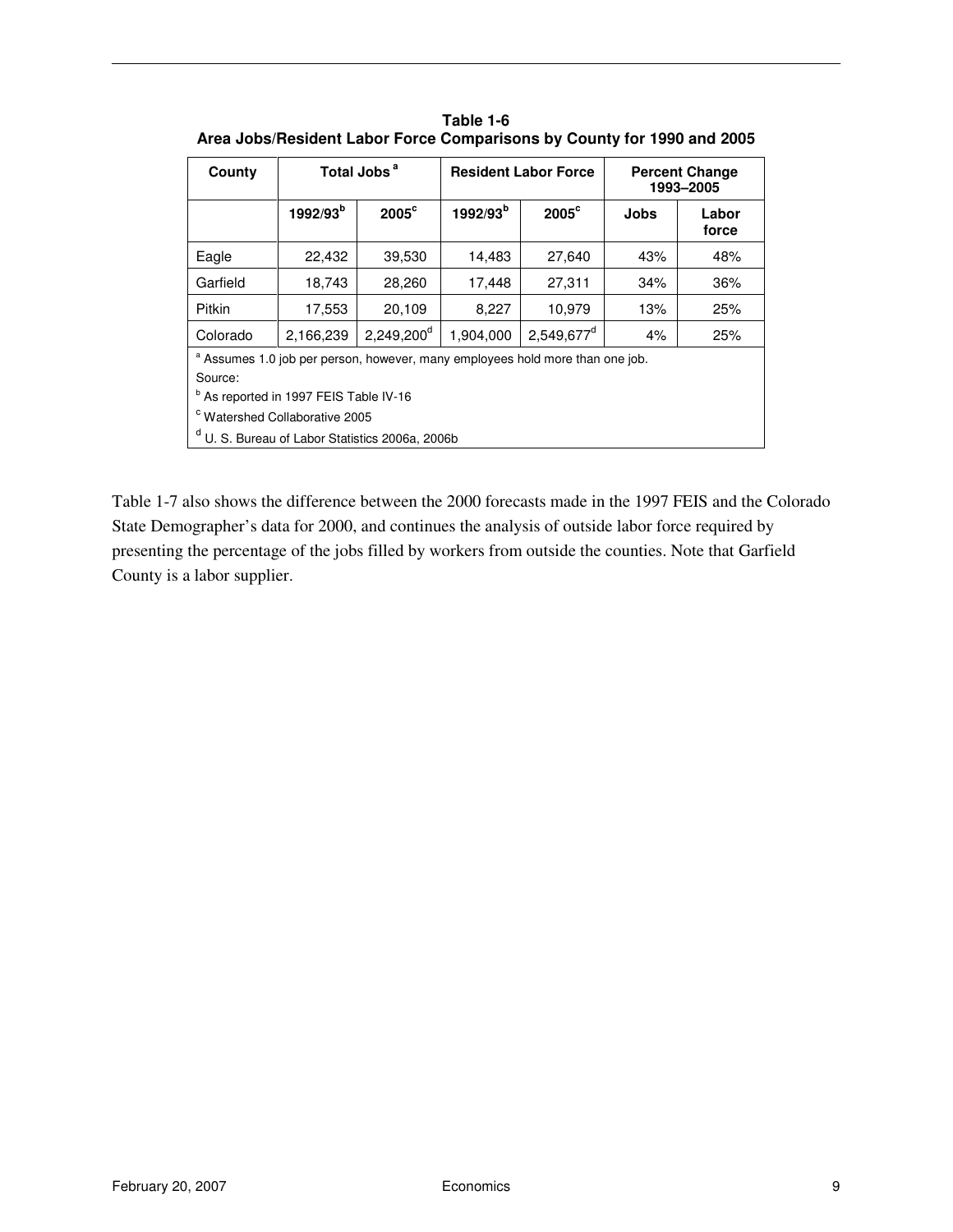| Table 1-7                                                         |  |  |  |  |  |  |  |
|-------------------------------------------------------------------|--|--|--|--|--|--|--|
| Outside Labor Force Required by County for 1990, 1992/93 and 2000 |  |  |  |  |  |  |  |

| County                                                   | <b>Total Jobs</b>                                 |                            |                |                                                                             | <b>Resident Labor Force</b> |                            |                | <b>Outside LaborForce</b><br><b>Required: Jobs Minus</b><br><b>Resident Labor Force<sup>a</sup></b> |                   |                            |                | Percentage Outside Labor Force<br><b>Required</b> |                   |                            |                |                                 |
|----------------------------------------------------------|---------------------------------------------------|----------------------------|----------------|-----------------------------------------------------------------------------|-----------------------------|----------------------------|----------------|-----------------------------------------------------------------------------------------------------|-------------------|----------------------------|----------------|---------------------------------------------------|-------------------|----------------------------|----------------|---------------------------------|
|                                                          | 1990 <sup>9</sup>                                 | 1992/<br>1993 <sup>b</sup> | $2000^{\circ}$ | 2000<br>d, e, f                                                             | 1990 <sup>9</sup>           | 1992/<br>1993 <sup>b</sup> | $2000^{\circ}$ | 2000<br>d, e, f                                                                                     | 1990 <sup>g</sup> | 1992/<br>1993 <sup>b</sup> | $2000^{\circ}$ | 2000<br>d, e, f                                   | 1990 <sup>g</sup> | 1992/<br>1993 <sup>b</sup> | $2000^{\circ}$ | 2000<br>(calculated)<br>d, e, i |
| Eagle                                                    | 20,669                                            | 22,432                     | 22,500         | $34,172^{d}$                                                                | 13,650                      | 14,483                     | 17,900         | $21,299^d$                                                                                          | 4,602             | 7,949                      | 4,600          | 12,873                                            | 25.2%             | 35.4%                      | 20.4%          | 37.7%                           |
| Garfield                                                 | 18,311                                            | 18,743                     | 18,900         | $24,482^e$                                                                  | 15,725                      | 17,448                     | 18,760         | $24,192^e$                                                                                          | 609               | ,295                       | 140            | 290                                               | 3.73%             | 6.9%                       | $0.0\%$        | 1.2%                            |
| Pitkin                                                   | 17,804                                            | 17,553                     | 18,100         | $19,607$ <sup>r</sup>                                                       | 9,117                       | 8,227                      | 11,810         | $9,054^t$                                                                                           | 6,462             | 9,326                      | 6,290          | 10,553                                            | 41.5%             | 53.1%                      | 37.4%          | 53.8%                           |
|                                                          |                                                   |                            |                | Assumes 1.0 job per person, however, many employees hold more than one job. |                             |                            |                |                                                                                                     |                   |                            |                |                                                   |                   |                            |                |                                 |
| Sources:                                                 |                                                   |                            |                |                                                                             |                             |                            |                |                                                                                                     |                   |                            |                |                                                   |                   |                            |                |                                 |
|                                                          | <sup>o</sup> As reported in 1997 FEIS Table IV-18 |                            |                |                                                                             |                             |                            |                |                                                                                                     |                   |                            |                |                                                   |                   |                            |                |                                 |
| ° calculated from data reported in 1997 FEIS Table IV-16 |                                                   |                            |                |                                                                             |                             |                            |                |                                                                                                     |                   |                            |                |                                                   |                   |                            |                |                                 |
|                                                          | <sup>d</sup> State Demographer (DOLA 2006d)       |                            |                |                                                                             |                             |                            |                |                                                                                                     |                   |                            |                |                                                   |                   |                            |                |                                 |
|                                                          | <sup>e</sup> State Demographer (DOLA 2006c)       |                            |                |                                                                             |                             |                            |                |                                                                                                     |                   |                            |                |                                                   |                   |                            |                |                                 |

<sup>f</sup> State Demographer (DOLA 2006b)

<sup>g</sup> As reported in 1997 FEIS Table IV-18

<sup>g</sup> calculated from data reported in 1997 FEIS Table IV-17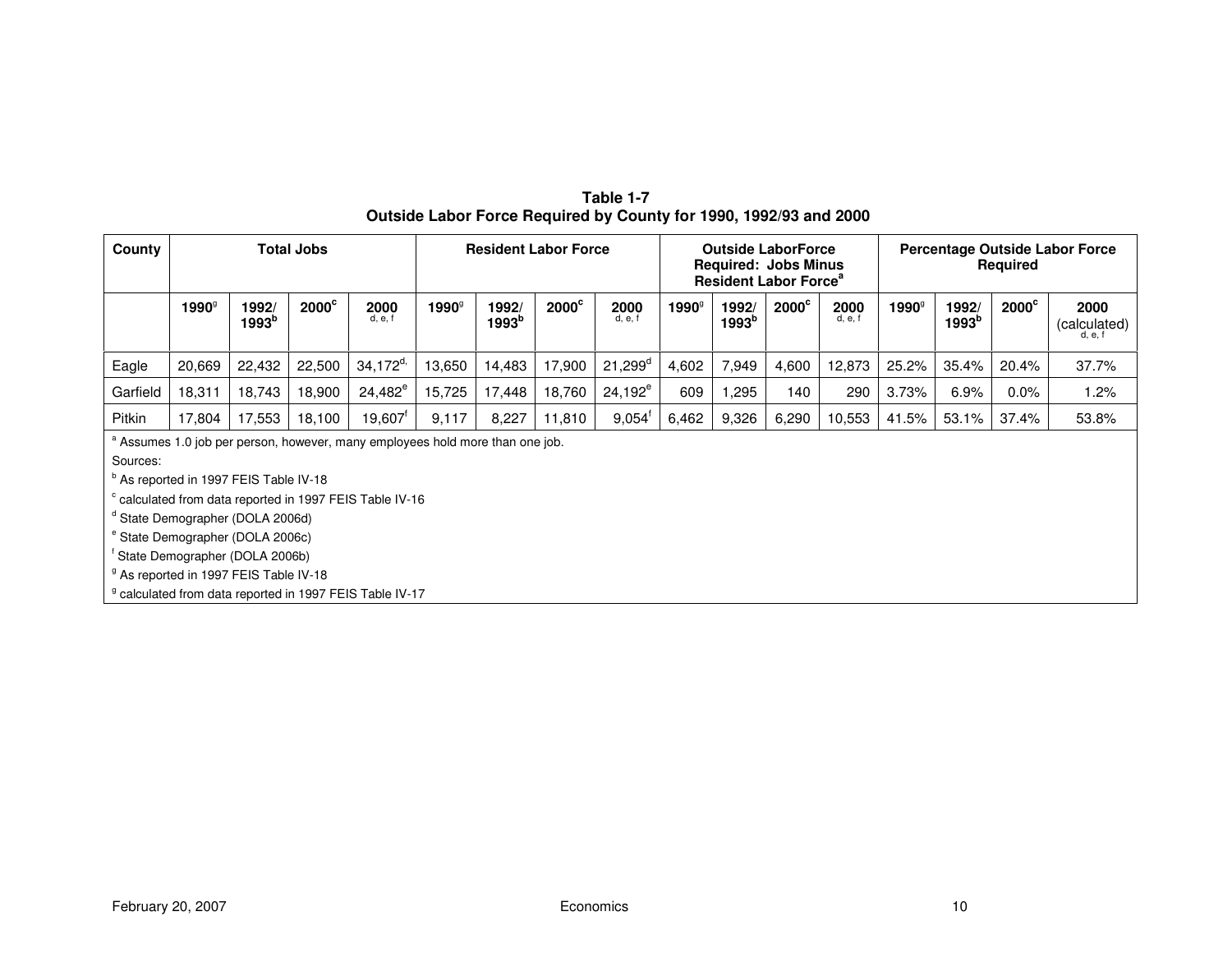Table 1-8 clarifies the effect of the commuting patterns among the counties by comparing the percentages of commuters versus non-commuters in 1990 and 2000. Resident labor force data for 2000 is based on the 2000 Census cited in *Local and regional Travel Patterns Study*, which examines "how, why, when, and where people travel in the roaring Fork and Colorado River Valleys" (RRC Associates, et al. 2004).

| County                                                                                                                                                                                                                                                                                                                                                                                                                                                                                    | <b>Resident Labor</b><br><b>Force</b> |                    | <b>Percentage that</b><br><b>Worked in County of</b><br><b>Residence</b> |                     | Percentage that<br><b>Worked Outside</b><br><b>County of Residence</b> |                     |  |
|-------------------------------------------------------------------------------------------------------------------------------------------------------------------------------------------------------------------------------------------------------------------------------------------------------------------------------------------------------------------------------------------------------------------------------------------------------------------------------------------|---------------------------------------|--------------------|--------------------------------------------------------------------------|---------------------|------------------------------------------------------------------------|---------------------|--|
|                                                                                                                                                                                                                                                                                                                                                                                                                                                                                           | 1990 <sup>b</sup>                     | 2000               | 1990 <sup>b</sup>                                                        | 2000                | 1990 <sup>b</sup>                                                      | 2000                |  |
| Eagle                                                                                                                                                                                                                                                                                                                                                                                                                                                                                     | 13,650                                | $17,900^{\dagger}$ | 82.59%                                                                   | $85\%$ <sup>d</sup> | 17.41%                                                                 | $14\%$ <sup>d</sup> |  |
| Garfield                                                                                                                                                                                                                                                                                                                                                                                                                                                                                  | 15,725                                | $22,540^{\circ}$   | 78.62%                                                                   | $74\%$ <sup>e</sup> | 21.38%                                                                 | $26\%$ <sup>e</sup> |  |
| Pitkin                                                                                                                                                                                                                                                                                                                                                                                                                                                                                    | 9,117                                 | $9,443^{\circ}$    | 91.48%                                                                   | $91%$ <sup>a</sup>  | 8.52%                                                                  | $8\%$ <sup>a</sup>  |  |
| Source:<br><sup>a</sup> 2000 U.S. Census (as cited by Sonoran Institute 2005b)<br><sup>b</sup> As reported in 1997 FEIS Table IV-19<br>° 2000 U.S. Census (as cited by RRC Associates et al., 2004, Table 2.5.3, page 34)<br>d 2000 U.S. Census (as cited by Sonoran Institute, 2005c)<br><sup>e</sup> 2000 U.S. Census (as cited by Sonoran Institute 2005d)<br><sup>b</sup> As reported in 1997 FEIS Table IV-16. (RRC Associates et al. 2004 does not analyze all of Eagle<br>County.) |                                       |                    |                                                                          |                     |                                                                        |                     |  |

**Table 1-8 Commuter Analysis 1990 and 2000** 

Forecasts of commuting workers are affected by growth in jobs relative to growth in local population—a county's future workers must be found in the forecast workforce of neighboring counties. Table 1-9 compares 2000 worker distribution with forecast needs in 2025. Pitkin and Eagle Counties expect strong jobs growth based on wealthy baby-boomer travel, second homes, and retirements. Particularly in Pitkin County, these jobs are expected to include maintenance, real estate transactions, public safety, and local services (Rural Planning Institute 2001). Because property values are soaring in these counties, however, they are less able to accommodate the worker population needed without large subsidies.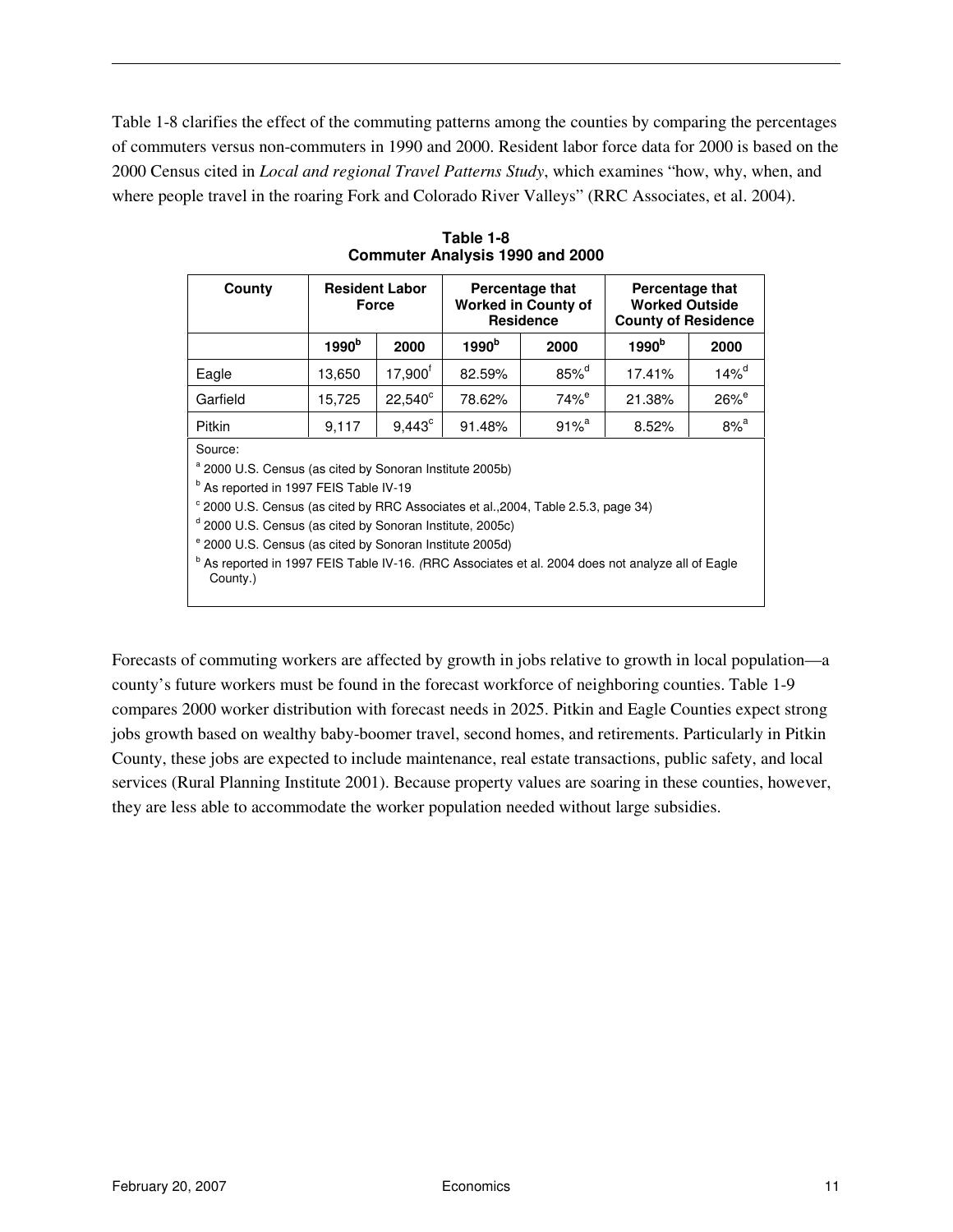| County                                                                                                                                                                     | $\mathsf{Jobs}^a$                                                                                                                                                     |                        | <b>Resident Labor Force<sup>a</sup></b> |                        | <b>Outside Labor</b><br><b>Force Commuting</b><br>$In^d$ |                   |  |
|----------------------------------------------------------------------------------------------------------------------------------------------------------------------------|-----------------------------------------------------------------------------------------------------------------------------------------------------------------------|------------------------|-----------------------------------------|------------------------|----------------------------------------------------------|-------------------|--|
|                                                                                                                                                                            | 2000                                                                                                                                                                  | 2025                   | 2000 <sup>b</sup>                       | 2025                   | 2000 <sup>d</sup>                                        | 2025 <sup>d</sup> |  |
| Eagle                                                                                                                                                                      | $22,500^b$                                                                                                                                                            | 72,500 <sup>d</sup>    | $17,900^{b}$                            | $39,057$ <sup>d</sup>  | 800                                                      | 24,214            |  |
| Garfield                                                                                                                                                                   | $18,900^{\rm b}$                                                                                                                                                      | 43,000 <sup>d</sup>    | $18,760^{b}$                            | 62,506 <sup>d</sup>    | $-6,000$                                                 | $-30,877$         |  |
| Pitkin                                                                                                                                                                     | $18,100^{b}$                                                                                                                                                          | 33,400 $d$             | $11,810^{b}$                            | 12,871 <sup>d</sup>    | 6,603                                                    | 17,358            |  |
| Colorado                                                                                                                                                                   | 2,304,300                                                                                                                                                             | 3,879,800 <sup>f</sup> | $2,547,300^e$                           | 3,870,100 <sup>f</sup> | n/a                                                      | n/a               |  |
|                                                                                                                                                                            | <sup>a</sup> Assumes 1.0 job per person, however, rates of multiple job holding in 2025 are Eagle 17%,<br>Garfield 15%, and Pitkin 14% (Watershed Collaborative 2005) |                        |                                         |                        |                                                          |                   |  |
| Sources:                                                                                                                                                                   |                                                                                                                                                                       |                        |                                         |                        |                                                          |                   |  |
| <sup>b</sup> As forecast in 1997 FEIS Table IV-17                                                                                                                          |                                                                                                                                                                       |                        |                                         |                        |                                                          |                   |  |
| <sup>d</sup> Watershed Collaborative 2005                                                                                                                                  |                                                                                                                                                                       |                        |                                         |                        |                                                          |                   |  |
| <sup>e</sup> U. S. Department of Labor, Table 3. Civilian labor force and unemployment by state and selected<br>areas, seasonally adjusted (U.S. Department of Labor 2006) |                                                                                                                                                                       |                        |                                         |                        |                                                          |                   |  |
| Economic Base Forecasts for Colorado Jobs, Labor Force and Population, Table 1 Colorado Labor<br>Supply and Demand (DOLA 2006a)                                            |                                                                                                                                                                       |                        |                                         |                        |                                                          |                   |  |

**Table 1-9 Estimated and Projected Jobs / Resident Labor Force by County for 2000 and 2025** 

Projections used in *Local and Regional Travel Patterns Study (*RRC Associates, et al 2004*)* suggest that jobs in Pitkin County will grow significantly faster than the population between 2000 and 2025 resulting in 19,225 persons working in Pitkin County versus 10,332 persons living there (page 71). Eagle County's job growth (an additional 33,951 jobs) is also expected to be greater than its population growth (a 27,032 person increase) (page 72). In contrast, the study shows that in Garfield County is expected to continue housing the region's workforce. Its population is expected to grow faster (by 98 percent and 43,131 people) than jobs (by 61 percent with 14,945 employees) over the same period (page 72). These projected trends suggest that up-valley commuting on Highway 82 is likely to continue to increase. By 2015, Garfield County is forecast to supply 90 percent of the workers commuting to Pitkin County and 63 percent of the workers commuting to Eagle County (Watershed Collaborative 2005, page 2–5). Table 1-10 presents regional jobs, resident labor force, and the amount of the labor force that commutes in or out of the counties.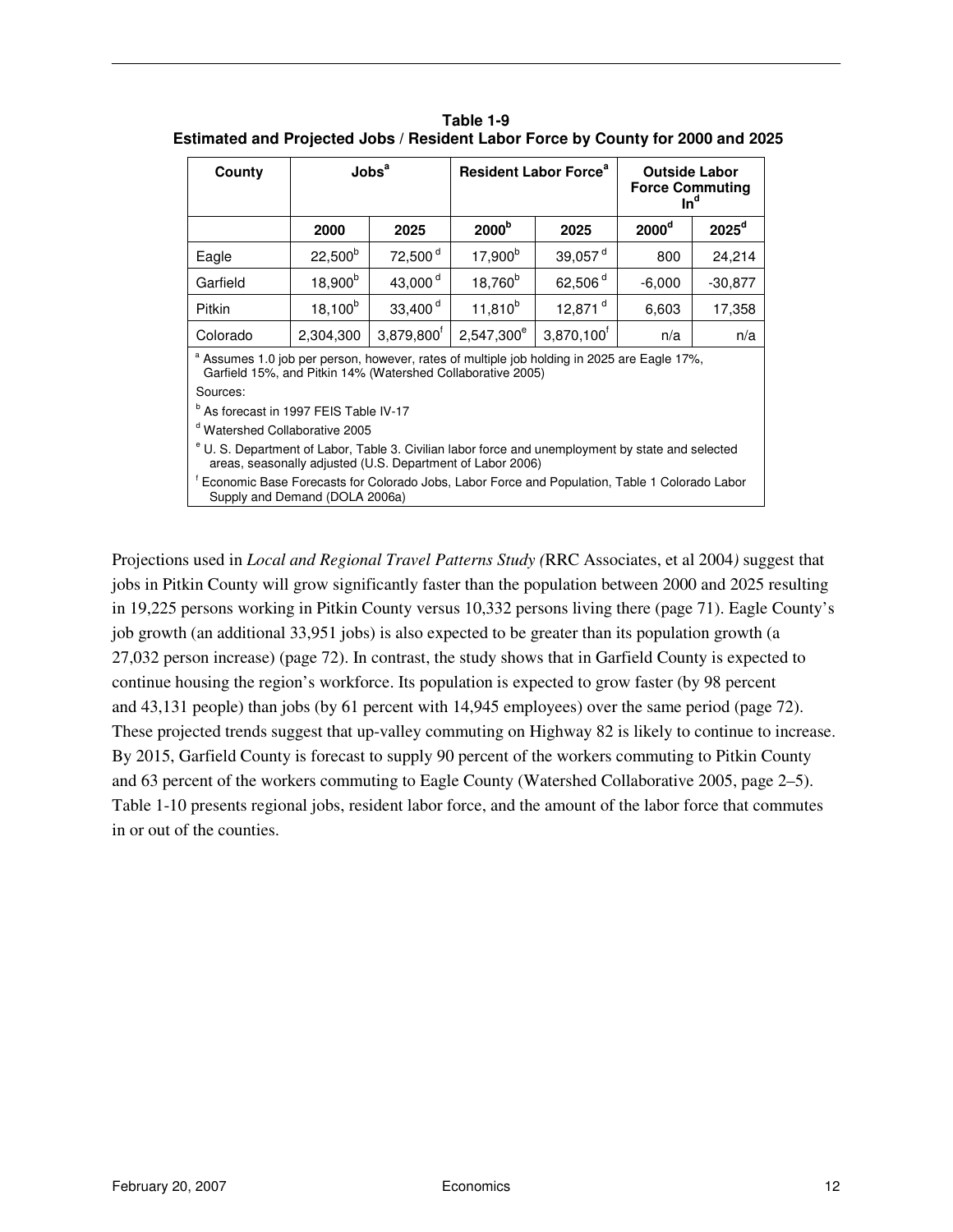| County                                                                                                                                 | Jobs <sup>a</sup>                            |                                                         | <b>Resident Labor Force<sup>a</sup></b>      |                                                  | <b>Outside Labor Force</b><br>Commuting In <sup>d</sup> |                                                  |  |
|----------------------------------------------------------------------------------------------------------------------------------------|----------------------------------------------|---------------------------------------------------------|----------------------------------------------|--------------------------------------------------|---------------------------------------------------------|--------------------------------------------------|--|
|                                                                                                                                        | 2015<br><b>FEIS</b><br>Forecast <sup>c</sup> | 2015<br><b>Current</b><br><b>Forecasts</b> <sup>b</sup> | 2015<br><b>FEIS</b><br>Forecast <sup>c</sup> | 2015<br><b>Current</b><br>Forecasts <sup>b</sup> | 2015<br><b>Based</b><br>on FEIS<br><b>Forecast</b>      | 2015<br><b>Current</b><br>Forecasts <sup>b</sup> |  |
| Eagle                                                                                                                                  | 26,350                                       | 55,600                                                  | 22,660                                       | 33,682                                           | 3,690                                                   | 13,352                                           |  |
| Garfield                                                                                                                               | 20,550                                       | 37,000                                                  | 22,780                                       | 47,474                                           | $-2,230$                                                | $-20,143$                                        |  |
| Pitkin                                                                                                                                 | 19,850                                       | 27,000                                                  | 14,310                                       | 11,523                                           | 5,540                                                   | 13,035                                           |  |
| <sup>a</sup> Assumes 1.0 job per person, however, rates of multiple job holding in 2025 are Eagle 17%,<br>Garfield 15%, and Pitkin 14% |                                              |                                                         |                                              |                                                  |                                                         |                                                  |  |
| Sources:                                                                                                                               |                                              |                                                         |                                              |                                                  |                                                         |                                                  |  |
|                                                                                                                                        | <sup>b</sup> Watershed Collaborative 2005    |                                                         |                                              |                                                  |                                                         |                                                  |  |

**Table 1-10 Comparison of Projected Jobs / Resident Labor Force by County for 2015** 

**c** As forecast in 1997 FEIS Table IV-17

### **1.3.4 Income**

The 1997 FEIS found that, of the three counties studied in the State Highway 82 region, Garfield County is lowest in median incomes in all categories, and the only county that is lower than the State of Colorado's median income. In spite of Garfield County's high rate of growth and its role as home to many of the region's workers, median incomes in the county remain lower than in the other counties and Colorado. Table 1-11 compares the median income of Eagle, Garfield and Pitkin Counties with the state for 1990 and 2000.

| County                                                                          | Household<br>(current \$) |                  | Family<br>(current \$) |                     | Percentage of<br><b>Families Below</b><br><b>Poverty Level</b> |                    |  |
|---------------------------------------------------------------------------------|---------------------------|------------------|------------------------|---------------------|----------------------------------------------------------------|--------------------|--|
|                                                                                 | $1990^a$                  | 2000             | $1990^a$               | 2000                | $1990^a$                                                       | 2000               |  |
| Eagle                                                                           | 36,931                    | $62,682^{\circ}$ | 41,183                 | $68,226^{\circ}$    | 4.9%                                                           | $4\%$ <sup>c</sup> |  |
| Garfield                                                                        | 29,176                    | $47,016^c$       | 32,377                 | $53,840^{\circ}$    | 7.3%                                                           | $5\%$ <sup>c</sup> |  |
| Pitkin                                                                          | 39,991                    | $59,375^\circ$   | 52,976                 | $75,048^{\circ}$    | 2.9%                                                           | $3\%$              |  |
| Colorado                                                                        | 30,140                    | $47,203^b$       | 35,930                 | 66,624 <sup>b</sup> | 8.6%                                                           | $6\%$ <sup>b</sup> |  |
| Source:                                                                         |                           |                  |                        |                     |                                                                |                    |  |
| <sup>a</sup> As reported in 1997 FEIS, Table IV-20                              |                           |                  |                        |                     |                                                                |                    |  |
| <sup>b</sup> U.S. Census Bureau, Median Income for 4-Person Families, by State  |                           |                  |                        |                     |                                                                |                    |  |
| ° 2000 U.S. Census Summary File 3 Eagle, Pitkin, Garfield Counties (DOLA 2006h) |                           |                  |                        |                     |                                                                |                    |  |

**Table 1-11 Median Household Income by County 1990 and 2000** 

Although overall income levels have risen throughout the decade, the disparity among the counties identified in the 1997 FEIS has changed. Where, in 1990, all adjusted per capita incomes except those in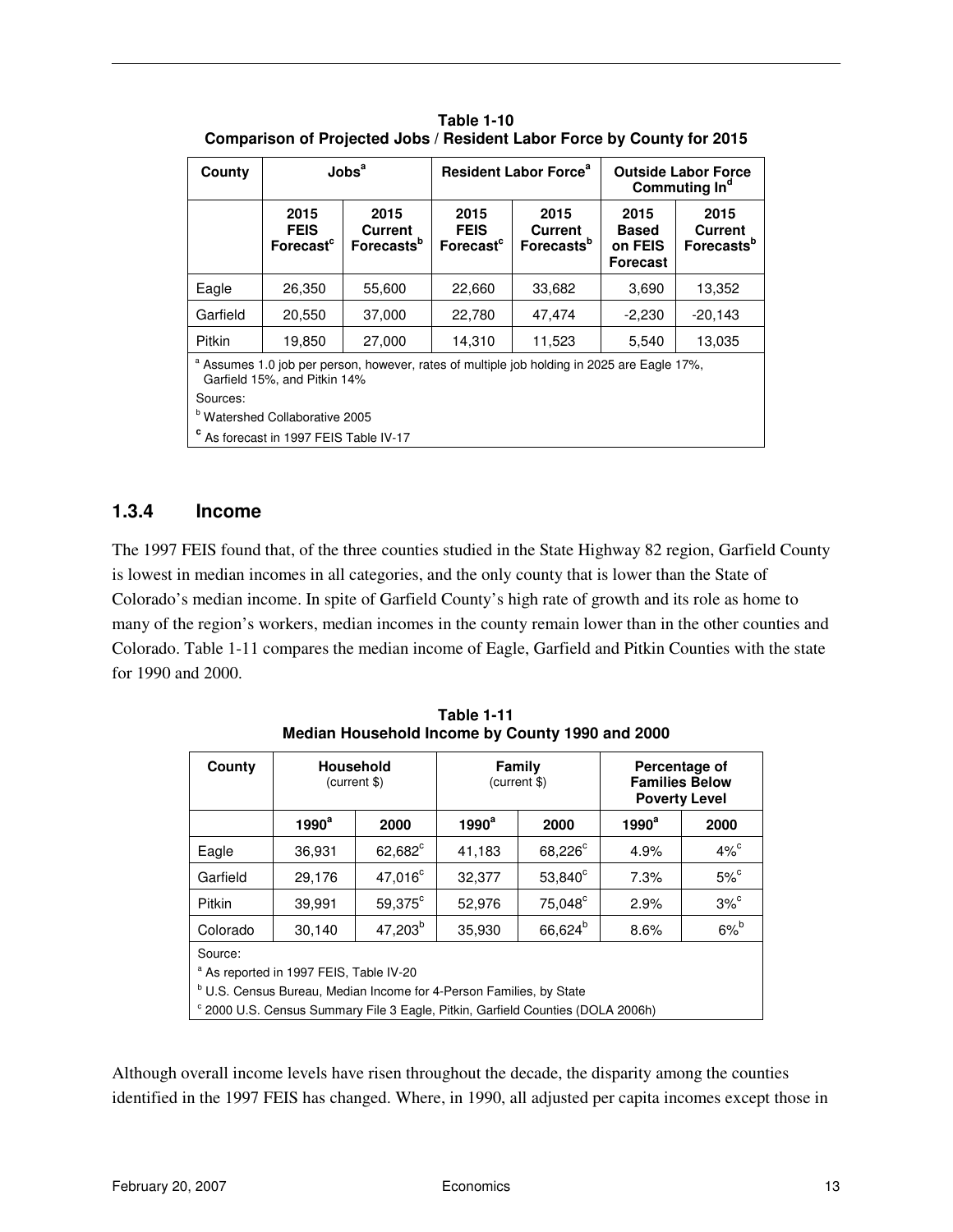Pitkin County were less than they were in 1980, in 2000, only Pitkin County's adjusted per capita incomes were lower than in 1990, almost matching the drop for Colorado (Table 1-12).

#### **Table 1-12**

| County                                                                        | $1989^a$<br>(current \$) | 1989<br><b>Adjusted</b><br>for<br>inflation to<br>2000 <sup>b</sup><br>(current \$) | $2004^{\circ}$<br>(current \$) | <b>Percent</b><br>change<br>from 1989<br>(Adjusted) |  |  |
|-------------------------------------------------------------------------------|--------------------------|-------------------------------------------------------------------------------------|--------------------------------|-----------------------------------------------------|--|--|
| Eagle                                                                         | 18,600                   | 26,107                                                                              | 41,773                         | 60%                                                 |  |  |
| Garfield                                                                      | 15,000                   | 21,054                                                                              | 29,064                         | 38%                                                 |  |  |
| Pitkin                                                                        | 29,700                   | 41,686                                                                              | 75,454                         | 81%                                                 |  |  |
| Colorado                                                                      | 17,700                   | 24,843                                                                              | 36,113                         | 45%                                                 |  |  |
| <sup>a</sup> As reported in 1997 FEIS                                         |                          |                                                                                     |                                |                                                     |  |  |
| <sup>b</sup> Inflation Calculator (Friedman 2006)                             |                          |                                                                                     |                                |                                                     |  |  |
| <sup>c</sup> Bureau of Economic Analysis: Regional Economic Accounts, CA1-Per |                          |                                                                                     |                                |                                                     |  |  |

#### **Per Capita Income by County 1989 and 2000**

capita personal income (Bureau of Economic Analysis 2006)

### **1.3.5 Housing**

Population growth in Pitkin and Eagle Counties is expected to be driven mainly by the second home, resort, and tourism industries, and Garfield County's by energy development. All of the counties, however, will be challenged to house the workforce in affordable housing in an area where property value expectations are particularly high. It is important to restate that the availability of affordable housing will influence the distribution of population growth among the counties and communities in the region. In communities where affordable housing for the labor force is scarce, new residents are more likely to be accommodated in unincorporated places (Watershed Collaborative 2005).

#### **Household characteristics**

In 1990, the predominant type of household in Pitkin County was the non-family household composed of people not related through marriage. The 2000 census reports that this household type is still high at 53.2 percent of households. Table 1-13 compares the counties' households.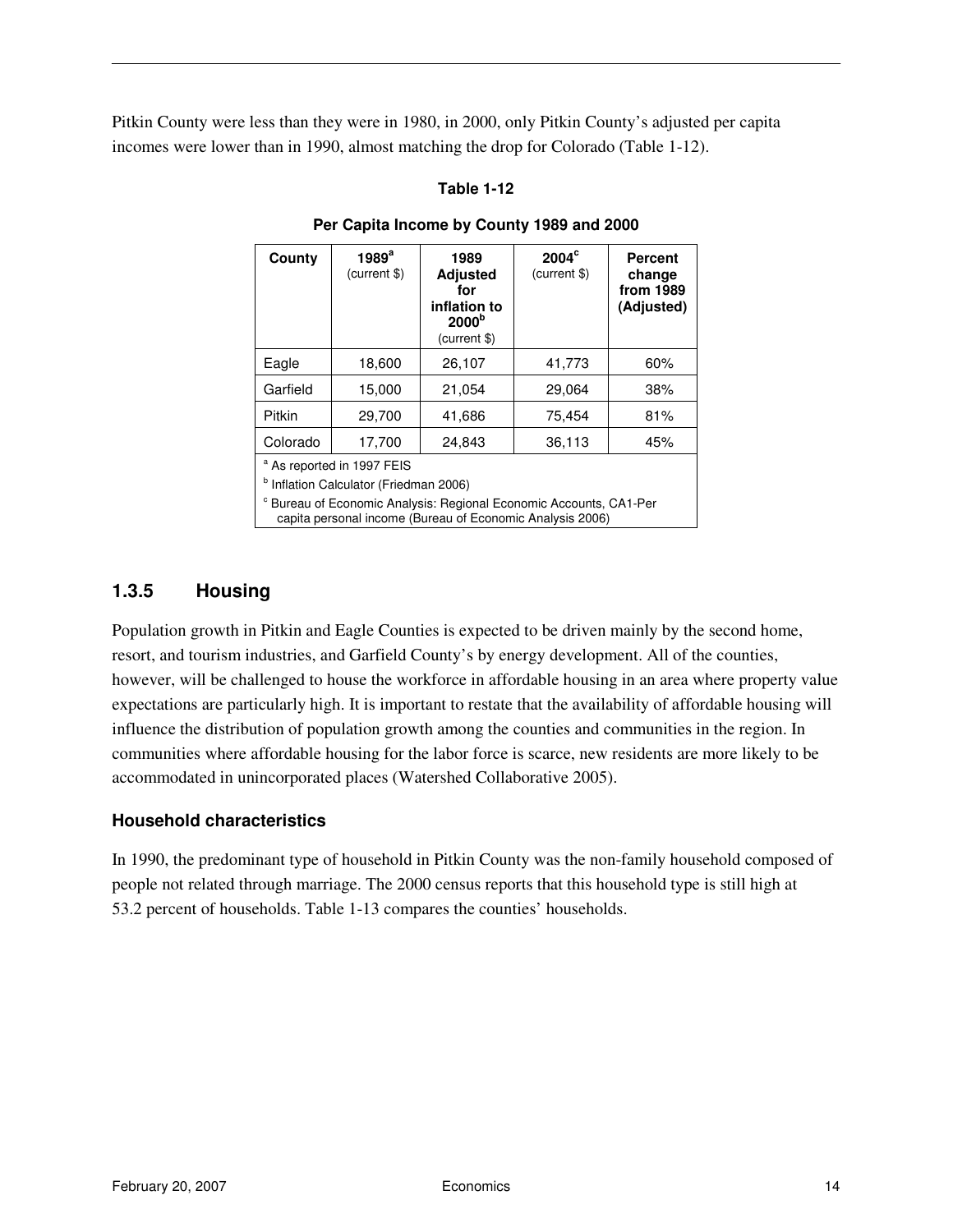| County                                      | <b>Total Households</b>                           |                  | <b>Percentage Family</b> |                | Percentage<br>Non-family |                     |  |  |
|---------------------------------------------|---------------------------------------------------|------------------|--------------------------|----------------|--------------------------|---------------------|--|--|
|                                             | $1990^a$                                          | 2000             | 1990 <sup>b</sup>        | 2000           | 1990 <sup>b</sup>        | 2000                |  |  |
| Eagle                                       | 8,354                                             | $15,148^b$       | 61%                      | $56\%^{\rm b}$ | 39%                      | $40\%^{\rm b}$      |  |  |
| Garfield                                    | 11,266                                            | $16,229^{\circ}$ | 71%                      | $65\%$         | 29%                      | $30\%$ <sup>c</sup> |  |  |
| Pitkin                                      | 5,877                                             | $6,807^d$        | 46%                      | $44\%^{d}$     | 54%                      | $53\%$ <sup>d</sup> |  |  |
| Colorado                                    | 1,282,487                                         |                  | 66%                      | --             | 34%                      |                     |  |  |
|                                             | <sup>a</sup> As reported in 1997 FEIS Table IV-22 |                  |                          |                |                          |                     |  |  |
| <sup>b</sup> State Demographer (DOLA 2006d) |                                                   |                  |                          |                |                          |                     |  |  |
|                                             | <sup>c</sup> State Demographer (DOLA 2006c)       |                  |                          |                |                          |                     |  |  |
|                                             | <sup>d</sup> State Demographer (DOLA 2006b)       |                  |                          |                |                          |                     |  |  |

**Table 1-13 Household Characteristics by County 1990 and 2000** 

### **Affordability and residency**

The *Report and Recommendations of the Economic Sustainability Committee* (Aspen Chamber Resort Association et al. 2002) reviewed the trends that cause the leakage of retail sales to down-valley communities. Their studies validated the *Aspen Area Community Plan* (1993), which reported that housing stock available for permanent residents was decreasing—that housing occupancy has transitioned from local residents to second homeowners as the population has aged and older residents have acquired property. The *Report and Recommendations of the Economic Sustainability Committee* notes that for local workers, these trends have exacerbated the problem of housing availability and affordability, affected community diversity, local transportation, and markets for affordable consumer goods (page 7). Data in the 2000 Census shows the result of these trends:

- The 1990 and 2000 Census show that the percentage of seasonal- and occasional-use homes in Pitkin County increased from 27 percent to 31 percent, and equaled  $2,728$  units<sup>3</sup>.
- The number of owner-occupied units (including those used as second homes) increased between 1990 and 2000 by almost 31 percent, while renter-occupied units decreased by 0.5 percent.
- In 1991, the FEIS reported that only 71 percent of housing units were for permanent residents. The 2000 Census shows that of the 10,096 housing units, 3,289 units (33 percent) were for seasonal, recreational, or occasional use. Thus, although the total number of housing units increased by 2.6 percent between 1990 and 2000, the number of units for permanent residents dropped by 4 percent.

 $\overline{a}$ 

<sup>&</sup>lt;sup>3</sup> US Census, 1990, 2000 as presented in Park County 2005 Demographic & Economic Profile, Pikes Peak Area Council of Governments, page 21.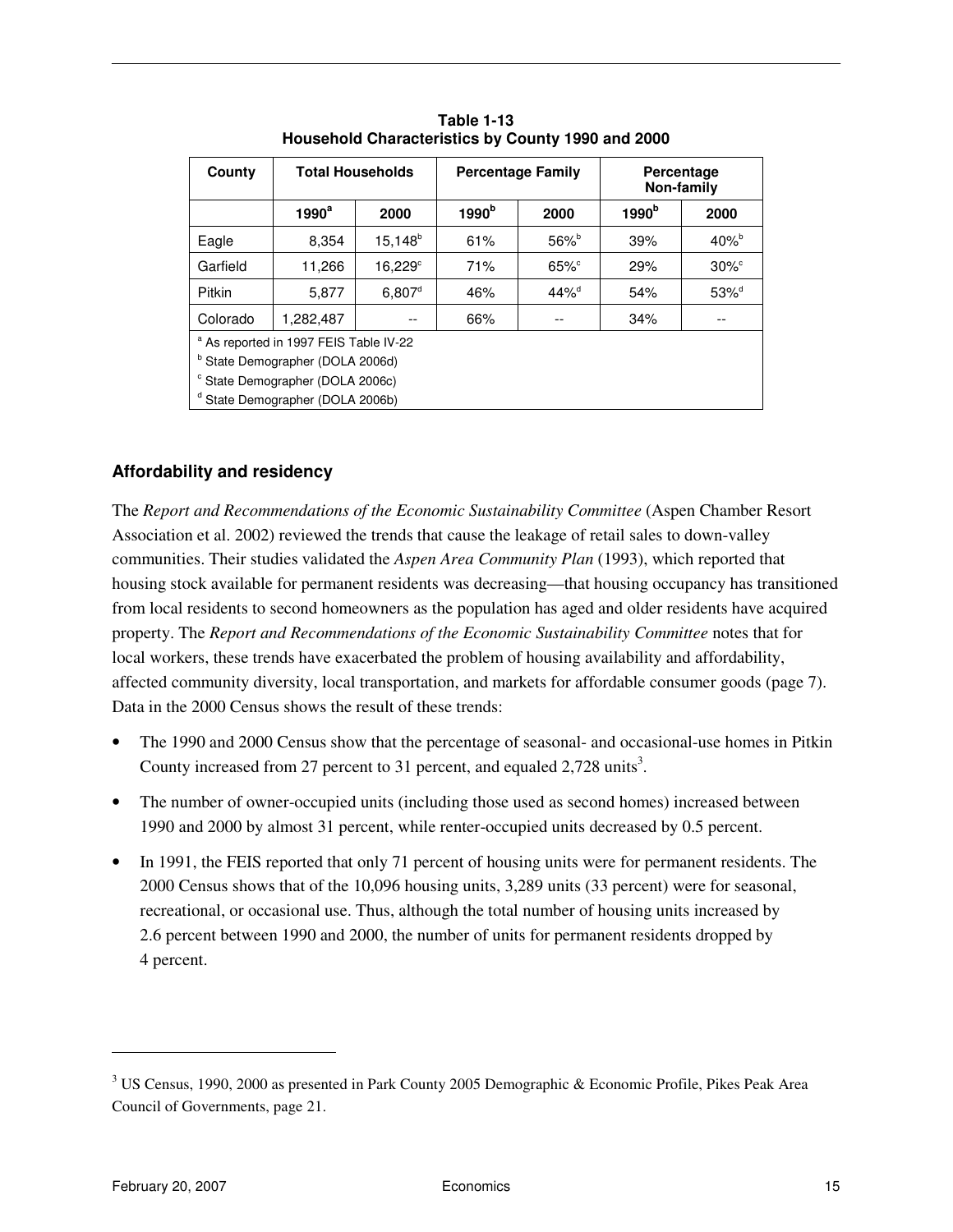• Owner-occupied houses valued at over \$1 million are not uncommon in this region, but are most prevalent in Pitkin County: 7.8 percent in Eagle County, 0.8 percent in Garfield County, and 42.6 percent in Pitkin County.

Table 1-14 compares the cost of housing in 1990 with 2000. Table 1-15 compares the median price of owner-occupied housing in 1990 and 2000.

| County                                      | <b>Less than \$99,000</b>                   |                      | \$100,000 to \$200,000 |                       | More than \$200,000 |                    |
|---------------------------------------------|---------------------------------------------|----------------------|------------------------|-----------------------|---------------------|--------------------|
|                                             | $1990^a$                                    | 2000                 | 1990 <sup>b</sup>      | 2000                  | 1990 <sup>b</sup>   | 2000               |
| Eagle                                       | 28%                                         | $1.8\%$ <sup>b</sup> | 48%                    | $6.9%^{b}$            | 24%                 | $91.3\%$           |
| Garfield                                    | 60%                                         | $6.1\%^c$            | 34%                    | $43.6\%$ <sup>c</sup> | 6%                  | $50.3\%$           |
| Pitkin                                      | 6%                                          | $3.4\%$ <sup>d</sup> | 17%                    | $8.5%^{d}$            | 77%                 | 88.1% <sup>d</sup> |
| Colorado                                    | 70%                                         |                      | 25%                    |                       | 5%                  |                    |
|                                             | <sup>b</sup> As reported in 1997 FEIS!V-23a |                      |                        |                       |                     |                    |
| <sup>b</sup> State Demographer (DOLA 2006d) |                                             |                      |                        |                       |                     |                    |
| <sup>c</sup> State Demographer (DOLA 2006c) |                                             |                      |                        |                       |                     |                    |
|                                             | <sup>d</sup> State Demographer (DOLA 2006b) |                      |                        |                       |                     |                    |

**Table 1-14 Value of Owner-occupied Housing Percentage by County 1990 and 2000** 

| Table 1-15                                                     |
|----------------------------------------------------------------|
| Median Price of Owner-occupied Housing by County 1990 and 2000 |

| County                                             | $1990^a$ | <b>Adjusted</b><br>$1990$ <sup>f</sup> | 2000                 | <b>Percent</b><br>Change |  |
|----------------------------------------------------|----------|----------------------------------------|----------------------|--------------------------|--|
| Eagle                                              | 135,900  | 178,129                                | $369,100^{\circ}$    | 52%                      |  |
| Garfield                                           | 90,400   | 120,158                                | 200,700 <sup>d</sup> | 40%                      |  |
| Pitkin                                             | 452,800  | 658,762                                | 750,000 <sup>e</sup> | 12%                      |  |
| Colorado                                           | 82,700   | 110,759 <sup>f</sup>                   | 166,600 <sup>b</sup> | 34%                      |  |
| <sup>a</sup> As reported in 1997 FEIS Table IV-23b |          |                                        |                      |                          |  |

<sup>b</sup> 2000 U.S. Census (as cited by Sonoran Institute 2003)

<sup>c</sup> 2000 U.S. Census (as cited by Sonoran Institute 2005c)

<sup>d</sup> 2000 U.S. Census (as cited by Sonoran Institute 2005d)

e 2000 U.S. Census (as cited by Sonoran Institute 2005b)

<sup>f</sup> Inflation Calculator, www.westegg.com/Inflation, accessed July 9, 2006

#### **Affordable housing need**

The attention drawn to the lack of affordable housing in the decade prior to the publication of the 1997 FEIS has continued. The decision by the City of Aspen and Pitkin County to provide rent-controlled and price-controlled housing for employees (1979) led to the development of the Aspen/Pitkin Housing Authority (APCHA). Under the APCHA, employee housing units may be legally occupied only by residents of the county who live in them full-time and meet income guidelines. In 1994, 1,225 deed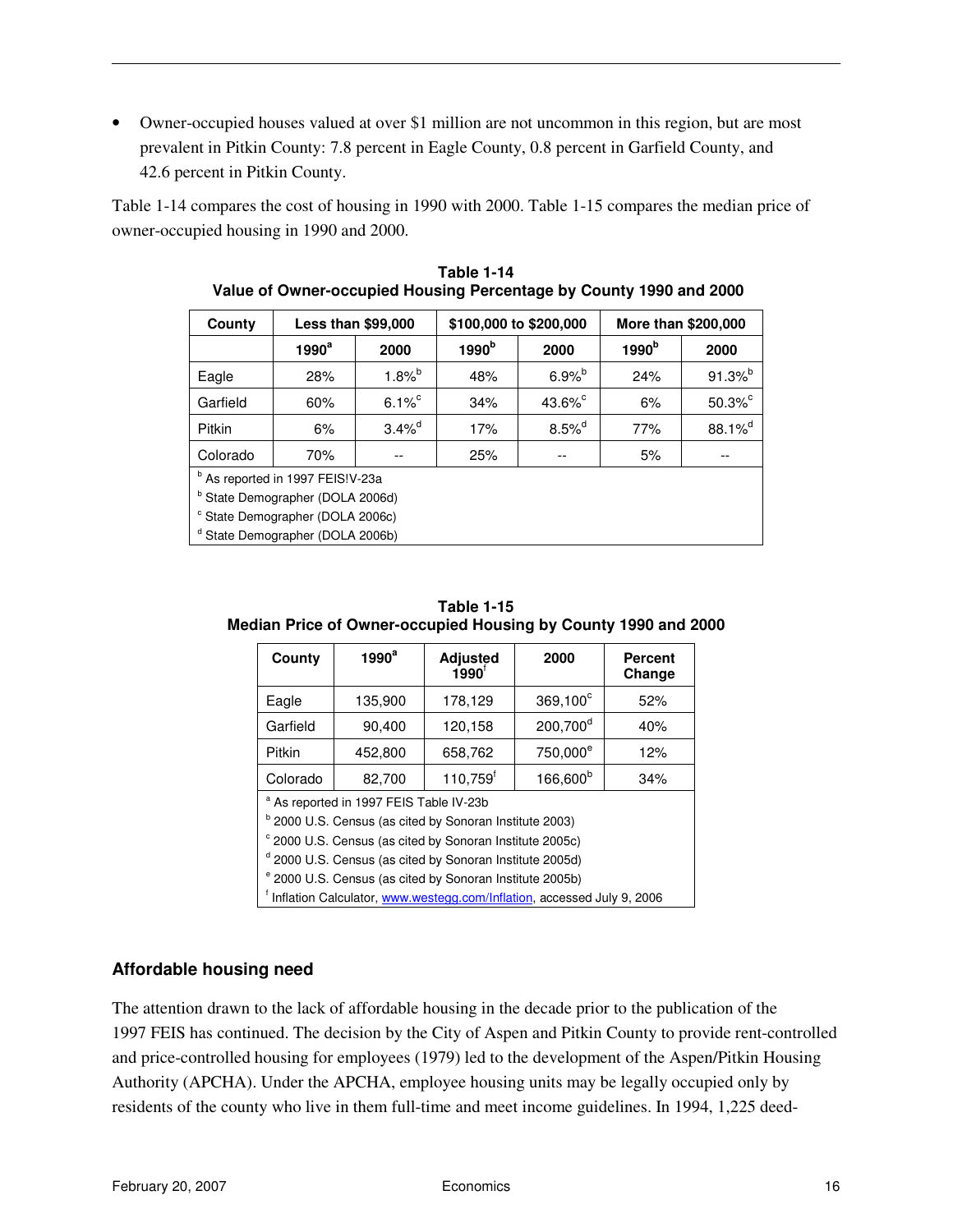restricted units were available, and another 335 were due for completion by 1997. The 1993 *Aspen Area Community Plan* (referenced in Aspen/Pitkin 2000b) identified a housing shortfall of approximately 450 new deed-restricted employee units and established a desired population limit on the Aspen metro Area of 30,000 people by the year 2015.

To address this shortage, the city and the county initiated developments, an accessory dwelling unit program, and adopted zoning districts with incentives encouraging the private sector to provide affordable housing. Pitkin County has \$6 million in bonding authorization for affordable housing, and Aspen dedicated tax revenues for affordable housing from a local 1.0 percent Real Estate Transfer Tax and a 0.45 percent sales tax. Over the last 30 years, approximately 2,600 housing units (rentals and sales) have been developed in Pitkin County, providing homes for many employees (Aspen/Pitkin County Housing Authority 2006).

Pitkin County commissioned the *Affordable Housing Support Study* in 2004 (Clarion Associates et al. 2004). This study shows that as employment in Pitkin County grew from 1994 to 2004, wages remained stagnant, and affordable housing for the majority of locally-employed people has decreased. The result, as shown in other studies cited here, is that Pitkin County workers are moving out of the county for housing (page 2). The study assumed a target of housing 60 percent of Pitkin County's workforce living in the county when projecting a shortage of affordable housing. With that assumption (and accounting for the number of workers per household and the number of jobs per worker), the current (2004) affordable housing inventory is 4,481 units (public and market) in the county and a shortage of 1,611 units. In 2014, accounting for existing and planned development by the public and private sectors, the shortage is expected to be 913 units (page 3).

The *Affordable Housing Support Study* (Clarion Associates et al. 2004) also provides data from the Aspen/Pitkin County Housing Office for affordable housing units in Pitkin County and Aspen. It shows that approximately 563 affordable rental units were added within Aspen between 1997 and 2004, including 157 dormitory units. Table 1-16 summarizes these inventories. In response to concerns about the economic and social effects of second homes on housing affordability in Pitkin County, the Board of County Commissioners of Pitkin County adopted an ordinance revising the *Employee Housing Impact Fee* schedule and repealing existing provisions of the Land Use Code relating to affordable or employee housing mitigation or impact fees (May 25, 2005).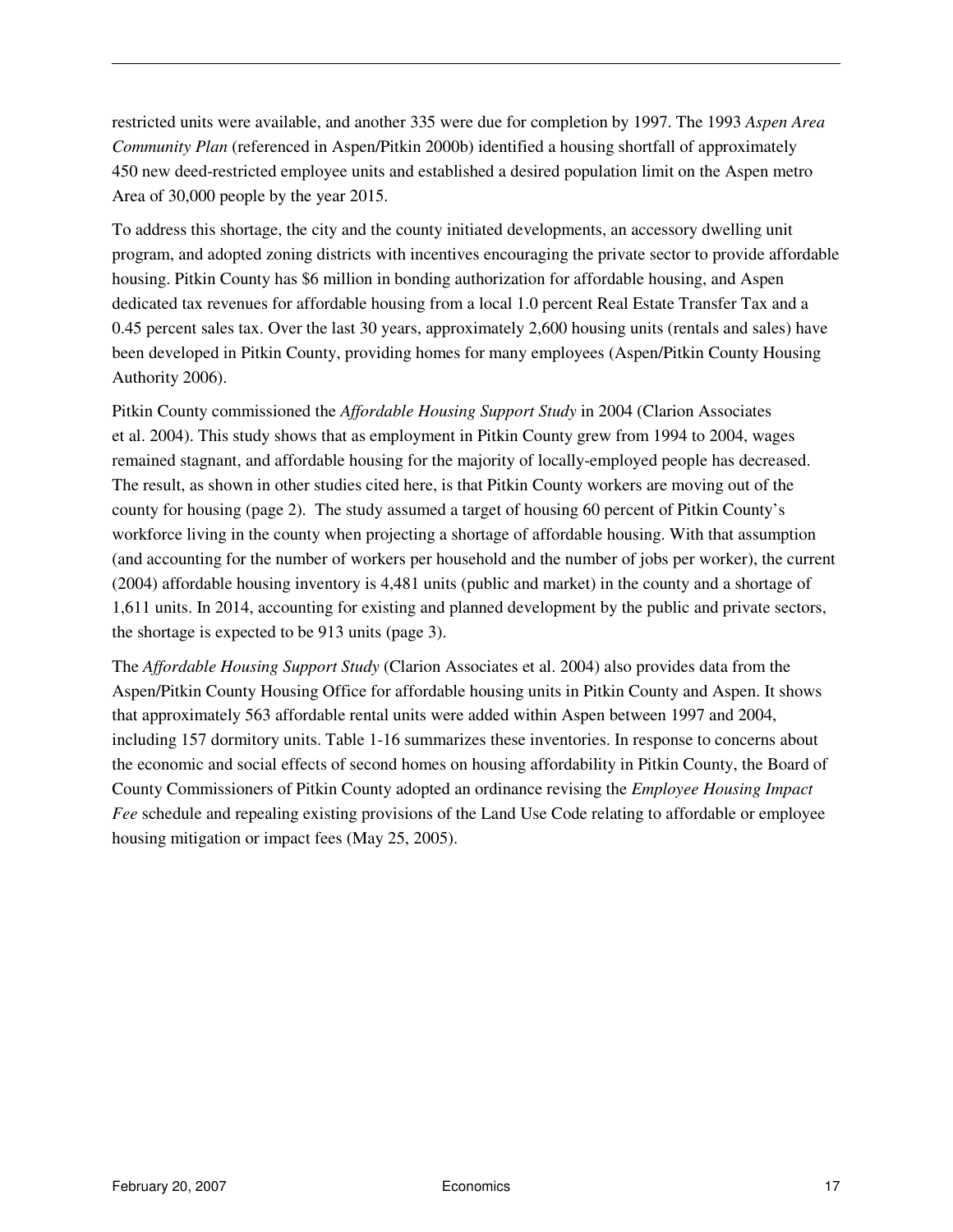| Location                                                                                                                                                                                                                                                                               | Total<br><b>Units</b> | Rental<br>Units <sup>a</sup> | <b>Percent</b><br>of Total<br><b>Units</b> | Owner<br><b>Units</b> | <b>Percent</b><br>of Total<br><b>Units</b> |  |
|----------------------------------------------------------------------------------------------------------------------------------------------------------------------------------------------------------------------------------------------------------------------------------------|-----------------------|------------------------------|--------------------------------------------|-----------------------|--------------------------------------------|--|
| Aspen                                                                                                                                                                                                                                                                                  | 1,791                 | 1,982                        | 60%                                        | 709                   | 40%                                        |  |
| Pitkin<br>County (not<br>in Aspen)                                                                                                                                                                                                                                                     | 580                   | 17                           | 3%                                         | 563                   | 97%                                        |  |
| <b>Total Pitkin</b><br>County                                                                                                                                                                                                                                                          | 2,371                 | 1,099                        | 46%                                        | 1,272                 | 54%                                        |  |
| Includes all types and sizes of units plus dormitories<br>Source: City of Aspen Community Development Department and the Aspen/Pitkin County<br>Housing Authority as cited in Pitkin County, Colorado Affordable Housing Regulation<br>Support Study (Clarion Associates et al. 2004). |                       |                              |                                            |                       |                                            |  |

**Table 1-16 Affordable Housing Inventory Summary (2004)** 

An additional 13 employee housing units, Pitkin County's Stillwater Affordable Housing Project, were completed in 2005 (Aspen/Pitkin County Housing Authority 2006d).

In Aspen, three projects with a total of 133 affordable housing units are under construction (Aspen/Pitkin County Housing Authority 2006e).

- The Burlingame Ranch Affordable Housing development will provide up to 236 units in Aspen. This development, which is located north of State Highway 82 between ABC and Maroon Creek Club, began its first phase of 84 multifamily units and 13 lots in 2005.
- Obermeyer Place is near Rio Grande Park. Twenty-two deed-restricted units are included in this project. The units will be completed in approximately July 2006.
- The Little Ajax project is located at the base of Shadow Mountain and is 100 percent affordable housing for sale. This 14-unit project will be completed in October 2006.

### **1.3.5 Commuting, housing and traffic volume**

*Demographic Forecasts: Eagle, Garfield, and Pitkin Counties 2005–2030, An Interim Report* (Watershed Collaborative 2005) reports that the job forecast will continue to be strong until 2020, and then decline by 2030 (page 3). This trend is of concern because affordable housing for the workforce is more readily available outside of Aspen and Pitkin where service, construction, and tourism-related jobs are in good supply. Thus, a significant proportion of the labor force will continue to commute. Table 1-17 summarizes the current and projected commuting situation for Aspen.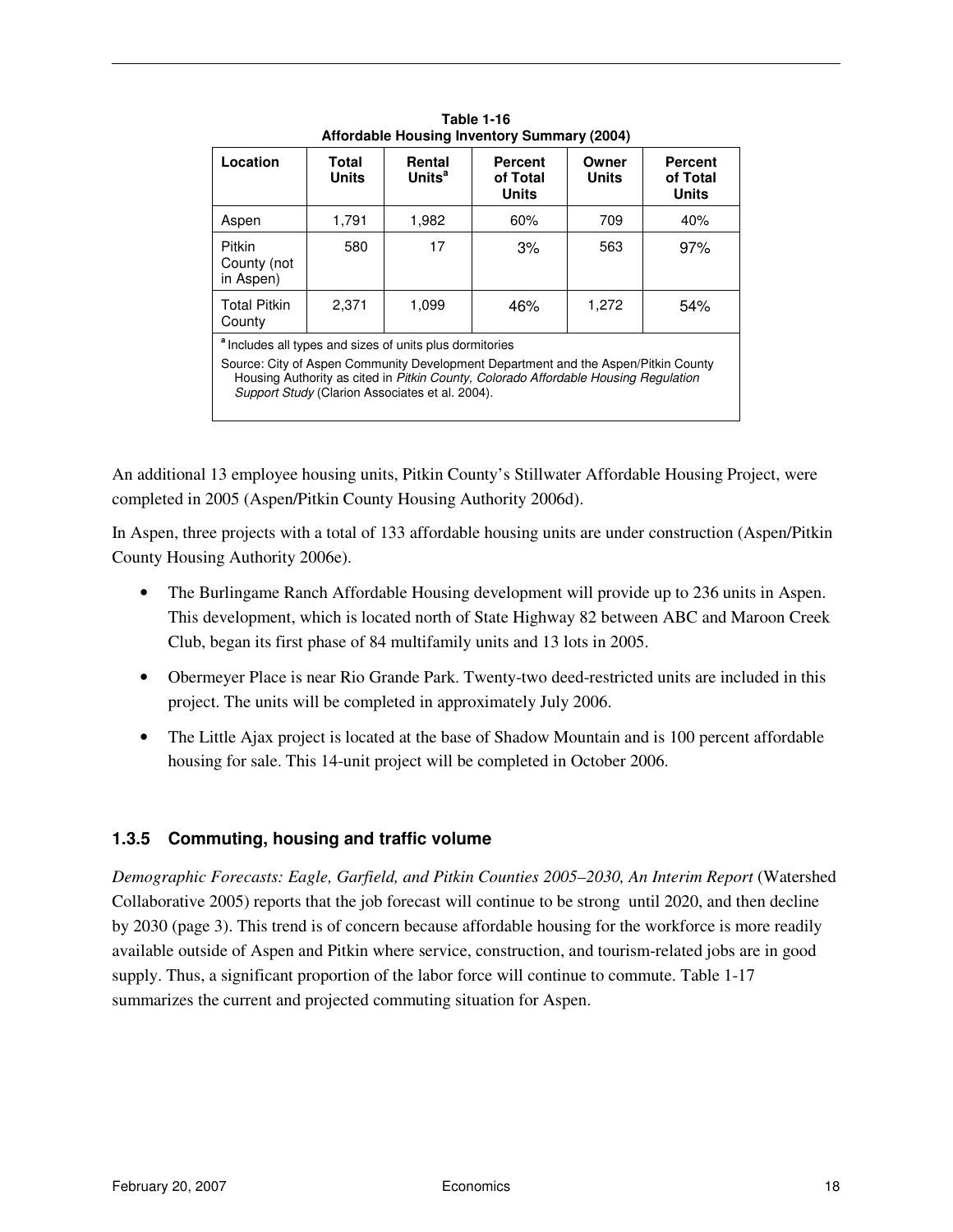|                                                                                                                                                                                                                                                                                                                                                         |                   | 1992 and 2005 Condition |                                               | 2015 Projected Build-out                   |  |  |
|---------------------------------------------------------------------------------------------------------------------------------------------------------------------------------------------------------------------------------------------------------------------------------------------------------------------------------------------------------|-------------------|-------------------------|-----------------------------------------------|--------------------------------------------|--|--|
|                                                                                                                                                                                                                                                                                                                                                         | 1992 <sup>b</sup> | $2005^{\circ}$          | <b>FEIS</b><br><b>Projection</b> <sup>b</sup> | <b>Updated</b><br>Calculation <sup>d</sup> |  |  |
| Estimated total Aspen Area<br>labor force                                                                                                                                                                                                                                                                                                               | 8,400             | 9,850                   | 10,700                                        | 12,920                                     |  |  |
| Estimated labor force living in<br>the Aspen Area                                                                                                                                                                                                                                                                                                       | 3,780<br>(45%)    | 10,150<br>(50.5%)       | 6,420<br>$(60\%)$                             | 5,810<br>(60%)                             |  |  |
| Estimated commuting labor<br>Force                                                                                                                                                                                                                                                                                                                      | 4,620<br>(55%)    | 9,950<br>(49.5%)        | 4,280<br>(40%)                                | 7,110<br>(40%)                             |  |  |
| <sup>a</sup> Assumes 1.0 job per person, however, rates of multiple job holding in 2025 are Eagle 17%,<br>Garfield 15%, and Pitkin 14% (Watershed Collaborative 2005)                                                                                                                                                                                   |                   |                         |                                               |                                            |  |  |
| Sources:                                                                                                                                                                                                                                                                                                                                                |                   |                         |                                               |                                            |  |  |
| <sup>b</sup> As reported in 1997 FEIS                                                                                                                                                                                                                                                                                                                   |                   |                         |                                               |                                            |  |  |
| <sup>c</sup> Estimated using the 1992 Aspen/Pitkin County labor force ratio. 2005 Aspen is based on Pitkin County<br>employment data for 2005 found in Demographic Forecasts, Eagle, Garfield, and Pitkin Counties 2005–<br>2030, An Interim Report (Watershed Collaborative 2005). Estimated total labor force = 49 percent of<br>Pitkin County number |                   |                         |                                               |                                            |  |  |

**Table 1-17 Aspen Labor Force Location Projection Summary<sup>a</sup>**

<sup>d</sup> Estimated using the 2015 Pitkin County labor force data found in Demographic Forecasts, Eagle, Garfield, and Pitkin Counties 2005–2030, An Interim Report (Watershed Collaborative 2005).

The *Local and Regional Travel Patterns Study* (RRC Associates et al, April 12, 2005) reported that in 2005 approximately 68 percent of workers in the Roaring Fork and Colorado River Valleys live in a community different from their work place (page 15). For Aspen, however, this data would not accurately characterize the employment/worker balance. In Aspen, close to 80 percent of Aspen's working residents are employed in the city, but they account for only 34 percent of Aspen's workforce. Thus, 66 percent of Aspen's employees commute into the city (page 16), and it is considered an employment center. Another important aspect of this statistic is that "about 49 percent of [employees] that live and work in Aspen and Snowmass Village reside in assisted or supported housing…[illustrating] the critical role of housing programs in Aspen/Snowmass especially to help local workers reside within their community of employment" (page 54). Further, this study finds that Pitkin County will "intensify its role as net supplier of jobs to the region." While commuters leaving the county for jobs will remain in the 8–9 percent range, workers from outside the county, particularly from Garfield County, are projected to rise from 46 percent in 2000 to 55 percent in 2025.

The conclusion presented in the 1997 FEIS was that "changes in future employee housing and commuting characteristics would not be significant enough to remove the need for the [proposed] transportation improvements" (page IV-39). This statement remains true. According to traffic analyses conducted for the reevaluation of the 1997 FEIS, existing State Highway 82 continues to operate at capacity, and congestion has extended further down valley. The effects of increased traffic demand on congestion within the State Highway 82 are apparent to the traveling public as a result of the extension of congestion down valley from Aspen and the longer duration of peak periods of congestion. (See Traffic Characteristics and Safety Technical Report, State Highway 82/Entrance to Aspen Environmental Reevaluation (FHWA and CDOT, February 2007) for detailed traffic information).New affordable housing developments are not expected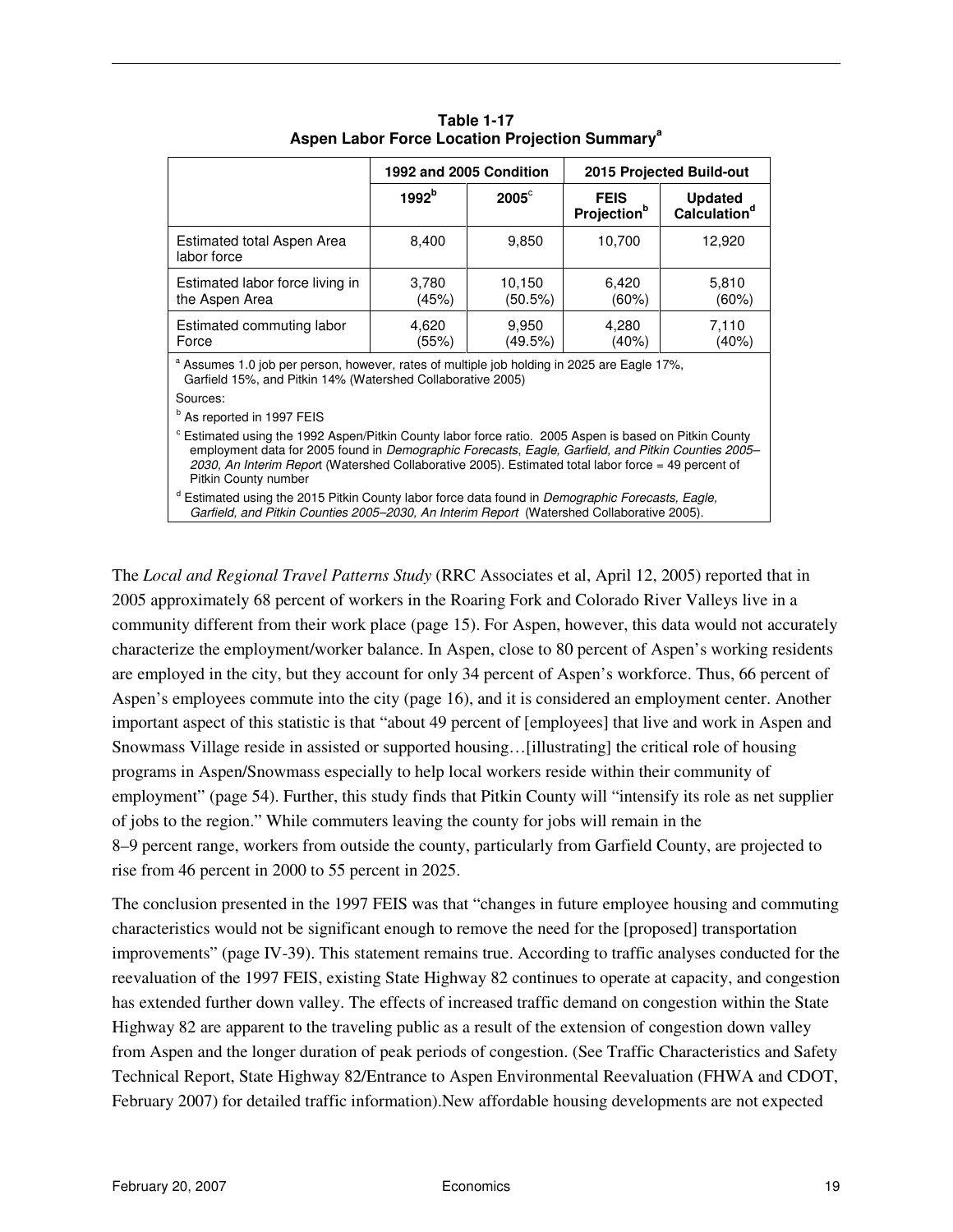to affect traffic beyond what is already expected and planned for, because they were already assumed in the traffic models.

## **2.0 Environmental Consequences**

### **2.1 Methodology**

Data in the 1997 FEIS were analyzed to assess how they now relate to the Preferred Alternative selected in the Record of Decision. More recent and/or current data on the same topics were collected, compared to the data presented in the 1997 FEIS, and evaluated for the effects in relation to the Preferred Alternative.

### **2.2 Compliance with Regulations**

New in 2005, the Safe, Accountable, Flexible, Efficient Transportation Equity Act: A Legacy for Users (SAFETEA-LU [FHWA 2005]) was signed on August 10, 2005, by President Bush. It authorizes the federal surface transportation programs for highways, highway safety, and transit for the 5-year period from 2005 to 2009. This legislation addresses the challenges of the proposed project: improving safety, reducing traffic congestion, improving efficiency in freight movement, increasing intermodal connectivity, and protecting the environment.

New in 2000, Executive Order (EO) 13166, Improving Access to Services for Persons with Limited English Proficiency (August 11, 2000) (U.S Department of Justice 2000), was implemented to improve access to federally conducted and federally assisted programs and activities for persons who, as a result of national origin, have limited English proficiency (LEP). As the population of persons with Hispanic origins (for example) continues to increase in the project area, eligible persons who are not proficient in the English language must be afforded meaningful opportunities to access federally funded programs and activities. Although a reevaluation does not require public circulation, it is a part of the project files, and as such it is a public document that may be required to follow EO 13166. If the reevaluation process for State Highway 82 results in a decision to prepare a document that is distributed to the public the agencies involved should be prepared to follow EO 13166.

The economic conditions that inspired the policies of the *2000 Aspen Area Community Plan*  (Aspen/Pitkin 2000a) and subsequent implementation of many of its Action Items are primarily the result of the demand for second homes in Aspen and Pitkin County, the aging tourist infrastructure in Aspen, the relative scarcity of affordable housing, and national economic conditions. The regulations and programs described in Section 1 and listed in Appendices A and B would have little if any effect on the implementation of the Preferred Alternative.

On the other hand, the implementation of the Preferred Alternative selected in the ROD would help support the policies of the *2000 Aspen Area Community Plan* (Aspen/Pitkin 2000a)*,* including Aspen's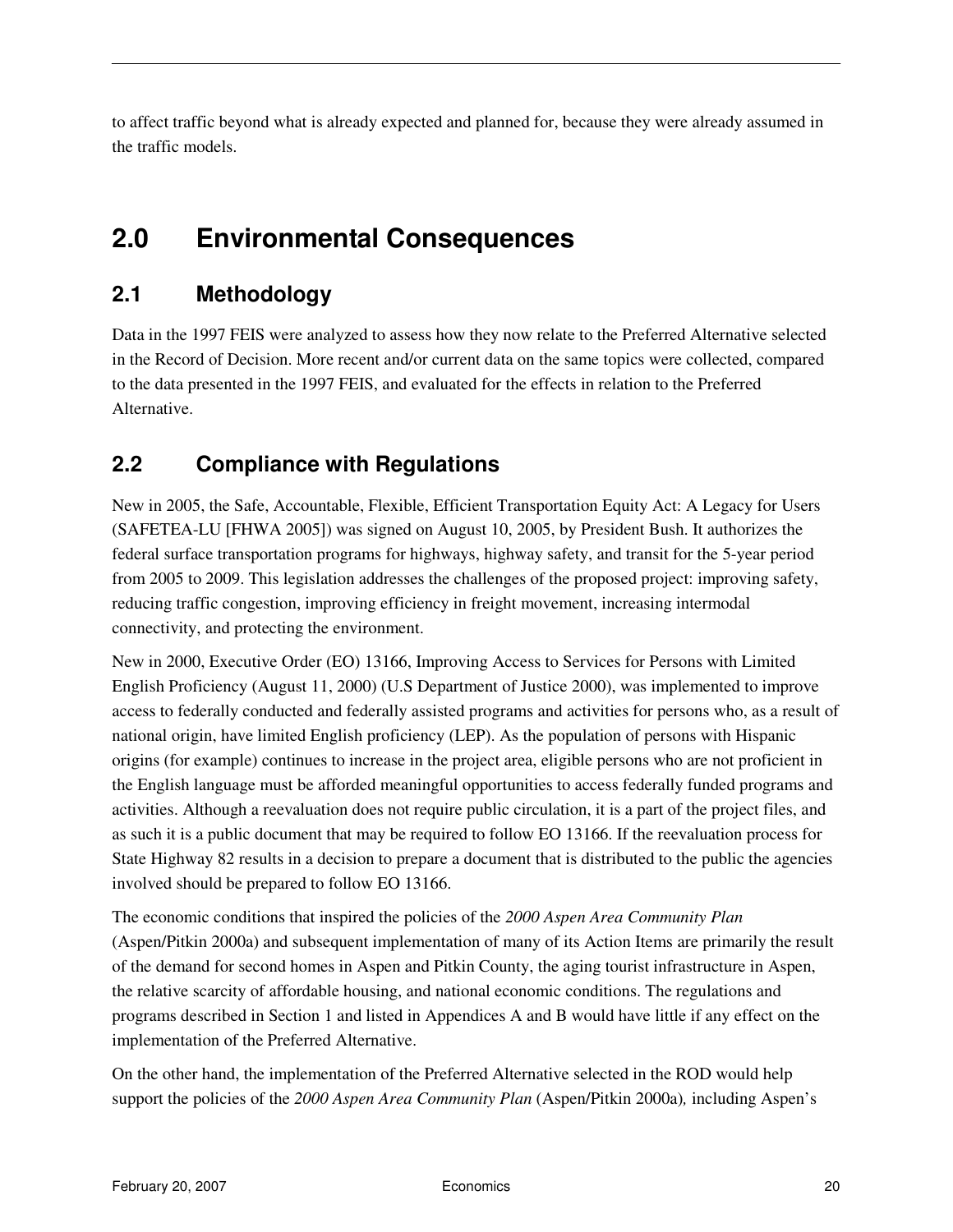infill programs, by helping alleviate congestion and reduce accidents at the Entrance to Aspen, and by making commuting into the city easier for workers and residents. In the mix of tourism related infill improvements, the completion of the Entrance to Aspen project would fulfill desired modernization of facilities and easy access to sustainable shopping and recreation.

### **2.3 Preferred Alternative**

The information presented below provides updates on current conditions in the project area related to potential economic impacts. The impacts as presented in the 1997 FEIS are still valid and no new or greater impacts to economic conditions have been identified in this reevaluation. Further, based on existing economic conditions in the study area, there is no evidence of any substantive, long-term adverse effect on economic conditions from the previous intersection or roundabout construction.

### **2.3.1 Economic Environment Impacts**

### **Economic Base**

As presented in the 1997 FEIS, implementation of the Entrance to Aspen project will improve the transportation corridor and support Aspen's sustainable economic programs. This is important because balance and efficiency, and recognizing the interdependence of regional economies, are pressing local issues. As described in the *Economic Benchmark Report* (Rural Planning Institute 2001, page 5), although Aspen has a wide variety of commercial amenities, most of them are related to the visitor industry, especially skiing and recreation, which remain primary attractions for residents and visitors. Skier visits, however, have fallen. The causes have been studied and related to several issues: maturation of the ski industry and its participants, the shift from ski to a real estate-driven business community, and a general shift to the high-end consumer. Low building and population growth rates and high real estate prices are forcing Aspen and Pitkin County service firms, their employees, employee housing, and their expenditures to move to other communities and adjacent counties. The policies of the *2000 Aspen Area Community Plan* (Aspen/Pitkin 2000a)*,* including Aspen's infill programs, were developed to address these issues and others. The programs appear to be working as demonstrated by the strong 2005–2006 ski season, which was the busiest season since 1997–1998 (see Table 1-2).

One adverse project impact is that county tax revenues will be reduced because of the need to acquire private property for right-of-way, which reduces the property tax base.

### **Commercial Growth Trends**

As presented in the 1997 FEIS (page V-20), implementation of the Entrance to Aspen project will improve the transportation corridor and improve access to retail businesses, thus increasing sales tax revenue. This statement remains true today. Because the majority of Aspen's consumer goods are delivered by trucks, an improved transportation corridor may lower consumer costs.

Commercial growth trends mirror the current trends in the base economy as demonstrated by a shift in the retail climate to high-end boutiques, more service business, less shopping for locals, and a general shift in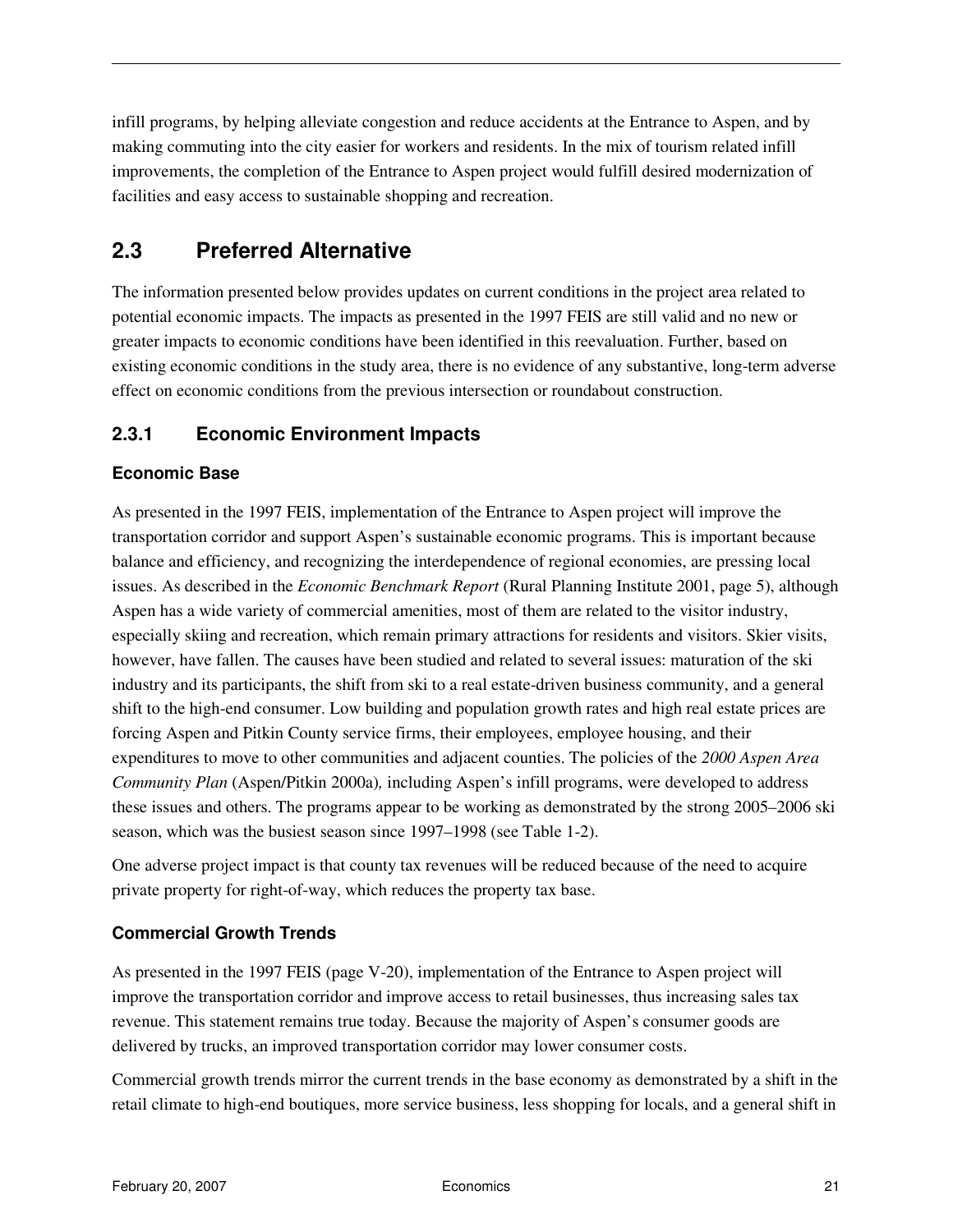the residency of the labor force that causes shopping patterns to shift down valley. Implementation of the Preferred Alternative, along with continued application of Aspen's infill policies, may help retail focused on local residents return to the city.

In addition, implementing the Preferred Alternative will improve other current trends noted in Aspen's retail environment: reduced downtown vitality, loss of unique stores, loss of nightlife, and high vacancy that has led to higher rents. Some of these can be attributed to national economic downturns, but others are the result the success of aggressive competitor resorts, and the attractiveness of second homes in Aspen to an aging market. The project will improve access to retail and resorts, and provide the labor force with better access to jobs. As described in the FEIS, businesses such as restaurants, hotel/resorts, and commercial services that are located within walking distance of the exclusive bus lanes/Light Rail Transit alignment may benefit from an increase in clients and/or patrons because of more convenient access (page V-20).

As described in the 1997 FEIS (page V-21), the project may have a negative impact on certain types of Main Street businesses where parking spaces are taken for the bus lanes/LRT tracks. Retailers that sell bulky products, businesses that need auto access, and lodges that typically use on-street parking for guests will be negatively affected. The placement of the LRT on the south side of Main Street will take up to 252 parking spaces. For interim exclusive bus lanes, only Main Street parking would be affected. Bus lanes would remove up to 169 parking spaces.

### **Employment**

As presented in the 1997 FEIS (page V-20), implementation of the project will improve the transportation corridor and access to employment in Aspen. This is important because of the continuing trend for much of Aspen's workforce to commute into the city from other communities and counties. This trend is projected to intensify in part because of the scarcity of affordable housing. Pitkin County and Aspen in particular are job suppliers, and Pitkin County's population growth is not projected to keep pace with its job growth. In addition, implementation of the Preferred Alternative will create short-term construction jobs.

#### **Income**

No impacts to income were identified in the 1997 FEIS. With the exception of providing better access to jobs in Aspen, the implementation of the Preferred Alternative is unlikely to have any effect on incomes in Aspen or the region where demand for employees is expected to remain high.

#### **Housing**

No impacts to housing were identified in the 1997 FEIS. With the exception of providing better access to jobs in Aspen, the implementation of the Preferred Alternative is unlikely to have any effect on most housing in Aspen or the region. Locations for some future affordable/employee housing, however, may be selected because of proximity to the State Highway 82 corridor where exclusive bus lanes or LRT is available. For example, the Burlingame Ranch Affordable Housing development, which will provide up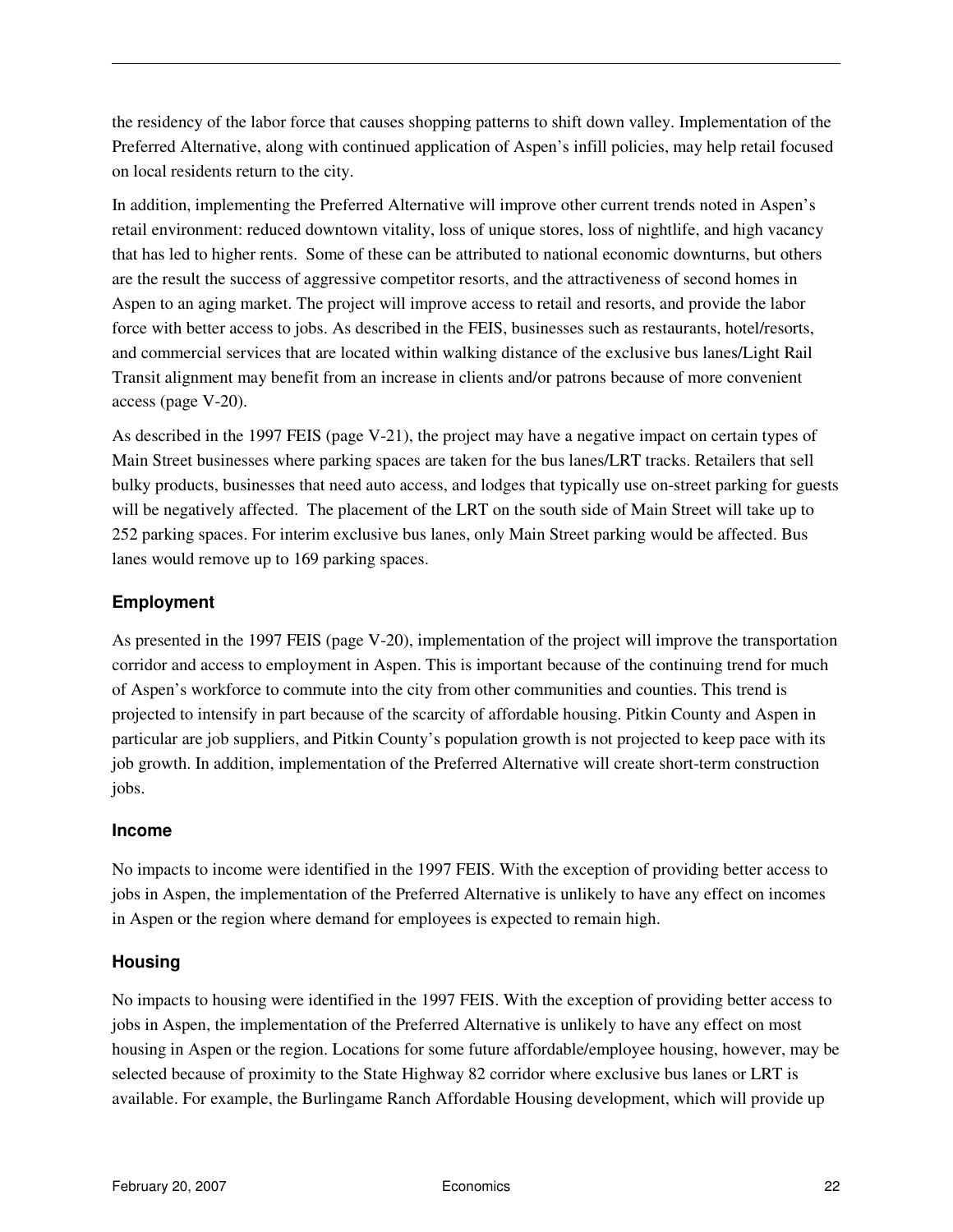to 236 units, is located north of State Highway 82 between ABC and Maroon Creek Club (Aspen/Pitkin County Housing Authority 2006e). Homes, including affordable housing, along Main Street that are west of 7th Street, will experience additional traffic noise that was previously on Hallam Street and noise from exclusive bus lanes or LRT vehicles. East of 7th Street along Main Street, homes will experience the added noise of bus lanes or LRT vehicles. These impacts are the same as those identified in the FEIS, except for the additional 12-household affordable housing units  $(7<sup>th</sup>$  and Main Street), two condominium buildings totaling 12 deed-restricted residential units (on 8th Street and on Main Street), and two townhouses (7th Street) constructed since the 1998 ROD.

## **3.0 Mitigation Measures**

The mitigation measures described in the 1997 FEIS have been implemented for components of the Preferred Alternative already constructed. These measures also would be implemented during construction of future components of the Preferred Alternative, and are adequate to protect the economic well-being of the community. No additional mitigation would be needed based on current conditions and regulations. Mitigation measures from the ROD are summarized in Section 4.0 below.

## **4.0 Summary of Impacts and Mitigation**

Impacts are summarized below in Table 4-1 as identified in both the FEIS and this Reevaluation. Mitigation measures listed in the table are those from the 1998 ROD, unless additional measures are noted as being required due to findings of the Reevaluation.

| <b>Topic</b>                | <b>FEIS Impact</b>                                                                                                                                                                                                                                                                                                                   | <b>Reevaluation Impact</b>                                                                                                                                                                                                  | <b>Mitigation Measures</b>                                                                           |
|-----------------------------|--------------------------------------------------------------------------------------------------------------------------------------------------------------------------------------------------------------------------------------------------------------------------------------------------------------------------------------|-----------------------------------------------------------------------------------------------------------------------------------------------------------------------------------------------------------------------------|------------------------------------------------------------------------------------------------------|
| Economic base               | Acquisition of land for ROW<br>would reduce county tax<br>revenues, but would create<br>construction jobs.                                                                                                                                                                                                                           | No change.<br>The addition of the interim<br>implementation of exclusive<br>bus lanes would not change<br>the impacts.                                                                                                      |                                                                                                      |
| Commercial<br>growth trends | Removal of 252 parking<br>places on Main Street,<br>Monarch Street and Durant<br>Avenue to accommodate<br>LRT (south side placement<br>on Main Street).<br>Adverse impacts would<br>occur to some businesses<br>along the downtown<br>alignment.<br>Improved access for<br>businesses located within<br>walking distance of the LRT. | No change.<br>For interim exclusive bus<br>lanes, only Main Street<br>parking would be affected,<br>removing up to 169 spaces<br>during any bus phase<br>No change to impacts to<br>businesses along downtown<br>alignment. | Provision of intercept<br>parking lots and park-and-<br>ride facilities in down-valley<br>locations. |

**Table 4-1 Summary of Impacts and Mitigation Measures**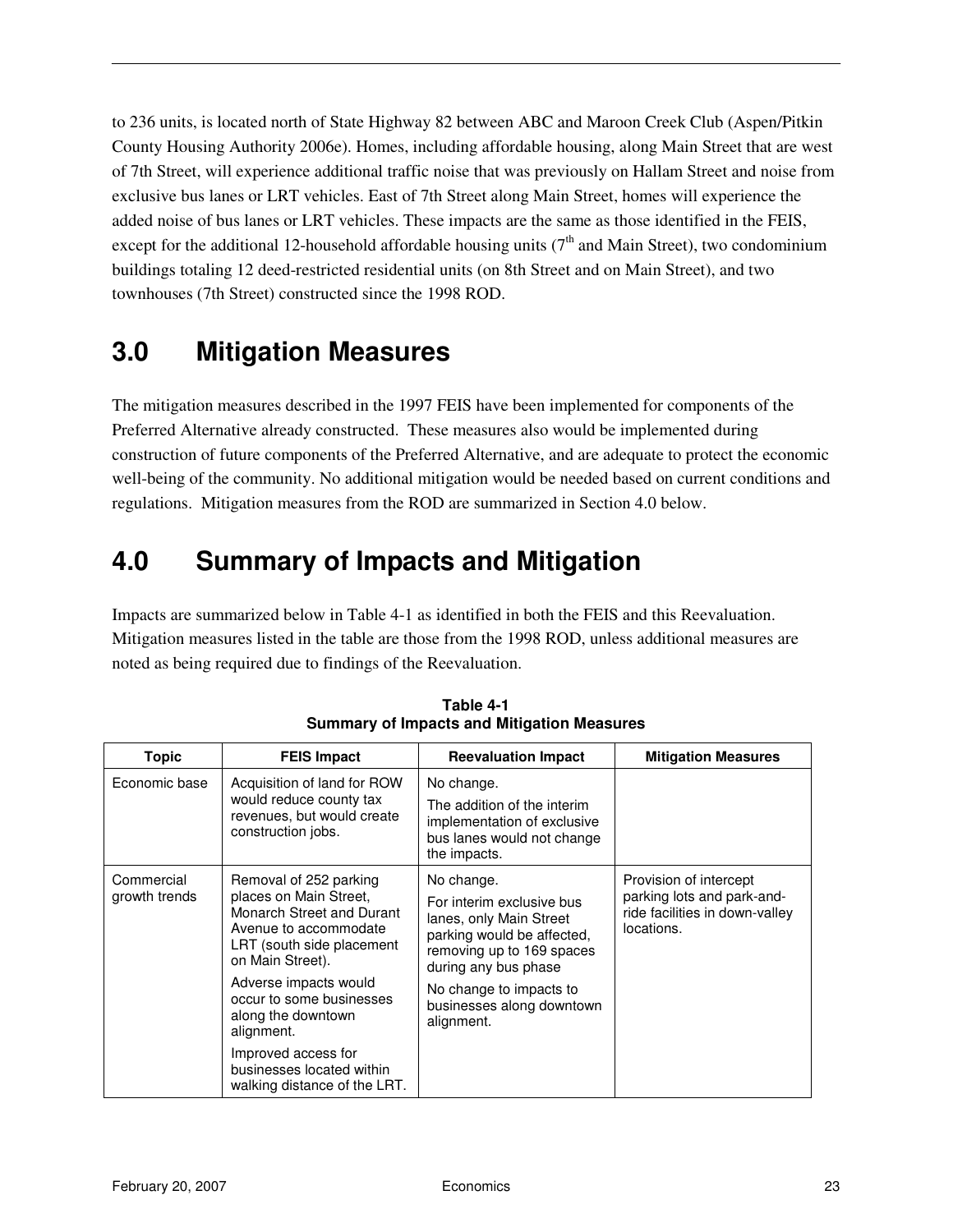| <b>Topic</b> | <b>FEIS Impact</b>                                                                                       | <b>Reevaluation Impact</b>                                                                      | <b>Mitigation Measures</b> |
|--------------|----------------------------------------------------------------------------------------------------------|-------------------------------------------------------------------------------------------------|----------------------------|
|              |                                                                                                          |                                                                                                 |                            |
| Employment   | Improved access to resort<br>employment opportunities.<br>Increases in service<br>employment anticipated | No change; same beneficial<br>impacts would occur with<br>either exclusive bus lanes or<br>LRT. |                            |
| Income       | Increases in retail sales,<br>sales tax revenue<br>anticipated.                                          | No change; same beneficial<br>impacts would occur with<br>exclusive bus lanes or LRT.           |                            |
| Housing      | No impacts were identified.                                                                              | No impacts were identified.                                                                     |                            |

## **5.0 Agency Coordination**

The following entities were contacted for information during this study:

- City of Aspen, Planning Department and City Manager's Office
- Pitkin County Planning Department
- Pitkin County Assessor's Office

All agency and organizational contacts, as well as other data sources, are included in Section 6.0, References.

### **6.0 References**

- Aspen Central Reservations & Snowmass Central Reservations DBA Stay Aspen Snowmass, 2006. http://www.stayaspensnowmass.com/p-snowmass-renaissance.php
- Aspen Chamber Resort Association et al., 2002. Aspen Chamber Resort Association, City of Aspen, Aspen Institute Community Forum, *Report and Recommendations of the Economic Sustainability Committee,* September 2002.
- Aspen/Pitkin County Community Development Department, et al., 2000a. *2000 Aspen Area Community Plan*, February 28, 2000, http://www.aspenpitkin.com/pdfs/depts/41/aacp.pdf, accessed June 6, 2006
	- \_\_\_\_\_, 2000b. *Aspen Area Community Plan Addendum A, Plan Action Plan: Work Program Priorities 2000–2005,* undated, http://www.aspenpitkin.com/pdfs/depts/41/aacp-actionplan.pdf, accessed June 6, 2006.
- \_\_\_\_\_, 1998. *Aspen Area Community Plan Addendum B, Interim Aspen Area Citizen Housing Plan*, July 1998, http://www.aspenpitkin.com/pdfs/depts/41/aacp-housingplan.pdf, , accessed June 6, 2006.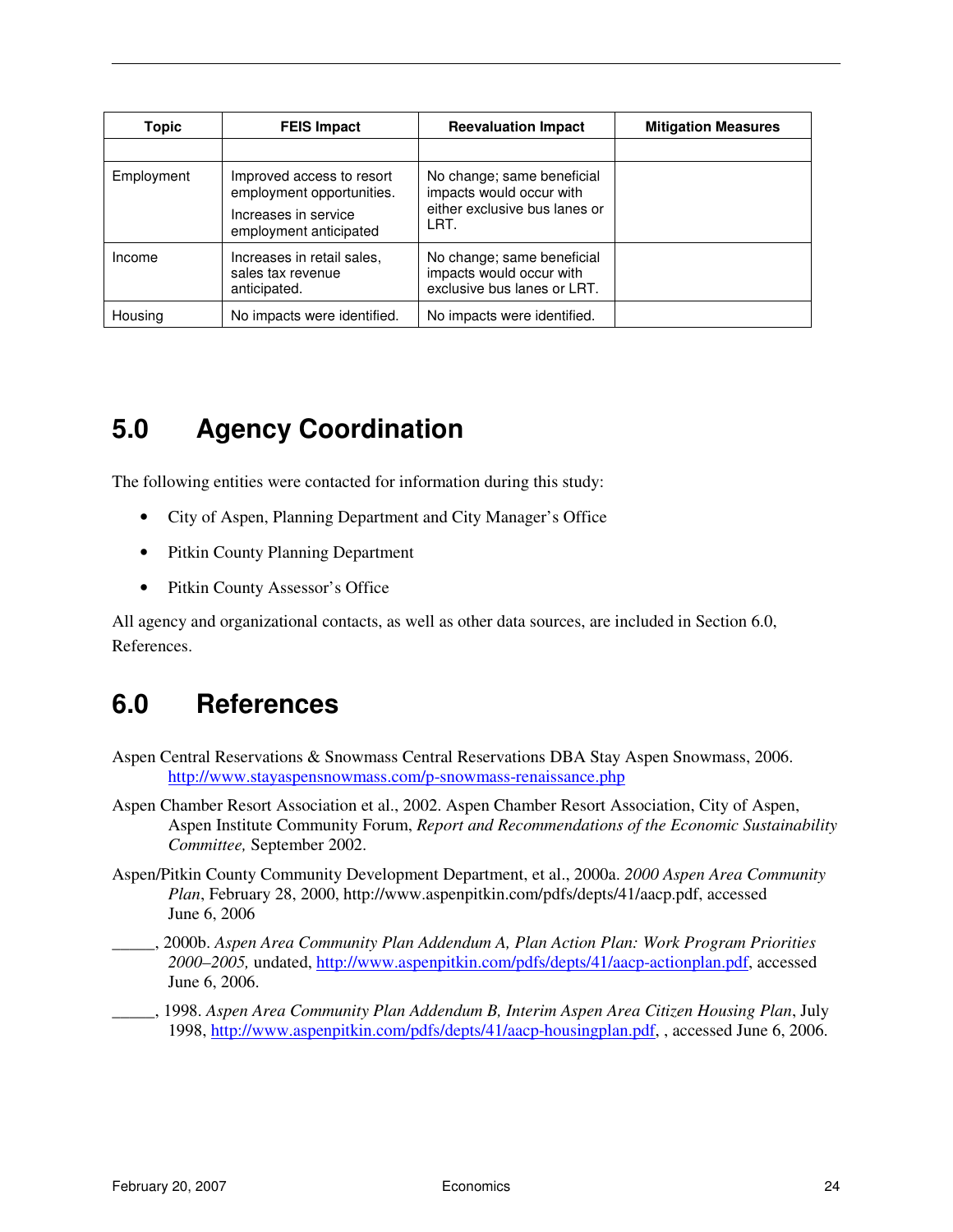- Aspen/Pitkin Housing Authority, 2006a. *Aspen/Pitkin County Employee Housing Guidelines*, Amended and Approved April 2006 for Pitkin County/City of Aspen, http://www.aspenhousingoffice.com/GUIDELINES 06/guide2006 04 28 06(1).pdf, accessed July 6, 2006.
- \_\_\_\_\_, 2006b. www.aspenhousingoffice.com/sitepages/pid13.php, accessed July 5, 2006.
- \_\_, 2006c. New Projects, www.aspenhousingoffice.com/sitepages/pid13.php, accessed July 5, 2006.
- \_\_\_\_\_, 2006d. (www.aspenpitkin.com/apps/news/news\_item\_detail.cfm?NewsItemID=483), accessed August 11, 2006.
- \_\_\_\_\_, 2006e. New Projects, www.aspenhousingoffice.com/sitepages/pid13.php), accessed August 11, 2006..
- BBC Research & Consulting, 2003. Aspen Retail Analysis prepared for Aspen City Council, Report January 2003, http://www.aspenpitkin.com/pdfs/depts/41/aspenretail.pdf#search=%22aspen%20retail%20analys is%20january%202003%22, accessed June 26, 2006.
- Bureau of Economic Analysis, 2006. Regional Economic Accounts. CA1–3 Per capita personal income. http://www.bea.govbea/regional/reis/drill.cfm, accessed August 14, 2006.
- City of Aspen Infill Advisory Group and Aspen Community development Department, *The 2000 Aspen Area Community Plan, Barriers to Infill Development,* (a report commissioned by the City of Aspen in 2000) http://www.aspenpitkin.com/pdfs/depts/41/SectionOne.pdf, accessed June 26, 2006.
- City of Aspen, 2003a. Adopted Legislation, *No. 51 (Series of 2003) Approving amendments to the Resident Multi-Family Housing Replacement Program, Chapter 26.530*. January 2004, http://www.aspenpitkin.com/pdfs/depts/41/Replacement.pdf, accessed June 26, 2006.
- \_\_\_\_\_, 2003b. Adopted Legislation, *No. 53 (Series of 2003 Implementing a Revised Accessory Dwelling Units and Carriage House Program: 26.104.100— Definitions; 26.520—Accessory Dwelling Units and Carriage Houses*. November 2003, http://www.aspenpitkin.com/pdfs/depts/41/ADU-Carriage.pdf, accessed June 26, 2006.
- \_\_\_\_\_, 2003c. Adopted Legislation, *No. 54 (Series of 2003) Approving amendments to the [multiple] chapters and sections of the City of Aspen Land Use Code…implementing a Transferable Development Rights Program*…November 2003, http://www.aspenpitkin.com/pdfs/depts/41/Historic\_TDR%20Res\_Zones.pdf, accessed June 26, 2006.
- \_\_\_\_\_, 2004a. Adopted Legislation, *No. 27 (Series of 2004) Approving amendments to Section 26.710.090—Residential Multi-Family (RMF) Zone District and Section 26.710.100—Residential Multi-Family A (RMFA) Zone District.* July 2004, http://www.aspenpitkin.com/pdfs/depts/41/RMF%20and%20RMFA%20Zones.pdf, accessed June 26, 2006.
- \_\_\_\_\_, 2004b. Adopted Legislation, *No. 28a (Series of 2004) Approving amendments to Section 26.104.100—Definitions and Section 26.710.140—Commercial Core (CC) Zone District*. August 2004, http://www.aspenpitkin.com/pdfs/depts/41/CC\_Zone.pdf, accessed June 26, 2006.
- \_\_\_\_\_, 2004c. Adopted Legislation, *No. 28b (Series of 2004) Approving amendments to Section 26.710.150—Commercial (C-1) Zone District*. August 2004, http://www.aspenpitkin.com/pdfs/depts/41/C1\_Zone.pdf, accessed June 26, 2006.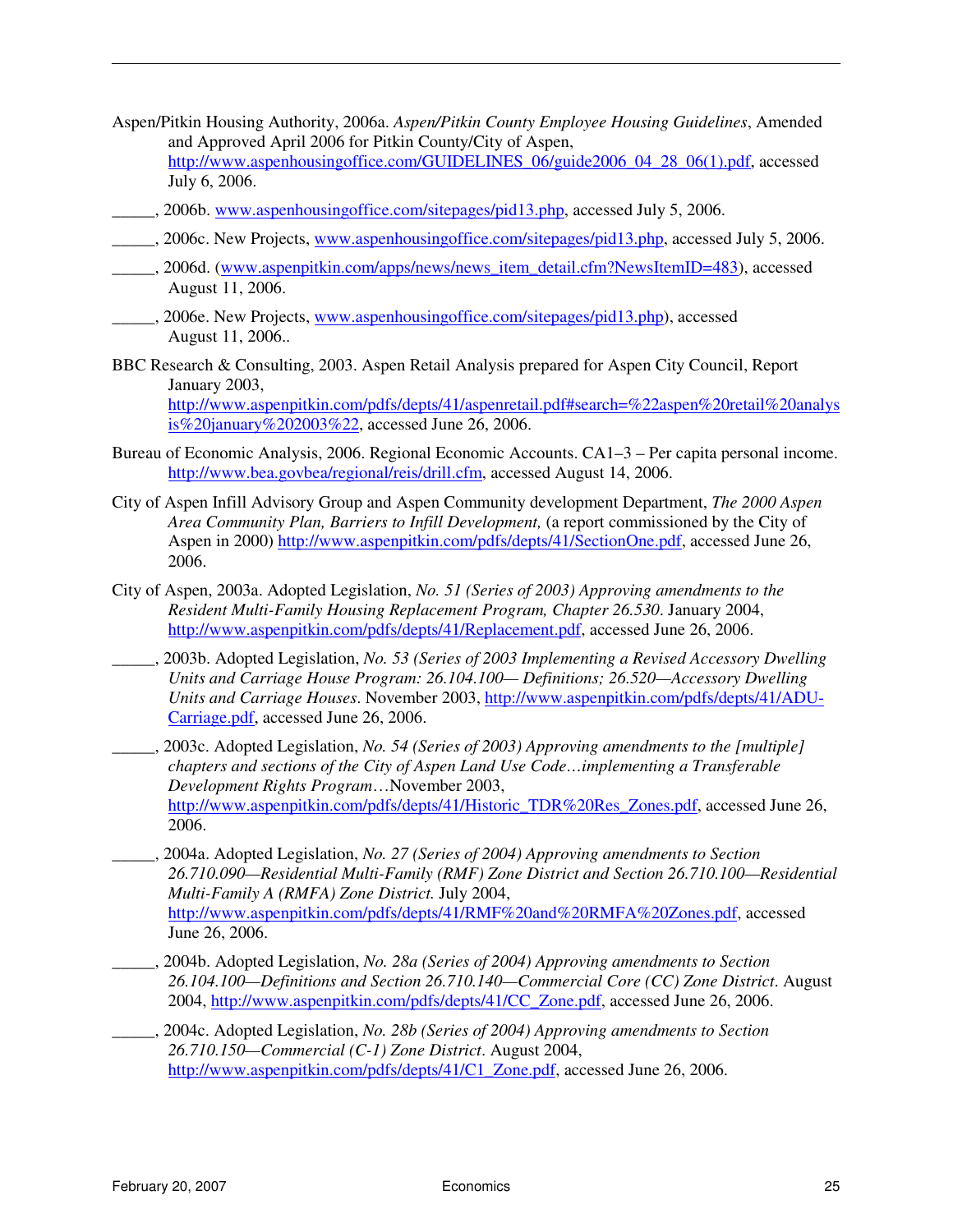- \_\_\_\_\_, 2005a. Adopted Legislation, *No. 5 (Series of 2005) Approving amendments to Section 26.412— Commercial Design Review, Section 26,575,030—Pedestrian Amenity, and Section 26,575.060— Utility/Trash/Recycle Service Area,* March 2005, http://www.aspenpitkin.com/pdfs/depts/41/Pedestrian%20Amenity.pdf, accessed June 26, 2006.
- \_\_\_\_\_, 2005b. Adopted Legislation, *No. 7 (Series of 2005) Approving amendments to Section 26.701.180—Mixed-Use (MU) Zone District*. March 2005, http://www.aspenpitkin.com/pdfs/depts/41/Mixed-Use%20Zone.pdf, accessed June 26, 2006.
- \_\_\_\_\_, 2005c. Adopted Legislation, *No. 9 (Series of 2005) Approving amendments to Land Use Code Sections 26.710.190—Lodge (L) Zone District, 26.701.200—Commercial Lodge (CL) Zone District, 26.710.310—Lodge Overlay (LO) Zone District, 26.104.320—Lodge Preservation Overlay (LP) Zone District, and 26.104.100—Definition of "Hotel (AKA) Lodge".* May 2005, http://www.aspenpitkin.com/pdfs/depts/41/lodging\_ordinance.pdf, accessed June 26, 2006.
- \_\_\_\_\_, 2005d. Adopted Legislation, *No. 12 (Series of 2005) Approving amendments to Section 26.710.710—Neighborhood Commercial (NC) Zone District*, March 2005, http://www.aspenpitkin.com/pdfs/depts/41/Neighborhood%20Comm.pdf, accessed June 26, 2006.
- \_\_\_\_\_, 2005e. Adopted Legislation, *No. 17 (Series of 2005) Approving amendments to Section 26.515— Off-Street Parking and Section 26.104.100—Definitions*. March 2005, http://www.aspenpitkin.com/pdfs/depts/41/Off-Street%20Parking.pdf, accessed June 26, 2006.
- \_\_\_\_\_, 2005f. Adopted Legislation, *No. 21 (Series of 2005) Approving amendments to Chapter 26.470— Growth Management Quota System*, May 2005, http://www.aspenpitkin.com/pdfs/depts/41/gmqs.pdf, accessed June 26, 2006.
- \_\_\_\_\_, 2005g. Adopted Legislation, *No. 22 (Series of 2005) Approving amendments to Section 26.710.160—Service/Commercial/Industrial (SCI) Zone District.* May 2005, http://www.aspenpitkin.com/pdfs/depts/41/scizone.pdf, accessed June 26, 2006.
- \_\_\_\_\_, 2006a. Adopted Legislation, Ordinance No. 12 (Series of 2006) An emergency ordinance of the City Council of the City of Aspen, Colorado approving amendments to Title 26—the Land Use Code of the City of Aspen Municipal Code. March 28, 2006, http://www.aspenpitkin.com/pdfs/depts/41/emergencyordinance.pdf, accessed June 26, 2006.
- \_\_\_\_\_, 2006b. Adopted Legislation, *Ordinance No. 19 (Series of 2006) Imposing a six month temporary moratorium on the acceptance of any new land use application seeking a development order and on the Residential Multi-Family (R/MF), Residential/ Multi-Family (R/MFA) Commercial Core (CC), Commercial (C-1), Service/Commercial/Industrial (S/C/I/), Neighborhood Commercial (NC), Mixed Use (MU), Lodge (L), Commercial Lodge (CL), Lodge Overlay (LO), Lodge Preservation Overlay (LP) Zone districts of the City of Aspen, (Excepting there from land use applications for essential public facilities; and, declaring an emergency,* April 25, 2006, http://www.aspenpitkin.com/pdfs/depts/41/moritoriumsummary.pdf, accessed June 26, 2006.
- City of Aspen and Pitkin County. 2006. GIS and Mapping, GISMO Address Search Tool, www.aspenpitkin.com/depts/46/gismoinstruct.cfm, http://205.107.51.230/ website/parcels/MapFrame.htm, accessed October 26, 1006.
- Clarion Associates et al, 2004. Clarion Associates, James c. Nicholas, RRC Associates, *Draft Affordable Housing Support Study*, November 2004. http://www.aspenpitkin.com/pdfs/depts/9/Pitkin%20AHStudy2004\_23.pdf, accessed August 8, 2006.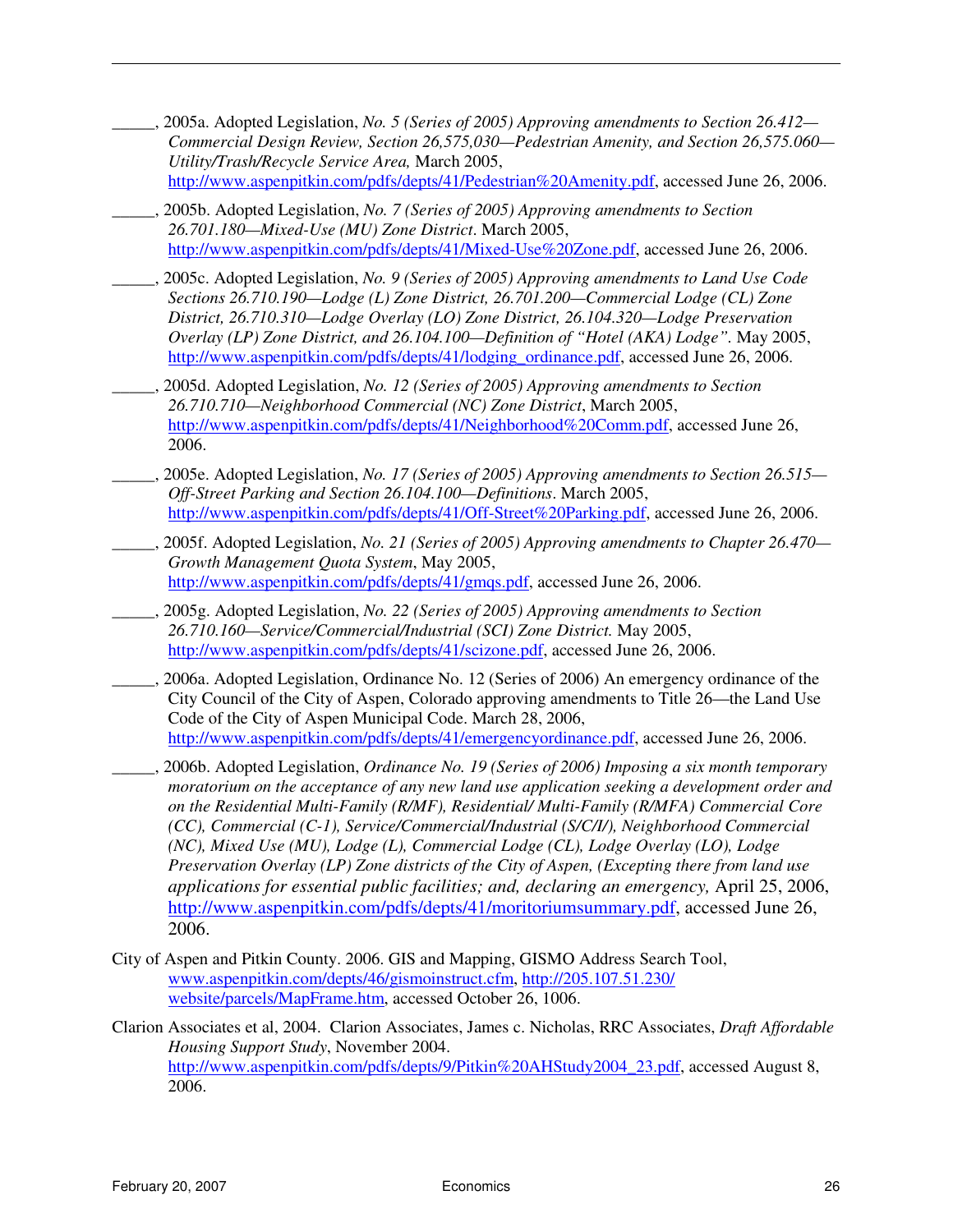- Clark, Lance 2006. Pitkin County Planning Department, personal communication, email to Terri Morrell, July 14, 2006.
- Colorado Office of Economic Development, 2004. Colorado Data Book, Population and Demographics, 2004. http://www.state.co.us/oed/bus\_fin/Databook2003/DB2005-Pop.pdf, accessed June 26, 2006.
- Colorado Department of Revenue, 2006. State Sales Tax Collected in Colorado counties and Selected cities and Related Statistics January to December 2005. http://www.revenue.state.co.us/stats\_dir/2005CYCounty.pdf#search=%22colorado%20sales%20t ax%20collected%202005%22, accessed July 14, 2005.
- Colorado Department of Transportation (CDOT), 1995. *State Highway 82 Entrance to Aspen Draft Environmental Impact Statement Technical Reports*, Project STA 082A-008, August 1995. [Draft Environmental Impact Statement State Highway 82: Basalt to Aspen, Social Profile – Project Study Area and Social Impact and Relocation Analysis, Environmental Research Consultants, Ltd., July 1988.]
- \_\_\_\_\_, 1997. *State Highway 82 Entrance to Aspen Final Environmental Impact Statement and Section 4(f) Evaluation Volume 1* (FEIS), Project STA 082A-008, August 1997.
- \_\_\_\_\_, 1998. *State Highway 82 Entrance to Aspen Record of Decision (ROD),* Project STA 082A-008, August 1998.
- \_\_\_\_\_. 2006. Data & Statistics, Traffic Data, accessed July, 2006 http://www.dot.state.co.us/App\_DTD\_DataAccess/Traffic/index.cfm?fuseaction=TrafficMain& MenuType=Traffic
- Colorado Department of Local Affairs (DOLA), 2006a. Economic Base Forecasts for Colorado Jobs, Labor Force and Population, http://www.dola.state.co.us/demog/Economy/DOC0605.pdf, accessed July 22, 2006.
- \_\_\_\_\_, 2006b. http://www.dola.state.co.us/demog/Census/DemographicTrend/Pitkin.pdf. accessed July 22, 2006.
- \_\_\_\_\_, 2006c. http://www.dola.state.co.us/demog/Census/DemographicTrend/Garfield.pdf. accessed July 22, 2006.
- \_\_\_\_\_, 2006d. http://www.dola.state.co.us/demog/Census/DemographicTrend/Eagle.pdf. accessed July 22, 2006.
- \_\_\_\_\_, 2006e. http://dola.colorado.gov/demog/Census/GeoComparisons/LaborForceMuni.pdf. accessed July 25, 2006.
- \_\_, 2006f. http://dola.colorado.gov/demog/Economy/Jobs/DatabyWherePeopleWork.pdf. accessed July 25, 2006.
- \_\_\_, 2006g. http://dola.colorado.gov/demog/Economy/Jobs/DatabyWherePeopleLive.pdf. accessed July 25, 2006.
- \_\_\_\_\_, 2006h. 2000 U.S. Census Summary File 3, general Profile I Page 9: Household, Family and Per Capita Income in 1999 by Race & Hisp/Latino, Summary Level 050.

http://www.dola.state.co.us/demog/Census/QTables/Primary/Eagle.pdf,

http://www.dola.state.co.us/demog/Census/QTables/Primary/Pitkin.pdf,

http://www.dola.state.co.us/demog/Census/QTables/Primary/Garfield.pdf, accessed August 12, 2006.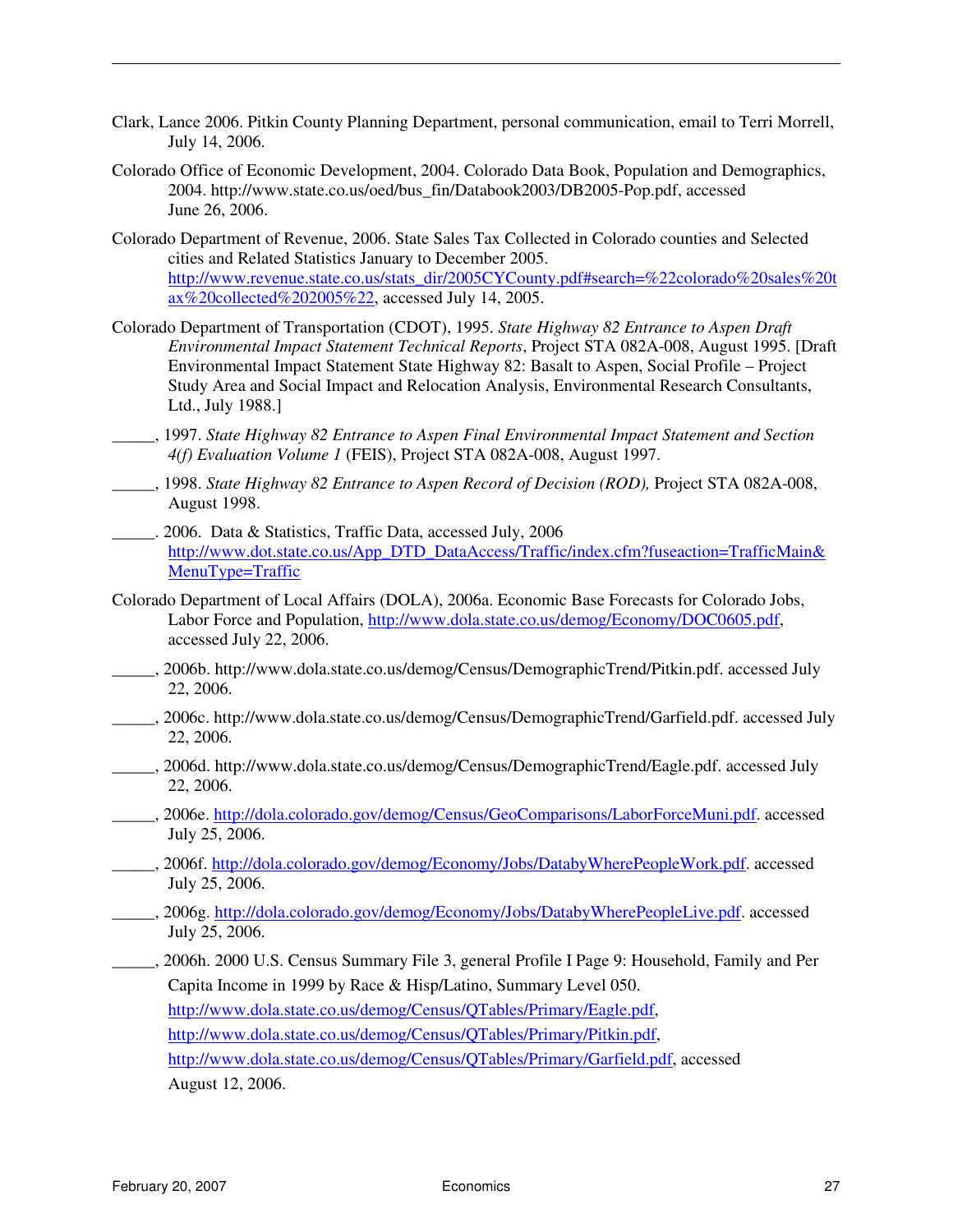Dush, Steven J., AICP, 2002. Steven J. Dush, AICP and Gregory P. Muhonen, P.E, The Language of Traffic, Spring 2002. http://www.planning.org/thecommissioner/spring02.htm, accessed August 13, 2006.

- Eagye, Abigail, 2006. Snow falls, skier visits rise: Local mountains see 1.4 million customers, Abigail Eagye, Aspen Times, June 16, 2006, www.aspentimes.com/apps/pbcs/dll/article?AID=/20060616/REREATUIB01/1061..., accessed June 26, 2006
- Environmental Protection Agency (EPA), 1994. Executive Order 12898 Federal Actions to Address Environmental Justice in Minority Populations and Low-Income Populations, February 11, 1994, http://www.fs.fed.us/land/envjust.html, accessed June 27, 2006.
- Federal Highway Administration (FHWA), 1958. Title 23 Highways Section 109 Standards (h), http://www.fhwa.dot.gov/environment/109\_h.htm, accessed June 28, 2006.
- \_\_\_\_\_, 1966. Department of Transportation Act, Section 4(f) FHWA49 USC 303, http://environment.fhwa.dot.gov/projdev/pd5sec4f.asp, accessed June 27, 2006.
- \_\_\_\_\_, 1991. Intermodal Surface Transportation Efficiency Act (ISTEA), http://resourcescommittee.house.gov/transportation/highway/compilations/istea91.PDF, accessed June 27, 2006.
- \_\_\_\_\_, 1998. Transportation Equity Act for the 21st Century (TEA-21), http://www.fhwa.dot.gov/tea21/, accessed June 27, 2006.
- \_\_\_\_\_, 2005. Safe, Accountable, Flexible, Efficient Transportation Equity Act: A Legacy for Users (SAFETEA-LU), http://www.fhwa.dot.gov/safetealu/legis.htm, accessed June 27, 2006.
- \_\_\_\_\_ and Colorado Department of Transportation. 2007. Traffic Characteristics and Safety Technical Report, State Highway 82/Entrance to Aspen Environmental Reevaluation. February 20, 2007.
- Fite, Larry, 2006. Larry Fite, Deputy Assessor, Pitkin County Assessor's Office. Personal communication, email of commercial parcel data (1990 through 2005), to Terri Morrell, August 31, 2006.
- Friedman, S. Morgan, 2006. Inflation Calculator, S Morgan Friedman, www.westegg.com/Inflation, accessed July 9, 2006
- Pikes Peak Area Council of Governments, 2005. *Park County 2005 Demographic & Economic Profile,*  http://www.ppacg.org/Regional%20Planning/2005%20Park%20Profile/Park%202005%20Housin g\_4.pdf., accessed July 20, 2006.
- Pitkin County, 2006. Pitkin County Assessor/Treasurer, Property Search database. www.pitkinassessor.org/assessor/ParcelMultipleResults.asp, accessed October 25, 2006.
- \_\_\_\_\_, 2005. News Articles & Press Releases. *Pitkin County celebrates Stillwater completion, June 22, 2005.* www.aspenpitkin.com/apps/news/news\_item\_detail.cfm?NewsItemID=483), accessed August 8, 2006.
- Pitkin County Board of County Commissioners,2006. *Pitkin County Financial Report 2006*, Volume 7, Winter 2006, http://www.aspenpitkin.com/pdfs/misc/Pitco%20insert.pdf, accessed July 5, 2006.
- \_\_\_\_\_, 2005. *Ordinance No. 023-2005—Amendment to the Pitkin County Land Use Code adopting a revised Employee Housing Impact Fee Schedule and repealing existing provisions of the Land Use code relating to affordable or employee housing mitigation or impact fees*. May 25, 2005. http://www.aspenpitkin.com/pdfs/depts/9/Employee%20Housing%20Impact%20Fee%20Ordinan ce.pdf, accessed August 8, 2006.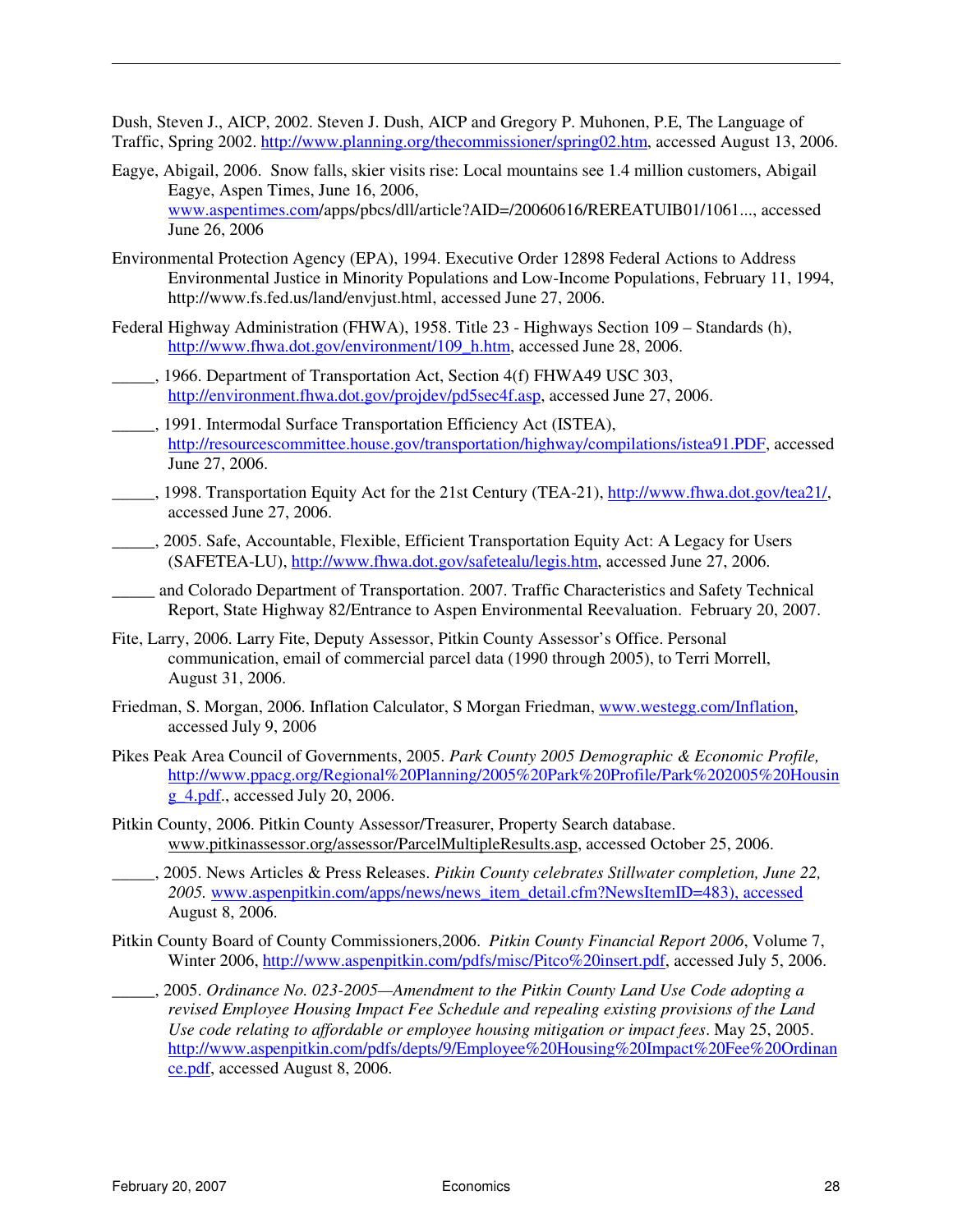- RC Associates et al, 2005. RC Associates, Charlier Associates, and Healthy Mountain Communities, *Local and Regional Travel Patterns Study*, April 2005 (Pages 3, 1314, 34, 69–71, 81).
- Ready, Randy, 2006. Assistant City Manager, City of Aspen. Personal communication, email to Terri Morrell, July 24, 2006.
- Roaring Fork Transportation Authority (RFTA), 2005. RFTA for Colorado Department of Transportation and Federal Transit Administration, *Area-wide Job Access Transportation Plan for the Roaring Fork and Colorado River Valleys,* May 20, 2005 (pages 1–7, 13–15, 19, and 21).
- Rural Planning Institute, 2001. *City of Aspen Economic Benchmark Report*, 2001, http://www.aspenpitkin.com/pdfs/depts/41/economicbenchmark.pdf, accessed June 20, 2006, pages 5–13.
- Sonoran Institute et al, 2003. Sonoran Institute, Healthy Mountain Communities, for U.S. Department of the Interior Bureau of Land Management, *Population, Employment, Poverty and Demographics for the 2000 U.S. Census, Colorado*, July 29, 2003, http://www.hmcnews.org/communityindicators/colorado7-29-03.pdf, accessed June 26, 2006.
- \_\_\_\_\_, 2005a. *A SocioEconomic Profile, Aspen City, Colorado, Economic Profile System Community* (EPSC), October 25, 2005, http://www.hmcnews.org/communityindicators/Aspen10-25-05.pdf, accessed June 6, 2006.
- \_\_\_\_\_, 2005b. *A SocioEconomic Profile, Pitkin County, Colorado, Economic Profile System Community* (EPSC), September 26, 2005, http://www.hmcnews.org/communityindicators/Pitkin-9-26- 2005.pdf, accessed June 6, 2006.
- \_\_\_\_\_, 2005c. *A SocioEconomic Profile, Eagle County, Colorado, Economic Profile System Community* (EPSC), September 26, 2005, http://www.hmcnews.org/communityindicators/Eagle-9-26- 2005.pdf, accessed June 6, 2006.
- \_\_\_\_\_, 2005d. *A SocioEconomic Profile, Garfield County, Colorado, Economic Profile System Community* (EPSC), September 26, 2005, http://www.hmcnews.org/communityindicators/Garfield-9-26-2005.pdf, accessed June 6, 2006.
- The Watershed Collaborative, 2005. *Demographic Forecasts: Eagle, Garfield, and Pitkin Counties 2005– 2030, An Interim Report*. The Watershed Collaborative Growth Scenarios Project, 2005.
- U. S. Bureau of Labor Statistics, 2006a. Series Id: LASST08000006 Seasonally Adjusted Area: Colorado Area Type: Statewide State/Region/Division: Colorado**,**  http://data.bls.gov/PDQ/servlet/SurveyOutputServlet?series\_id=LASST08000006&data\_tool=%2 2EaG%22, accessed July, 9, 2006.
	- \_\_\_\_\_, 2006b. State at a Glance, http://stats.bls.gov/eag/eag.co.htm, accessed July, 9, 2006.
- U. S. Department of Labor, 2006. Table 3. Civilian labor force and unemployment by state and selected areas, seasonally adjusted. www.bls.gov/news.release/laus.t03.htm, accessed July 22, 2006.
- U. S. Department of Energy, 1969. National Environmental Policy Act of 1969, as amended (Pub. L. 91- 190, 42 U.S.C. 4321-4347, January 1, 1970, as amended by Pub. L. 94-52, July 3, 1975, Pub. L. 94-83, August 9, 1975, and Pub. L. 97-258, § 4(b), Sept. 13, 1982), http://ceq.eh.doe.gov/Nepa/regs/nepa/nepaeqia.htm, accessed June 27, 2006.
- U. S. Department of Justice, 2000. Executive Order 13166 Improving Access to Services for Persons with Limited English Proficiency, August 11, 2000, http://www.usdoj.gov/crt/cor/Pubs/eolep.htm, accessed June 28, 2006.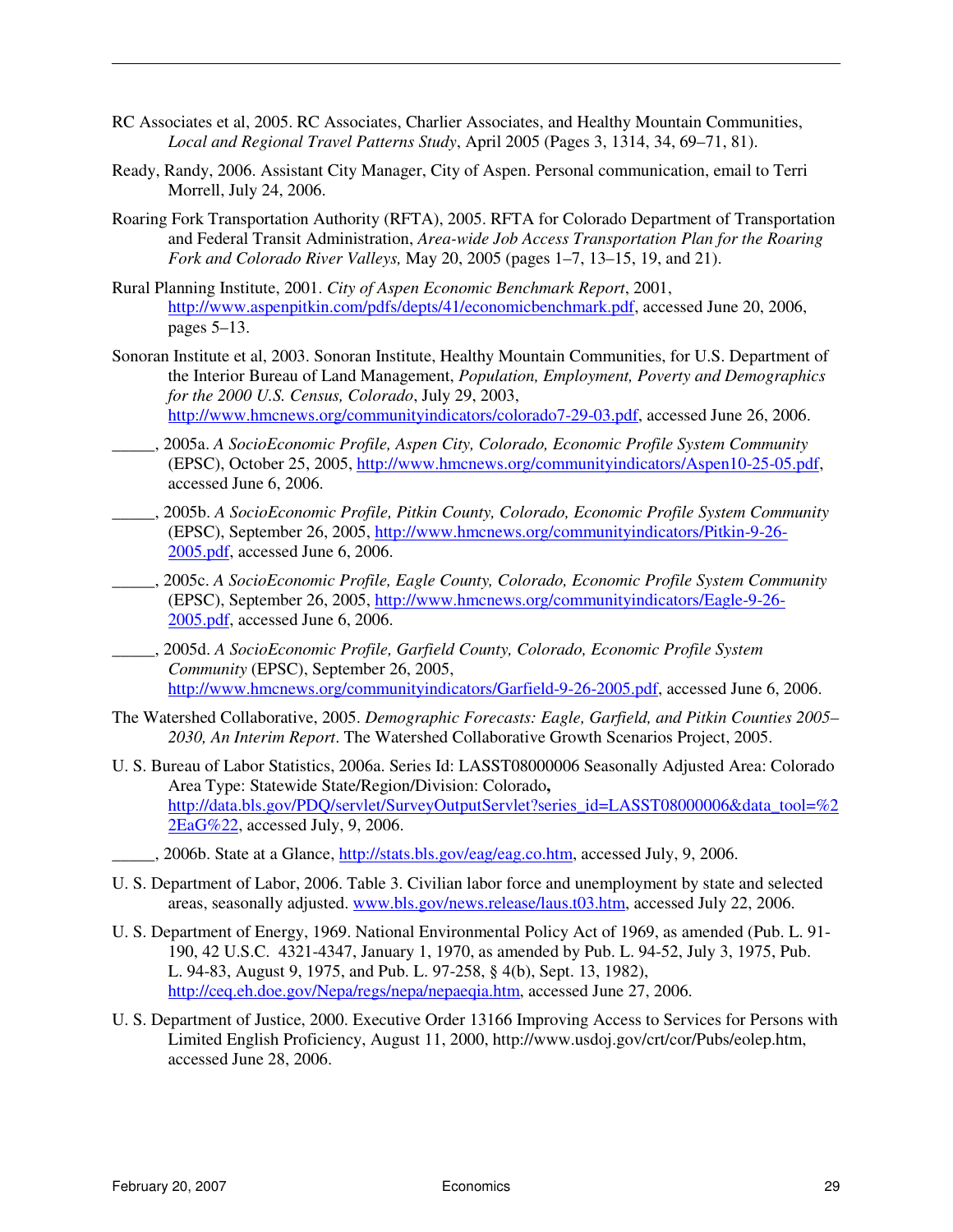## **7.0 List of Preparers**

Terri A. Morrell, AICP, Senior Planner, HDR, Engineering, Inc.

Kristen Maines, Environmental Planner, HDR Engineering, Inc. (QC)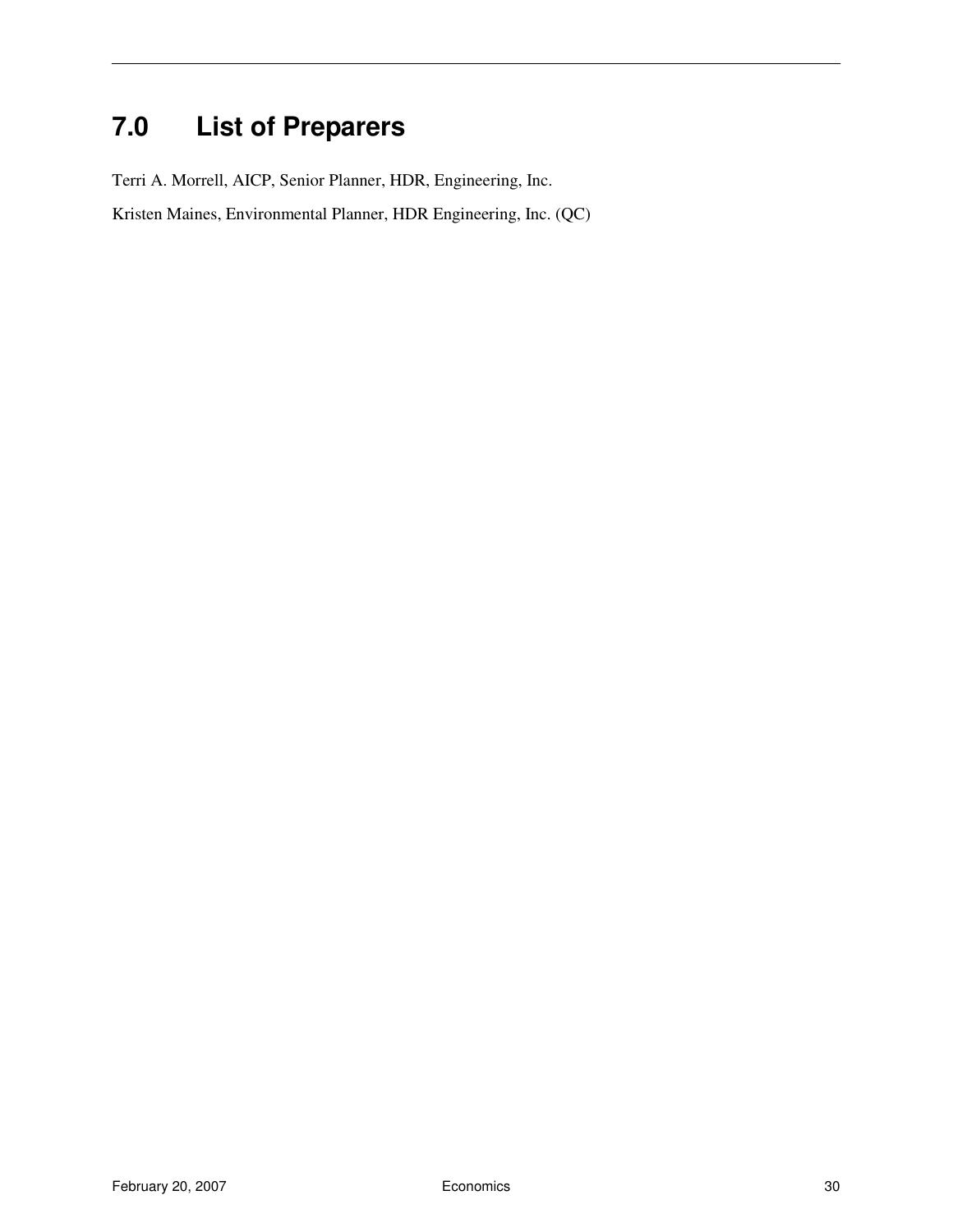## **Appendix A. Federal and state regulations**

**Table A–1** 

#### **Federal and state regulations followed in development of the 1997 FEIS Economic Environment section, changes in the regulations, and new regulations**

| Applicable regulation to<br><b>Social Environment</b><br>assessment                                                                                                                                                                                                                                           | <b>Description</b>                                                                                                                                                                                                                                                                                                                                                                                                                                                                                                                                                                          | Changes if any                                                                                                           | <b>Relationship to project</b>                                                                                                                                                                                                             |
|---------------------------------------------------------------------------------------------------------------------------------------------------------------------------------------------------------------------------------------------------------------------------------------------------------------|---------------------------------------------------------------------------------------------------------------------------------------------------------------------------------------------------------------------------------------------------------------------------------------------------------------------------------------------------------------------------------------------------------------------------------------------------------------------------------------------------------------------------------------------------------------------------------------------|--------------------------------------------------------------------------------------------------------------------------|--------------------------------------------------------------------------------------------------------------------------------------------------------------------------------------------------------------------------------------------|
| <b>The National</b><br><b>Environmental Policy</b><br>Act of 1969, as amended<br>(NEPA)<br>(Pub. L. 91-190, 42<br>U.S.C. 4321-4347,<br>January 1, 1970, as<br>amended by Pub.<br>L. 94-52, July 3, 1975,<br>Pub. L. 94-83,<br>August 9, 1975, and Pub.<br>L. 97-258, § 4(b),<br>Sept. 13, 1982)<br>(DOE 1969) | The purposes of this Act<br>are to prevent or eliminate<br>damage to the<br>environment, protect the<br>health and welfare of<br>people, to enrich the<br>understanding of the<br>ecological systems and<br>natural resources<br>important to the region                                                                                                                                                                                                                                                                                                                                    |                                                                                                                          | All projects involving the<br>Federal Highway<br>Administration (FHWA)<br>must follow NEPA<br>regulations. Procedures<br>and guidance are set by<br>the Council on<br><b>Environmental Quality</b><br>$(CEQ)$ .                            |
| 1991 Intermodal Surface<br><b>Transportation</b><br><b>Efficiency Act (ISTEA)</b><br>(FHWA 1991)                                                                                                                                                                                                              | This landmark provided<br>policy guidance and<br>funding for highway,<br>transit, and safety<br>programs, and authorizes<br>Federal transportation<br>programs in these areas<br>for fiscal years 1992-<br>1997. Through ISTEA,<br>FHWA provided a strategic<br>investment framework,<br>created programs, such as<br>the Surface Transportation<br>Program, that provided<br>flexibility to state and local<br>officials, and helped<br>assure that transportation<br>investments would meet<br>the unique needs of their<br>communities. ISTEA's<br>authority expired in<br>October 1997. | This program was<br>reauthorized as<br><b>Transportation Equity Act</b><br>for the 21st Century<br>(TEA-21) (see below). | An important step in<br>coordinating and funding<br>local multimodal projects,<br>and funds for<br>Transportation<br>Enhancement activities,<br>such as landscaping and<br>beautification,<br>rehabilitation-important<br>to this project. |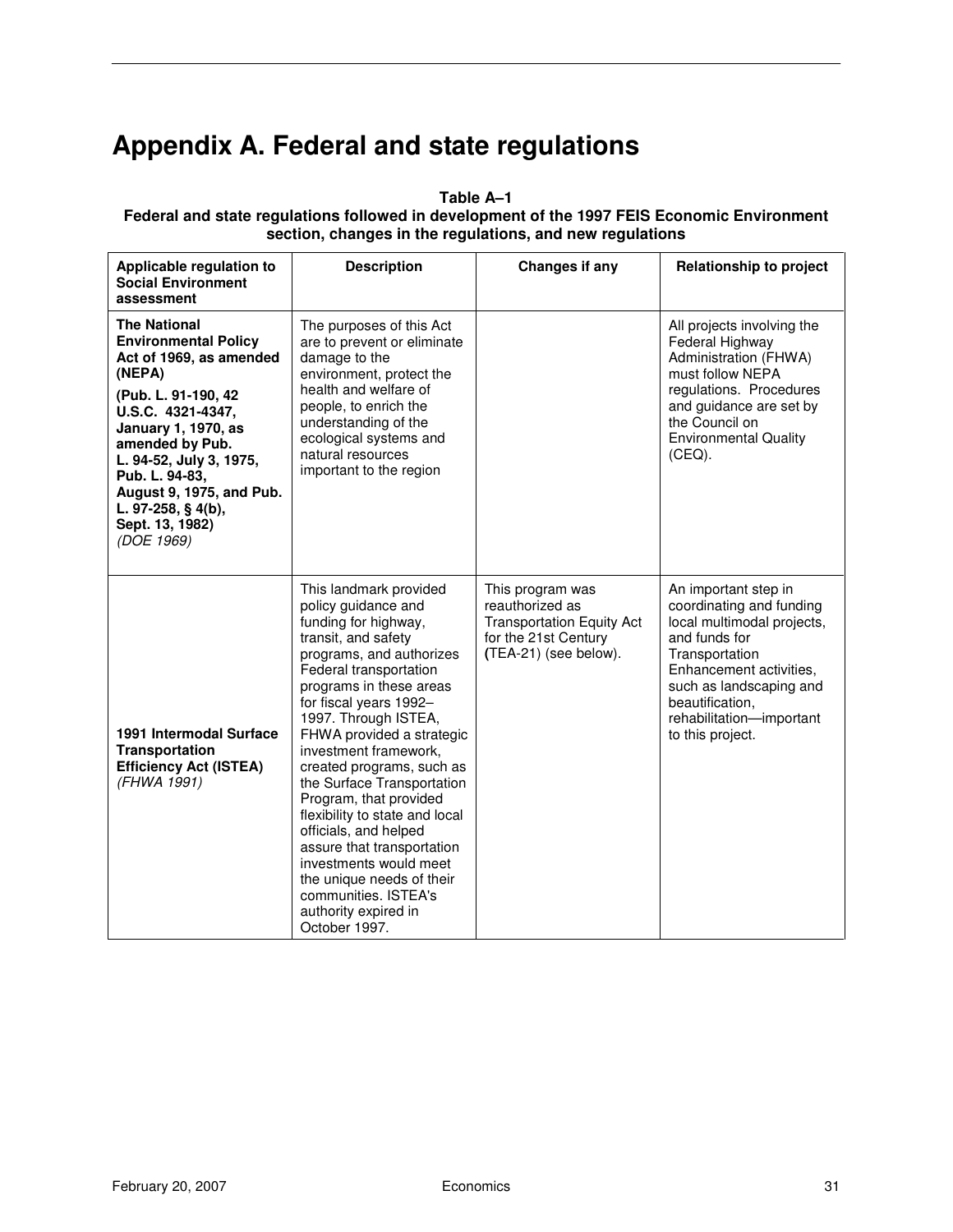| Applicable regulation to<br><b>Social Environment</b><br>assessment                                                                               | <b>Description</b>                                                                                                                                                                                                                                                                                                                                           | <b>Changes if any</b>                                                                                                                                                                                          | <b>Relationship to project</b>                                                                                                                                                                                                                                |
|---------------------------------------------------------------------------------------------------------------------------------------------------|--------------------------------------------------------------------------------------------------------------------------------------------------------------------------------------------------------------------------------------------------------------------------------------------------------------------------------------------------------------|----------------------------------------------------------------------------------------------------------------------------------------------------------------------------------------------------------------|---------------------------------------------------------------------------------------------------------------------------------------------------------------------------------------------------------------------------------------------------------------|
| <b>Transportation Equity</b><br>Act for the 21st Century<br>(TEA-21)<br>(FHWA 1998)                                                               | The Transportation Equity<br>Act for the 21st Century<br>was enacted<br>June 9, 1998. TEA-21<br>authorized the federal<br>surface transportation<br>programs for highways,<br>highway safety, and transit<br>for the period 1998-2003.<br>The TEA-21 Restoration<br>Act, enacted<br>July 22, 1998, provided<br>technical corrections to the<br>original law. | This program continued<br>ISTEA in 1998 and was<br>reauthorized as Safe,<br>Accountable, Flexible,<br><b>Efficient Transportation</b><br>Equity Act: A Legacy for<br>Users (SAFETEA-LU)<br>in 2005 (see below) | <b>Continued ISTEA's</b><br>innovative policies.                                                                                                                                                                                                              |
| Safe, Accountable,<br><b>Flexible, Efficient</b><br><b>Transportation Equity</b><br><b>Act: A Legacy for Users</b><br>(SAFETEA-LU)<br>(FHWA 2005) | SAFETEA-LU, signed on<br>August 10, 2005, by<br>President Bush,<br>authorizes the federal<br>surface transportation<br>programs for highways,<br>highway safety, and transit<br>for the 5-year period from<br>2005 to 2009                                                                                                                                   | New in 2005.                                                                                                                                                                                                   | This legislation addresses<br>the challenges of the<br>proposed project:<br>improving safety, reducing<br>traffic congestion,<br>improving efficiency in<br>freight movement,<br>increasing intermodal<br>connectivity, and<br>protecting the<br>environment. |
| <b>Executive Order 12898</b><br><b>Environmental Justice</b><br>(EPA 1994)                                                                        | Requires that federal<br>agencies ensure that there<br>are no disproportionately<br>high and adverse effects<br>on minority and low-<br>income populations for<br>their agency actions.                                                                                                                                                                      |                                                                                                                                                                                                                | Evaluation of minority and<br>low income populations<br>must be addressed to<br>ensure compliance.                                                                                                                                                            |
| <b>Uniform Relocation &amp;</b><br><b>Real Property</b><br><b>Acquisition Act, FHWA,</b><br>42 USC 4601<br>(FHWA 1971)                            | Requires agencies that<br>must use private property<br>to acquire it at fair market<br>value and assist in any<br>necessary relocation of<br>residences or business.                                                                                                                                                                                         |                                                                                                                                                                                                                | The project corridor is<br>adjacent to residences<br>and businesses.                                                                                                                                                                                          |
| <b>Department of</b><br><b>Transportation Act,</b><br>Section 4(f)<br><b>FHWA49 USC 303</b><br>(FHWA 1966)                                        | Forbids Dept. of<br>Transportation agencies'<br>use of public parks,<br>recreation areas,<br>wildlife/waterfowl refuges,<br>or historic sites unless<br>there is no "prudent and<br>feasible" alternative and<br>the agency employs "all<br>possible planning to<br>minimize harm."                                                                          |                                                                                                                                                                                                                | Parks and historic sites<br>exist near the project.                                                                                                                                                                                                           |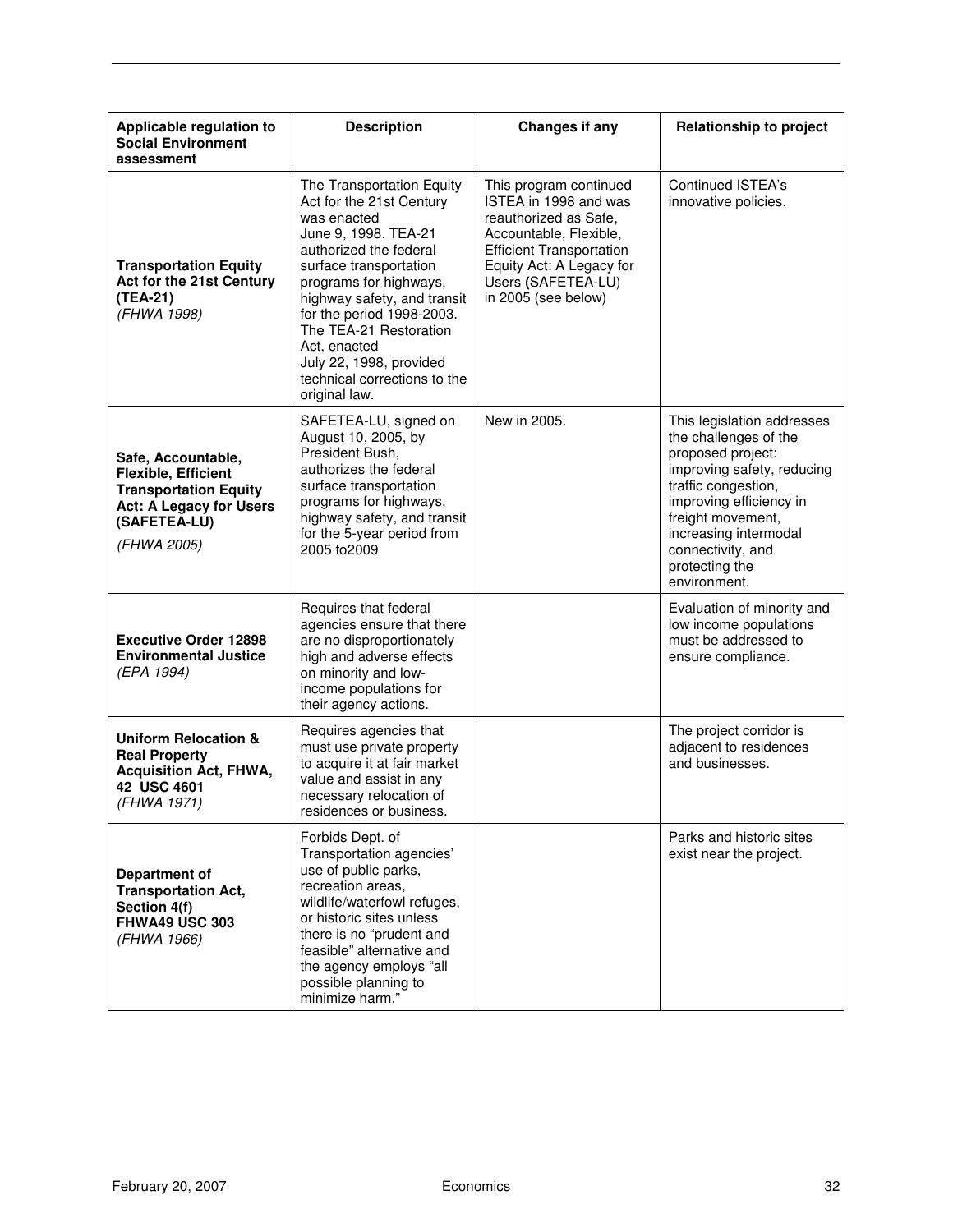| Applicable regulation to<br><b>Social Environment</b><br>assessment                                                                                                                                   | <b>Description</b>                                                                                                                                                                                                                                                                 | <b>Changes if any</b> | <b>Relationship to project</b>                                                                                                                                                                                                                                                                                                                                                            |
|-------------------------------------------------------------------------------------------------------------------------------------------------------------------------------------------------------|------------------------------------------------------------------------------------------------------------------------------------------------------------------------------------------------------------------------------------------------------------------------------------|-----------------------|-------------------------------------------------------------------------------------------------------------------------------------------------------------------------------------------------------------------------------------------------------------------------------------------------------------------------------------------------------------------------------------------|
| <b>Executive Order 13166</b><br><b>Improving Access to</b><br><b>Services for Persons</b><br>with Limited English<br><b>Proficiency</b><br>(August 11, 2000)<br>(U. S. Department of<br>Justice 2000) | to improve access to<br>federally conducted and<br>federally assisted<br>programs and activities for<br>persons who, as a result<br>of national origin, are<br>limited in their English<br>proficiency (LEP).                                                                      | New in 2000           | As the population of<br>persons with Hispanic<br>origins (for example)<br>continues to increase in<br>the project area, eligible<br>persons who are not<br>proficient in the English<br>language must be afforded<br>meaningful opportunities<br>to access federally funded<br>programs and activities.                                                                                   |
| Title 23 - Highways<br>Section 109 -<br>Standards (h)<br>(FHWA 1958)                                                                                                                                  | The purpose of this<br>regulation is to assure that<br>possible adverse<br>economic, social, and<br>environmental effects<br>relating to any proposed<br>project have been fully<br>considered and that the<br>final decisions are made in<br>the best overall public<br>interest. |                       | This covers the important<br>topics of air, noise, water<br>pollution; man-made and<br>natural resources.<br>aesthetic values.<br>community cohesion,<br>public facilities and<br>services; adverse<br>employment effects, and<br>tax and property values<br>losses; displacement of<br>people, businesses and<br>farms; and disruption of<br>desirable community and<br>regional growth. |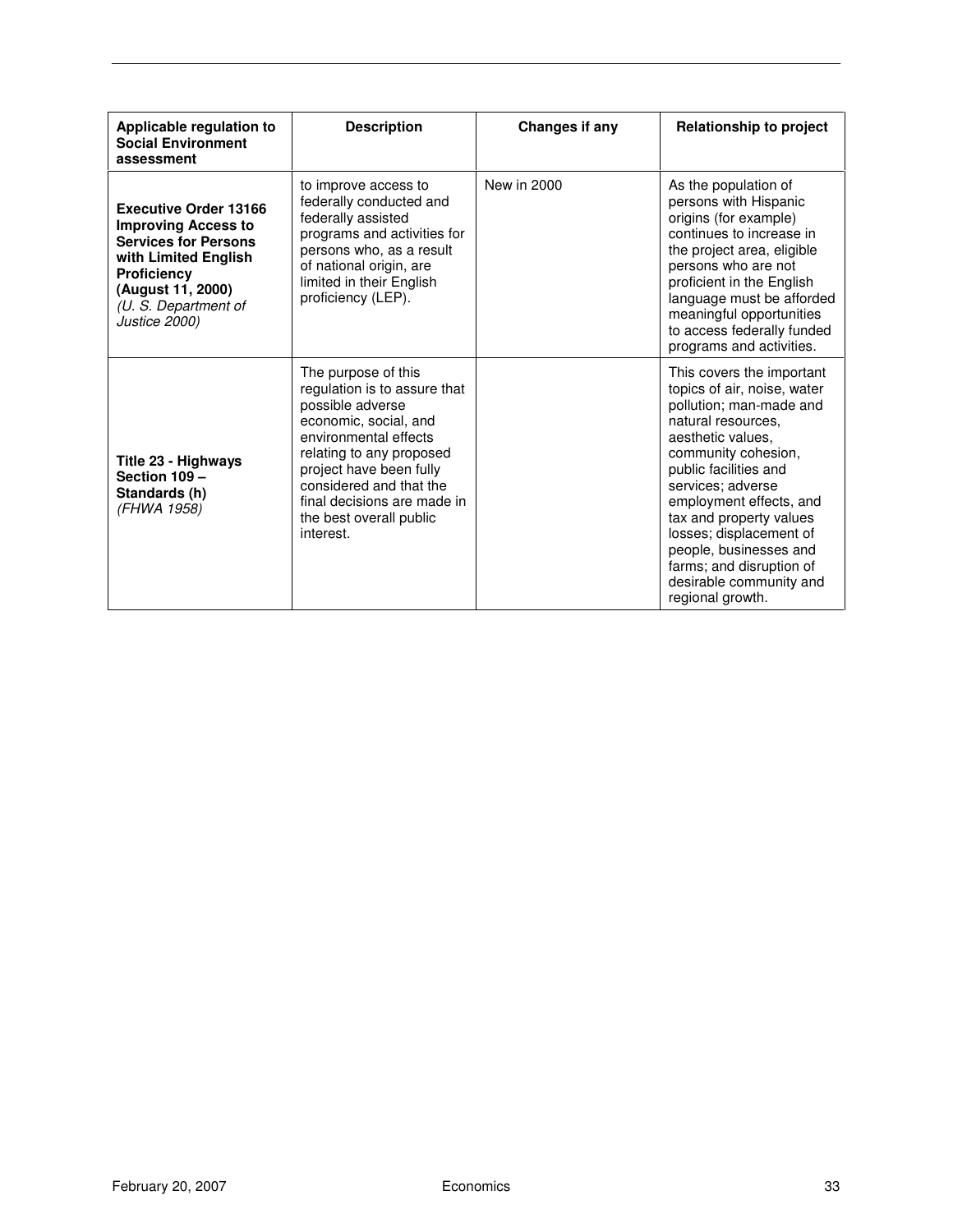## **Appendix B. City of Aspen ordinances since 1997 that are relevant to Economic Environment Technical Report**

| <b>Ordinance</b>         | <b>Title</b>                                                                                                                                                                                                                                                                                                                      | <b>Date</b>       |
|--------------------------|-----------------------------------------------------------------------------------------------------------------------------------------------------------------------------------------------------------------------------------------------------------------------------------------------------------------------------------|-------------------|
| No. 51 (Series of 2003)  | Approving amendments to the Resident Multi-Family Housing<br>Replacement Program, Chapter 26.530. (City of Aspen 2003a)                                                                                                                                                                                                           | January 2004      |
| No. 53 (Series of 2003)  | Implementing a Revised Accessory Dwelling Units and Carriage<br>House Program: 26.104.100- Definitions; 26.520-Accessory<br>Dwelling Units and Carriage Houses. . (City of Aspen 2003b)                                                                                                                                           | November 2003     |
| No. 54 (Series of 2003)  | Approving amendments to the [multiple] chapters and sections of the<br>City of Aspen Land Use Codeimplementing a Transferable<br>Development Rights Program (City of Aspen 2003c)                                                                                                                                                 | November 2003     |
| No. 27 (Series of 2004)  | Approving amendments to Section 26.710.090-Residential Multi-<br>Family (RMF) Zone District and Section 26.710.100-Residential<br>Multi-Family A (RMFA) Zone District. (City of Aspen 2004a)                                                                                                                                      | <b>July 2004</b>  |
| No. 28a (Series of 2004) | Approving amendments to Section 26.104.100-Definitions and<br>Section 26.710.140-Commercial Core (CC) Zone District. (City of<br>Aspen 2004b)                                                                                                                                                                                     | August 2004       |
| No. 28b (Series of 2004) | Approving amendments to Section 26.710.150-Commercial (C-1)<br>Zone District. (City of Aspen 2004c)                                                                                                                                                                                                                               | August 2004       |
| No. 5 (Series of 2005)   | Approving amendments to Section 26.412-Commercial Design<br>Review, Section 26,575,030-Pedestrian Amenity, and Section<br>26,575.060-Utility/Trash/Recycle Service Area.<br>(City of Aspen 2005a)                                                                                                                                 | <b>March 2005</b> |
| No. 7 (Series of 2005)   | Approving amendments to Section 26.701.180-Mixed-Use (MU)<br>Zone District. . (City of Aspen 2005b)                                                                                                                                                                                                                               | <b>March 2005</b> |
| No. 9 (Series of 2005)   | Approving amendments to Land Use Code Sections 26.710.190-<br>Lodge (L) Zone District, 26.701.200-Commercial Lodge (CL) Zone<br>District, 26.710.310-Lodge Overlay (LO) Zone District,<br>26.104.320-Lodge Preservation Overlay (LP) Zone District, and<br>26.104.100-Definition of "Hotel (AKA) Lodge".<br>(City of Aspen 2005c) | May 2005          |
| No. 12 (Series of 2005)  | Approving amendments to Section 26.710.710-Neighborhood<br>Commercial (NC) Zone District. (City of Aspen 2005d)                                                                                                                                                                                                                   | <b>March 2005</b> |
| No. 17 (Series of 2005)  | Approving amendments to Section 26.515-Off-Street Parking and<br>Section 26.104.100-Definitions. (City of Aspen 2005e)                                                                                                                                                                                                            | <b>March 2005</b> |
| No. 21 (Series of 2005)  | Approving amendments to Chapter 26.470-Growth Management<br>Quota System. (City of Aspen 2005f)                                                                                                                                                                                                                                   | May 2005          |
| No. 22 (Series of 2005)  | Approving amendments to Section 26.710.160-<br>Service/Commercial/Industrial (SCI) Zone District.<br>(City of Aspen 2005g)                                                                                                                                                                                                        | May 2005          |

#### **Table B-1. Infill Program Implementation Ordinances**

On March 28, 2006, the Aspen City Council approved an emergency ordinance that amended 18 sections of Title 26—the land Use Code, "…in light of the potential rate and character of development activity and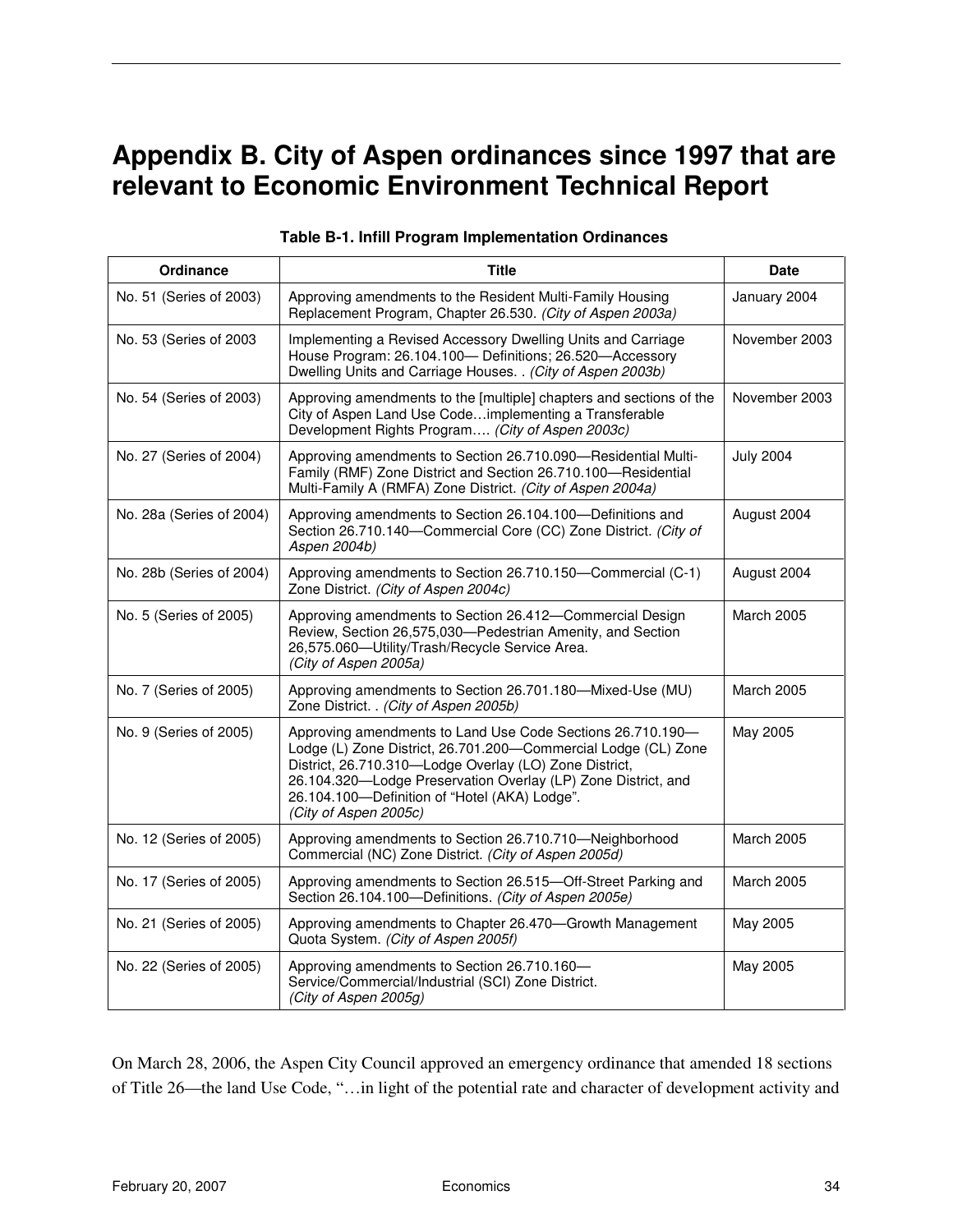the negative impacts of such development activity on the health, peace, safety, and general well-being of the residents and visitors of Aspen..."<sup>4</sup> Highlights of this ordinance (City of Aspen 2006a) are below:

- To "address continued community growth concerns, a growth limit of one half of one percent (0.5 percent) has been implemented for free-market residential development." The rate was reduced from 1 percent.
- The annual allotment of Free Market Residential units was reduced by more than half, and the number of units allowed in CC and C-1 zones was limited to six total units.
- The number of free-market residential units that may be created in a historic landmark commercial, lodge, or mixed-use development is limited.
- If property use is changed and in new mixed use projects, the number of affordable housing units required does change, and is required to be located at or above natural or finished grade.
- In an affordable housing development, 50 percent or more of each unit's livable square footage must be located at or above natural or finished grade, whichever is higher. The deed restrictions for affordable units are further delineated by the *Affordable Housing Guidelines* established by the Aspen/Pitkin County Housing Authority<sup>5</sup>. The guidelines are amended annually to ensure the permanent affordability of the units (Aspen/Pitkin County Housing Authority, 2006).
- A provision for multi-growth allotments was added.
- Maximum residential sizes (2,000 square feet) was added to the Commercial Core, Commercial, Mixed-Use, and Neighborhood Commercial zone districts.

 $\overline{a}$ 

<sup>&</sup>lt;sup>4</sup> Ordinance No. 12 (Series of 2006) An emergency ordinance of the City Council of the City of Aspen, Colorado, approving amendments to Title 26—the Land Use Code of the City of Aspen Municipal Code, passed March 28, 2006 (City of Aspen 2006a).

<sup>&</sup>lt;sup>5</sup> Two new legislations were passed in 2001, which expanded the powers relating to housing authorities—House Bill 1172 and House Bill 1174.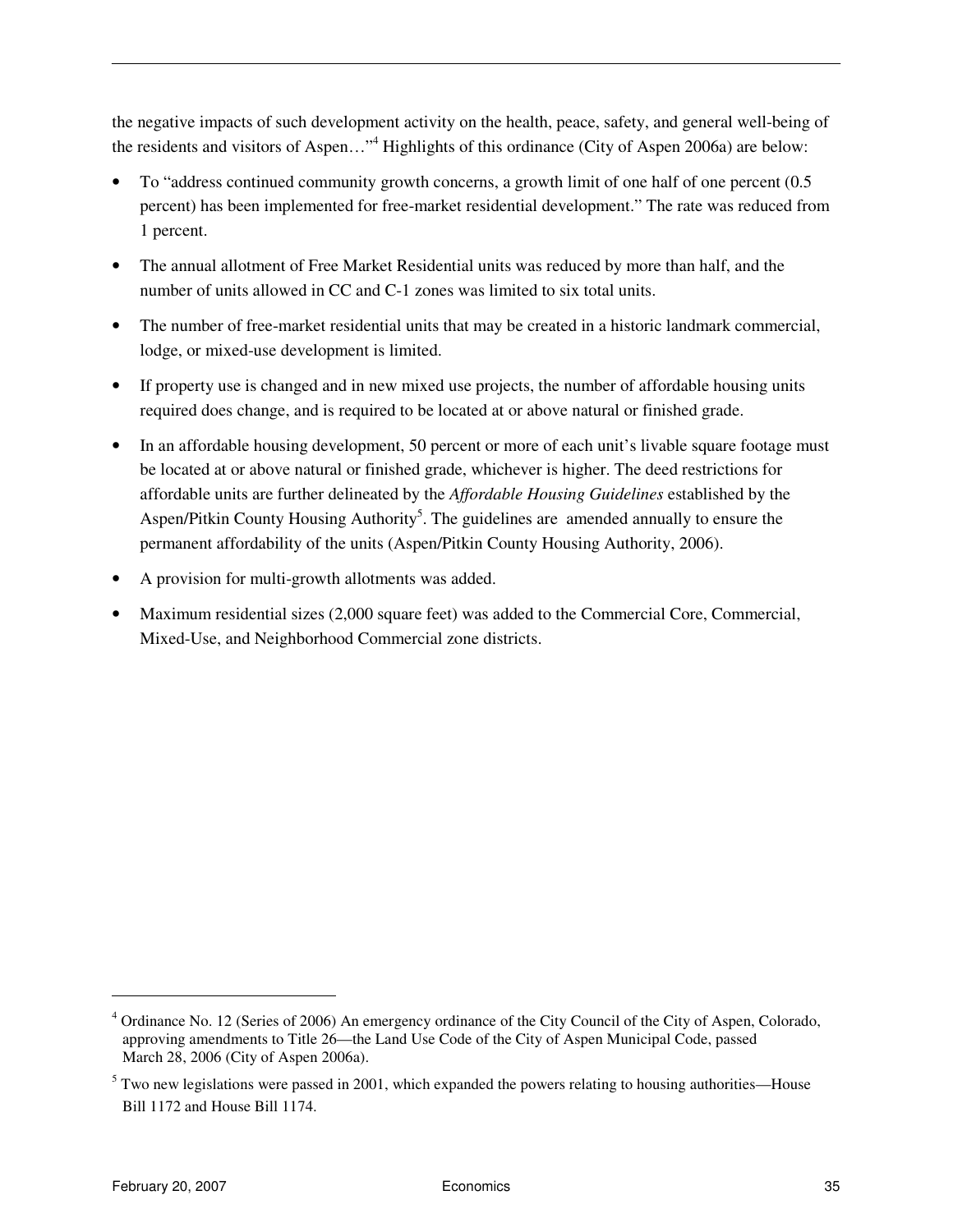## **Appendix C. Plans and policies since 1997**

### **From FEIS 1997**

The FEIS states that it and the proposed project comply with the following plans and policies:

- 1983 Goals Task Force Report
- *State Highway 82 Corridor Master Plan* (1985, Aspen/Pitkin Planning Office)
- Roaring Fork Transit Agency Development Program 1986–1990
- 1987 Aspen/Pitkin County Growth, Population and Housing Report
- *Down Valley Comprehensive Plan* (1987, Aspen/Pitkin Planning Office)
- High Occupancy Vehicle Facility Feasibility and Conceptual Design Study, 1988
- Colorado State Implementation Plan (IP) for Particulate Matter 10 Microns or Smaller in diameter ( $PM_{10}$ ) Aspen Element (adopted November 1991 and revised September 1994)

Aspen Area Community Plan (February 2, 1993)

- City of Aspen Transportation Implementation Plan
- City of Aspen: Parks, Recreation and Open Space Needs Assessment and Master Plan
- The Pitkin County Public Works Department: Mission, Goals, Road Management and Maintenance Objectives and Alternative Transportation Investment Objectives
- Since 1997, additional plans and studies have been developed. They include the following:
- *Interim Aspen Area Citizen Housing Plan*, July 1998—this plan is Appendix B *2000 Aspen Area Community Plan*, of the intended to serve as a framework and guide to local officials, staff members and private property owner/developers in the identification, purchase and development of citizen hosing sites. This plan does not affect implementation of the State Highway 82 Entrance to Aspen Preferred Alternative (Aspen/Pitkin 1998).
- *2000 Aspen Area Community Plan* (AACP), February 2000—this plan updated the 1993 AACP and added four new themes to help address changes in he community since the original Plan: Capturing the Impacts of Growth and Change; Containing Development to Limit Sprawl; Economic Sustainability; and Arts, Culture and Education. By adopting the 2000 AACP, the City of Aspen and Pitkin jointly approved Aspen's Urban Growth Boundary (UGB). This plan advocates infill and increased density, but does not affect implementation of the State Highway 82 Entrance to Aspen Preferred Alternative (Aspen/Pitkin 2000a).
- *Aspen Area Community Plan Action Plan 2000–2005*—this plan is Addendum A to the AACP. It outlines 99 Work Program Priorities for 2000–2005. It does not affect implementation of the State Highway 82 Entrance to Aspen Preferred Alternative, but does support it (Aspen/Pitkin 2000b).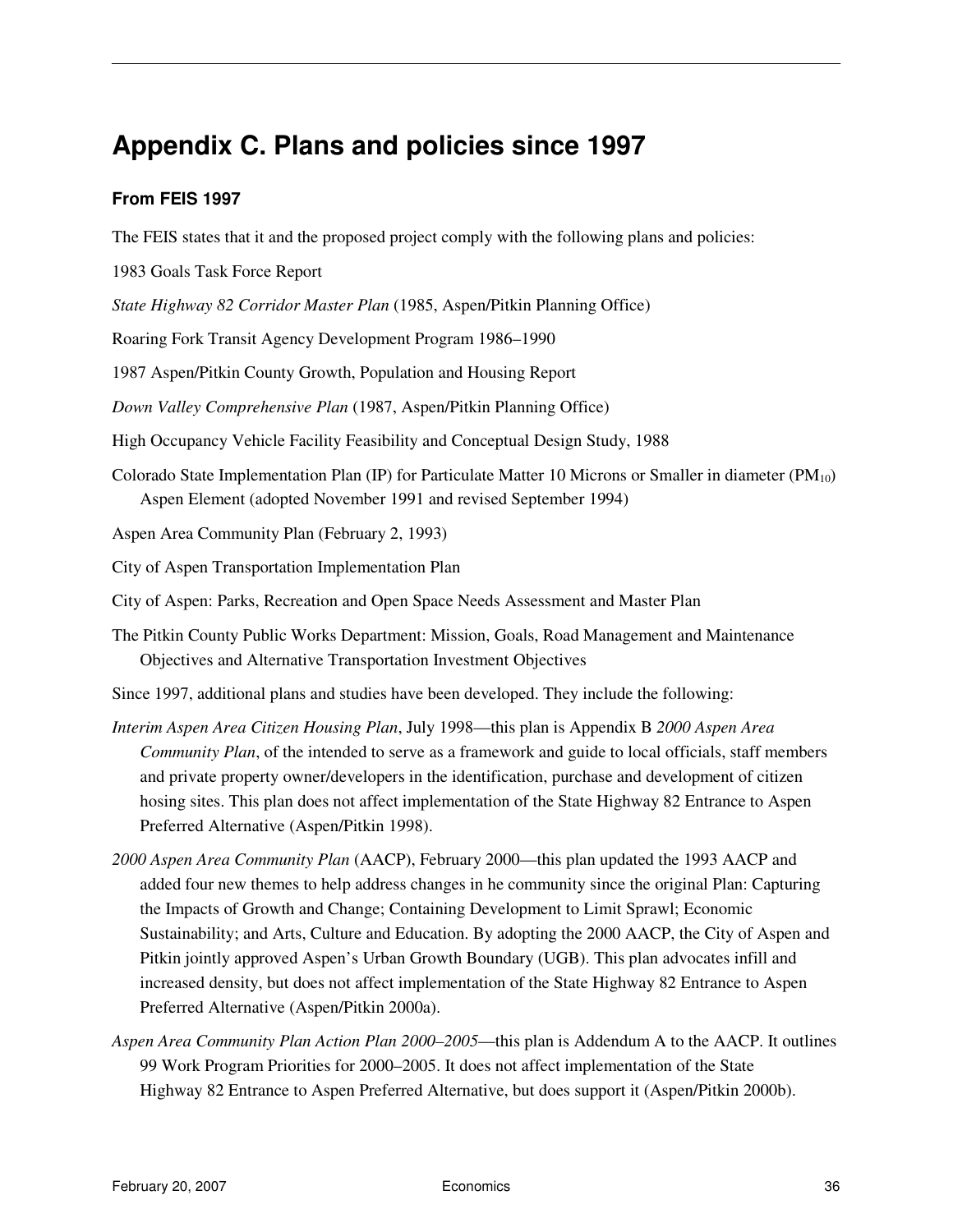- *City of Aspen Economic Benchmark Report* (Rural Planning Institute, 2001)—the report was compiled to aid in the larger process of analyzing changes taking place both in the local and regional economies of the Roaring Fork Valley. Its intended use was to begin a dialogue leading to a comprehensive understanding of the economic principles that shape Aspen and Pitkin County. It does not affect implementation of the State Highway 82 Entrance to Aspen Preferred Alternative, but supports its need (Rural Planning Institute 2001).
- *Cemetery Lane Neighborhood Character Area Plan*, November 2001—this plan is a further refinement of the 2000 AACP and a blueprint for future action in the Cemetery Lane Neighborhood. The plan charts an approach to enhancing the character of the area in a way that residents and the City can follow. It does not affect implementation of the State Highway 82 Entrance to Aspen Preferred Alternative (City of Aspen community Development Department 2001).
- *Infill Program Report*, January 2002—this report is the work of the Infill Advisory Group established by the City Council in July 2000, to craft a strategy to restore a sense of vitality to the city's neighborhoods. It does not affect implementation of the State Highway 82 Entrance to Aspen Preferred Alternative, but does imply its need (City of Aspen Infill Advisory Committee 2002).
- *Annexation Plan City of Aspen*, September 2005—the plan reflects the land use policy of the Aspen Area Community Plan with regard to adding urbanized land, and land appropriate for urbanization surrounding Aspen to the city's jurisdiction. It does not affect implementation of the State Highway 82 Entrance to Aspen Preferred Alternative (City of Aspen Community Development Department 2005b).
- *Demographic Forecasts, An Interim Report 2005–2030*, Fall 2005—the Growth Scenarios Project grew out of the work of the Watershed Collaborative to better understand how the region ill grow in coming decades. It was formed by local planning staff to review and update or revise the population forecasts for Eagle, Garfield, and Pitkin Counties and to consider the implications of the county forecasts for the sub-areas within the region. It does not affect implementation of the State Highway 82 Entrance to Aspen Preferred Alternative (Watershed Collaborative 2005).
- *Draft Canary Action Plan*, City of Aspen Canary Initiative, 2006—in response to global climate change, and the City's commitment to reduce this greenhouse gas emissions (government only) by 1 percent per year by joining the Chicago Climate Exchange, this plan identifies five primary components with specific greenhouse gas reduction targets and a sixth element—polity, research, and education—to enhance the success of the other five strategies. It does not affect implementation of the State Highway 82 Entrance to Aspen Preferred Alternative, but does support it by acknowledging the project's goal of maintaining State Highway 82 traffic volumes at 1992 level, developing a TDM program, and proposed transit improvements (City of Aspen Community Development Department 2006c).
- *Local and Regional Travel Patterns Study*, April 2005—this study updates a similar study done in 1998. The information helps gauge progress toward local and regional transportation goals and inform future investments in transportation infrastructure (RC Associates et al 2005).